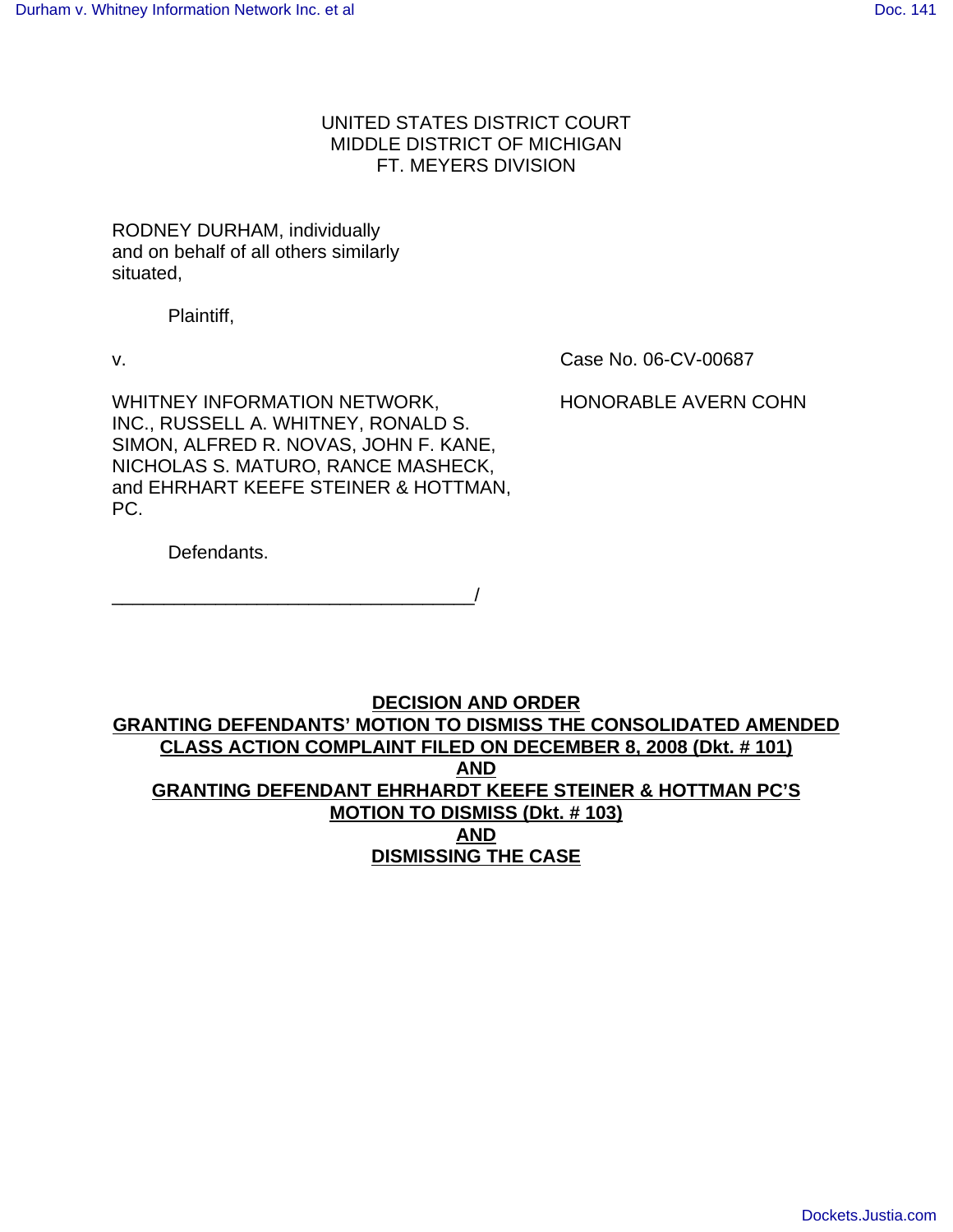| $\mathbf{I}$ . | Introduction          |                                                                                                                                                                                                                                                                             |    | 1                                                                                      |
|----------------|-----------------------|-----------------------------------------------------------------------------------------------------------------------------------------------------------------------------------------------------------------------------------------------------------------------------|----|----------------------------------------------------------------------------------------|
| Ш.             | А.<br><b>B.</b><br>C. | Background<br><b>General Overview</b><br><b>The Parties</b><br><b>Plaintiff</b><br>1.<br>2.<br>The Whitney Defendants<br><b>Auditor Defendant</b><br>3.<br>The Press Releases and Plaintiff's Theories of Fraud                                                             |    | $\overline{c}$<br>$\overline{2}$<br>$\frac{3}{3}$<br>$\overline{\mathbf{4}}$<br>8<br>9 |
| III.           | А.<br>В.              | <b>Pleading Standards</b><br>General - Rule 12(b)(6)<br>Specific - Rule 9 and the PSLRA                                                                                                                                                                                     | 11 | 11<br>13                                                                               |
| IV.            | А.<br>В.              | <b>Securities Laws</b><br><b>General Elements</b><br><b>Scienter and Causation</b>                                                                                                                                                                                          |    | 14<br>14<br>15                                                                         |
| V.             | Analysis<br>А.        | The Whitney Defendants' Motion<br>1.<br>The Deferred Revenues Theory<br>2.<br>The Chargebacks Theory<br>3.<br>The Business Model Theory<br>The Individual Defendants and Scienter<br>4.<br>5.<br>Post Class Period Developments and Scienter<br>6.<br><b>Loss Causation</b> |    | 17<br>17<br>17<br>25<br>27<br>31<br>35<br>35                                           |
|                | В.                    | The Auditor Defendants Motion                                                                                                                                                                                                                                               |    | 41                                                                                     |

VI. In Sum 43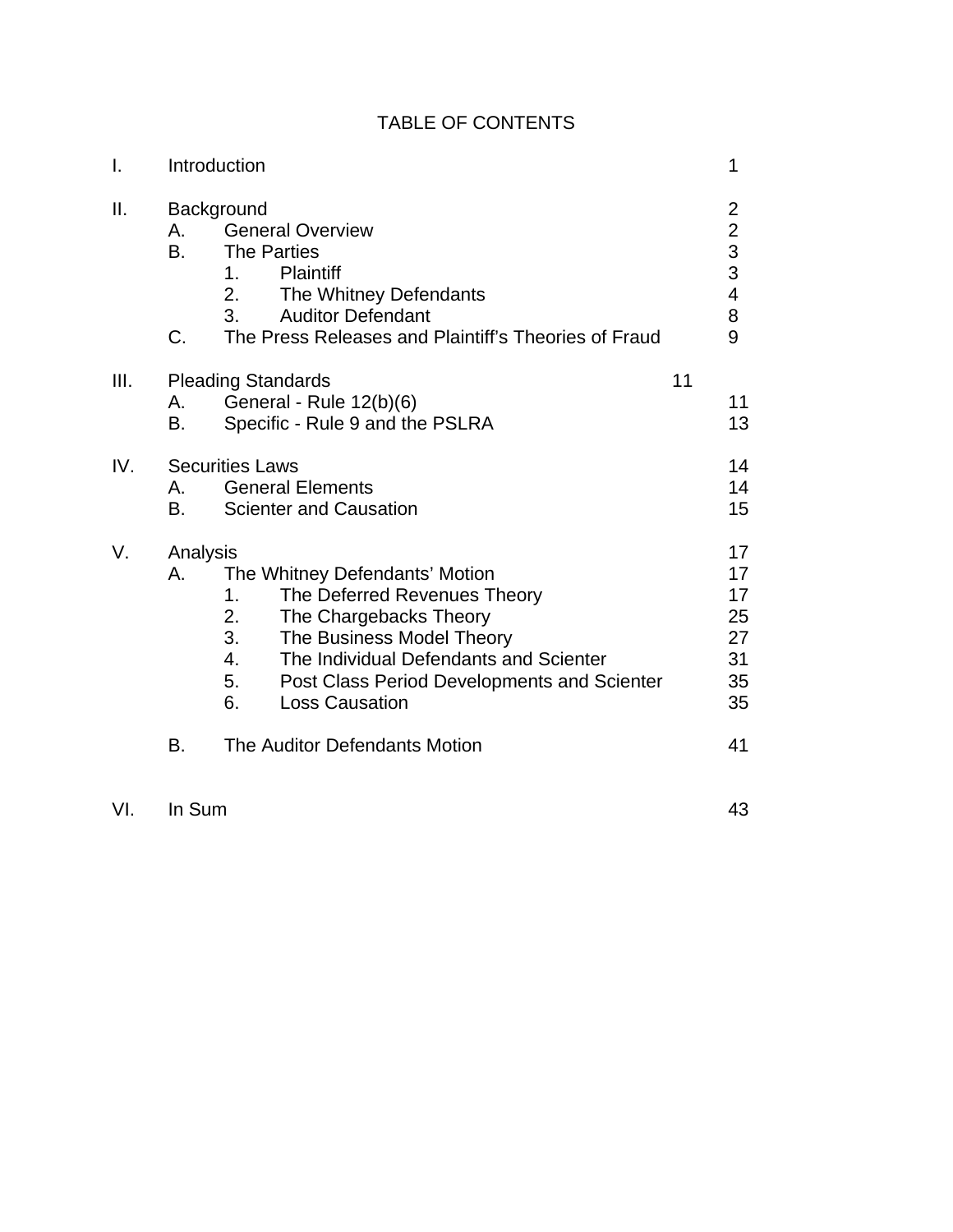# I. Introduction

This is a securities fraud case. Plaintiff Arnold Friedman, on behalf of himself and all others similarly situated, $<sup>1</sup>$  is suing defendants Whitney Information Network, Inc.</sup> (Whitney) and its individual officers claiming that defendants made a series of materially false and misleading statements and omissions in Whitney's public filings and releases which artificially inflated the stock price. Plaintiff is also suing Whitney's independent auditor for its actions relating to the misleading statements and omissions. Plaintiff says that when the falsity of these statements were made known, the stock price dropped and he was damaged. As the Court understands the complaint, plaintiff puts forth three theories of fraud–(1) improper recognition of deferred revenue, (2) failure to disclose chargebacks, and (3) misrepresentations about Whitney's business model–which plaintiff says were disclosed in two press releases after which the stock dropped.

Plaintiff claims violations of Section 10(b) of the Securities Fraud and Exchange Act of 1944, 15 U.S.C. § 78j(b) and Rule 10b-5, and violations of Section 20(a) of the Exchange Act, 15 U.S.C. § 78t(a), as to the individual defendants.

Before the Court is Defendants' Motion to Dismiss the Consolidated Amended Class Action Complaint Filed on December 8, 2008 (Dkt.  $# 101$ )<sup>2</sup> and Defendant Ehrhardt Keefe Steiner & Hottman PC's Motion to Dismiss (Dkt. # 103).<sup>3</sup> Upon

<sup>&</sup>lt;sup>1</sup>Although plaintiff requests class action status, no class has been certified.

 $2$ This motion is brought on behalf of Whitney Information Network, Inc. and its individual officers (hereinafter "the Whitney Defendants").

 $3$ This motion is brought on behalf of Ehrhardt Keefe Steiner & Hottman PC, Whitney's independent auditor.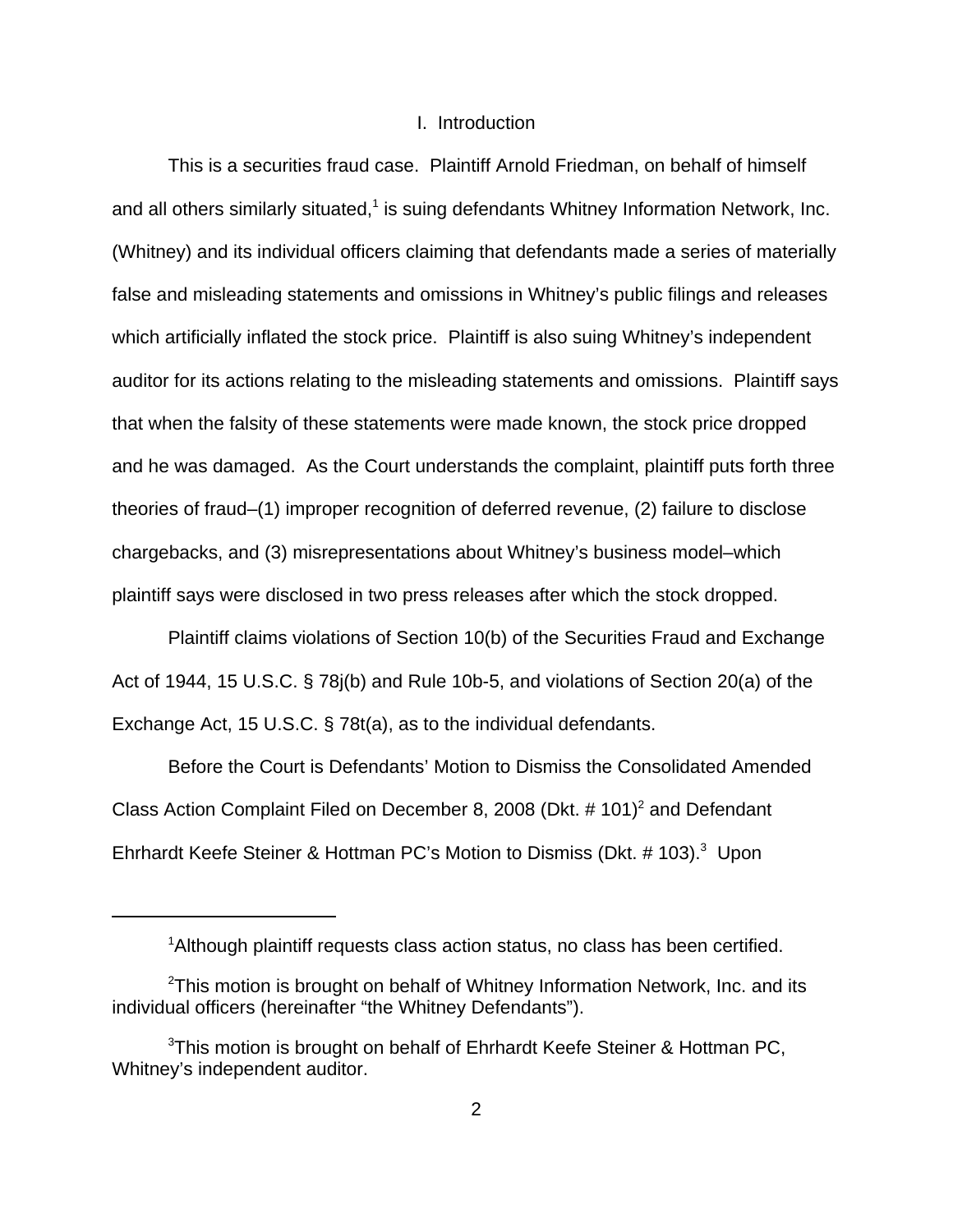consideration of the complaint, the motion papers, the parties' supplemental filings, and oral arguments, the Court concludes that plaintiff has not sufficiently pleaded a claim for violation of the securities laws. As will be explained, the allegations in the 175 paragraph and 67 page complaint do not meet the pleading standards to make out a case for securities fraud.<sup>4</sup> More particularly, the CAC fails to plead scienter as to any of the defendants and fails to plead loss causation, i.e. plead a causal link between the three theories of fraud and the press releases at issue. Accordingly, the motions are GRANTED and this case is DISMISSED. The reasons follow.

II. Background

# A. General Overview

This case is brought on behalf of purchasers of the common stock of Whitney Information Network, Inc ("Whitney" or the "Company") between August 11, 2005 and December 15, 2006, inclusive (the "Class Period"). The governing complaint is the Consolidated Amended Class Action Complaint for Violations of the Federal Security Laws ("CAC") (Dkt. # 96).

Plaintiff alleges that during the Class Period, defendants engaged in a course of conduct to make a series of materially false and misleading statements and omissions in the Company's public filings and releases regarding the background of Company

<sup>&</sup>lt;sup>4</sup>While the pleading standards in a securities fraud case are rigorous, the Court is mindful that this is a motion to dismiss, not a motion for summary judgment, and its ruling is based on the allegations in the complaint. The Court has been careful to evaluate the allegations in the complaint in terms of the pleading requirements, not what plaintiff would need to show to have the case go to trial. In other words, plaintiff does not have to make his case at this stage, but rather meet the strict pleading requirements to set forth an actionable claim for securities fraud.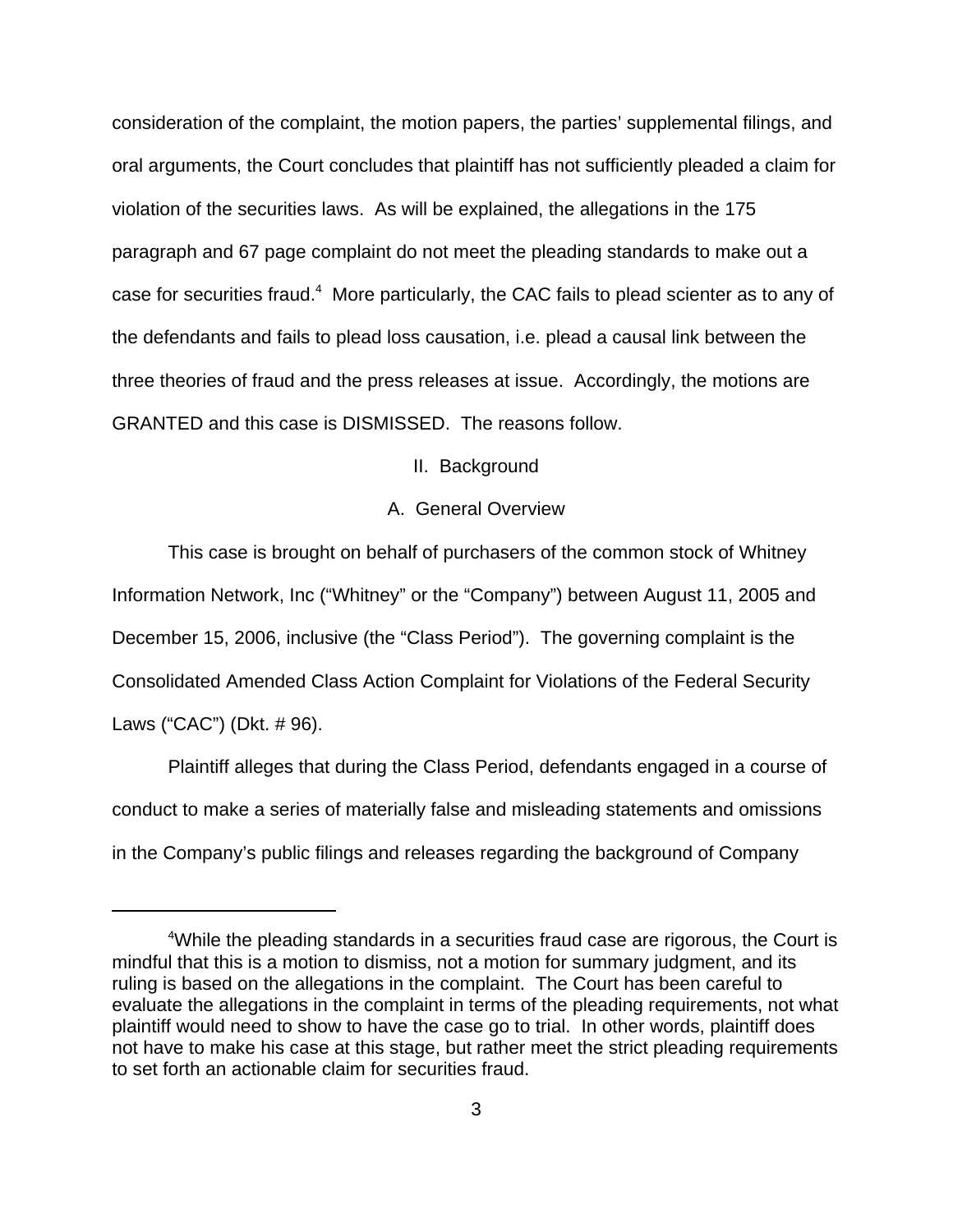founder Russ Whitney, the Company's business model, its "educational" products, its financial results, its compliance with Generally Accepted Accounting Principles ("GAAP") and its internal controls. The statements and omissions were made with knowledge or severe recklessness of their falsity in order to artificially inflate the price of Whitney common stock. As a result of defendants' scheme, plaintiff and the members of the Class, who purchased Whitney common stock at artificially inflated prices, were damaged when the true, concealed facts were ultimately revealed to the market in two press releases and the stock price dropped.

# B. The Parties

#### 1. Plaintiff

Plaintiff Arnold Friedman purchased common stock of Whitney during the Class Period. He alleges that the purchase was at an artificially-inflated price due to defendants' actions. See CAC at ¶ 3.

2. The Whitney Defendants

#### a.

Whitney is a Colorado corporation with its principal place of business located in Cape Coral, Florida. According to the CAC, the Company's profile, posted during the Class Period on Yahoo.com stated that Whitney provides "post-secondary educational and training courses" for students in the United States, Canada, the United Kingdom, and Costa Rica. The Company offers non-accredited introductory workshops, primary and advanced courses, and training in the fields of real estate and financial markets education. The Company's courses provide instruction in "real estate investing, business strategies, stock market investment techniques, cash management, asset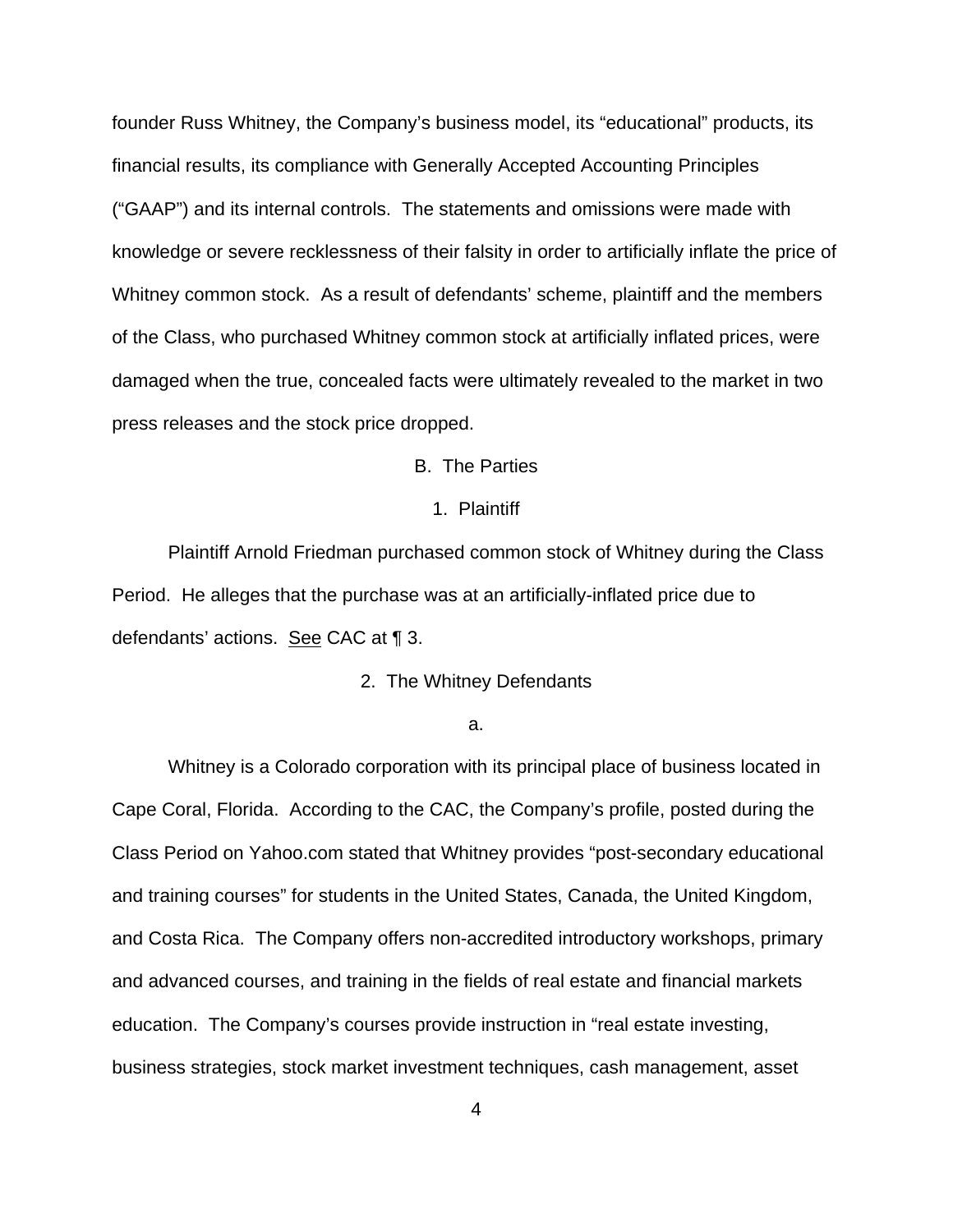protection, and other financially-oriented subjects." Whitney also develops and sells educational resource materials and "mentoring" and "coaching" services. Founded in 1992 as Gimmel Enterprises, Inc., the Company changed its name to WIN Systems International, Inc. in 1998 and, in 1999, changed its name yet again, this time to Whitney Information Network, Inc. See CAC at ¶ 4.

#### b.

Defendant Russell A. Whitney ("Russ Whitney"), the Company's founder, was, during the Class Period, Chairman and Chief Executive Officer of the Company. Plaintiff says that he made and/or was responsible for materially false and misleading statements and omissions in Whitney SEC filings, press releases, conference calls with analysts, and on the Company's website. Plaintiff also alleges that Russ Whitney signed the Company's SEC filings, including but not limited to Whitney's Forms 10-Q and Form 10-K and the Registration Statements filed with the SEC in connection with the Company's PIPE (*i.e.*, private investment in public equity) Registration in November 2006 and its aborted spin-off Registration of EduTrades, the Company's stock trading educational subsidiary. During the Class Period, Russ Whitney liquidated \$5,626,000 worth of shares in connection with the Company's \$13.5 million PIPE transaction and another \$950,000 worth of additional shares of his personally-held Whitney common stock. See CAC at 1 5.

Defendant Ronald S. Simon ("Simon") was Executive Vice President and Acting Chief Financial Officer until January 25, 2006. Simon was then President and Chief Operating Officer of the Company until his resignation effective December 5,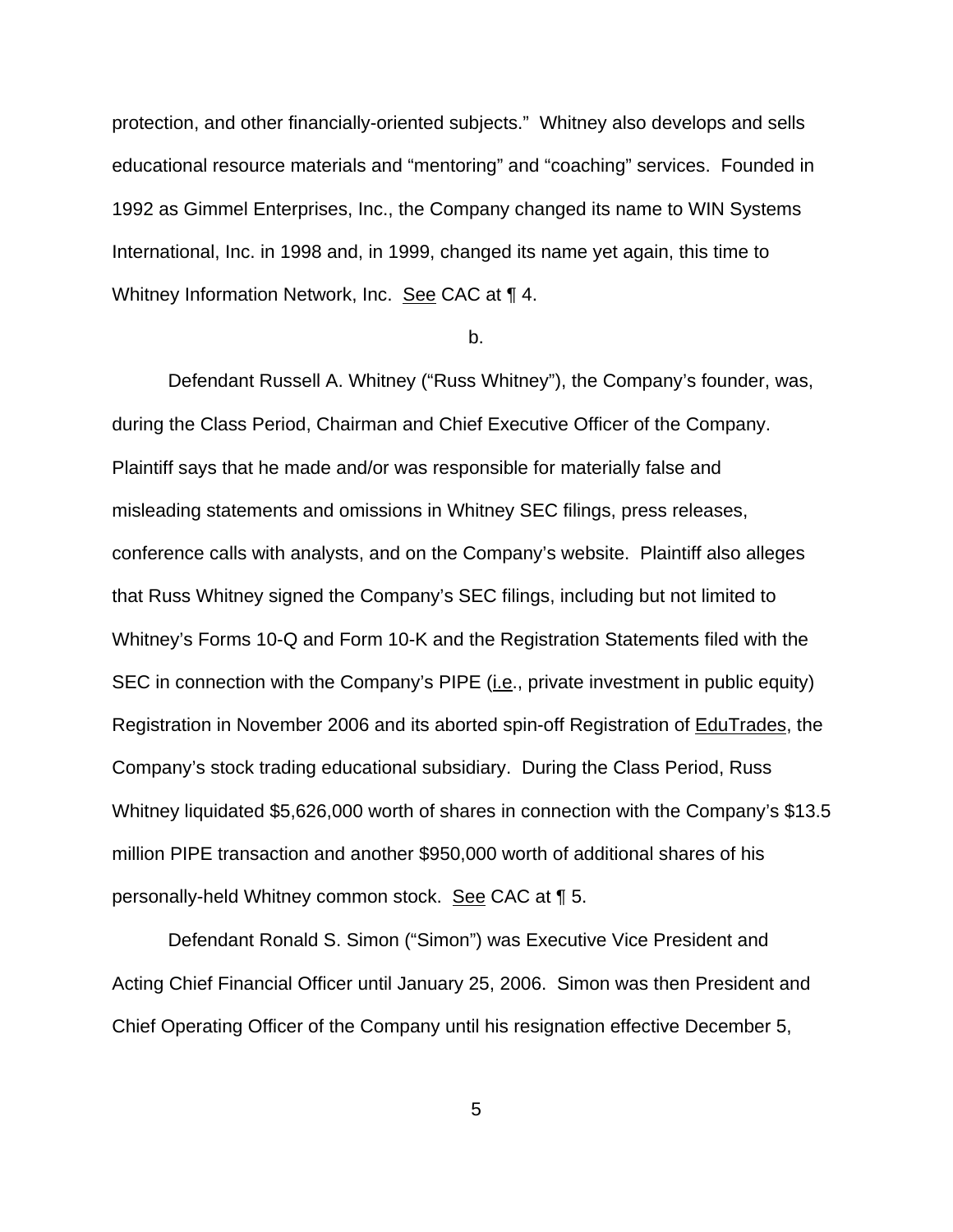2007. Plaintiff says that during the Class Period, Simon made and/or was responsible for numerous materially false and misleading statements and omissions in Whitney's SEC filings, press releases, conference calls with analysts, and on the Company's website. Simon also signed the Company's SEC filings, including but not limited to Whitney's Forms 10-Q and Form 10-K and the Registration Statements filed with the SEC in connection with the Company's PIPE Registration in November 2006 and its aborted spin-off Registration of EduTrades. During the Class Period, Simon liquidated over \$911,999 worth of his personally-held Whitney common stock. See CAC at ¶ 6.

Defendant Alfred R. Novas ("Novas") was, during the Class Period, Chief Financial Officer of the Company from at least January 25, 2006. Plaintiff says that Novas made and/or was responsible for materially false and misleading statements and omissions in Whitney's SEC filings, press releases, conference calls with analysts, and on the Company's website. Novas also signed the Company's SEC filings, including but not limited to Whitney's Form(s) 10-Q and Form 10-K and the Registration Statements filed with the SEC in connection with the Company's aborted spin-off Registration of EduTrades. See CAC at ¶ 7.

Defendant John F. Kane ("Kane") was, during the Class Period, Executive Vice President of Operations for the Company. Plaintiff says that Kane made and/or was responsible for materially false and misleading statements and omissions in Whitney's SEC filings, press releases, conference calls with analysts, and on the Company's website, including but not limited to Whitney's Forms 10-Q and Form 10-K and the Registration Statements filed with the SEC in connection with the Company's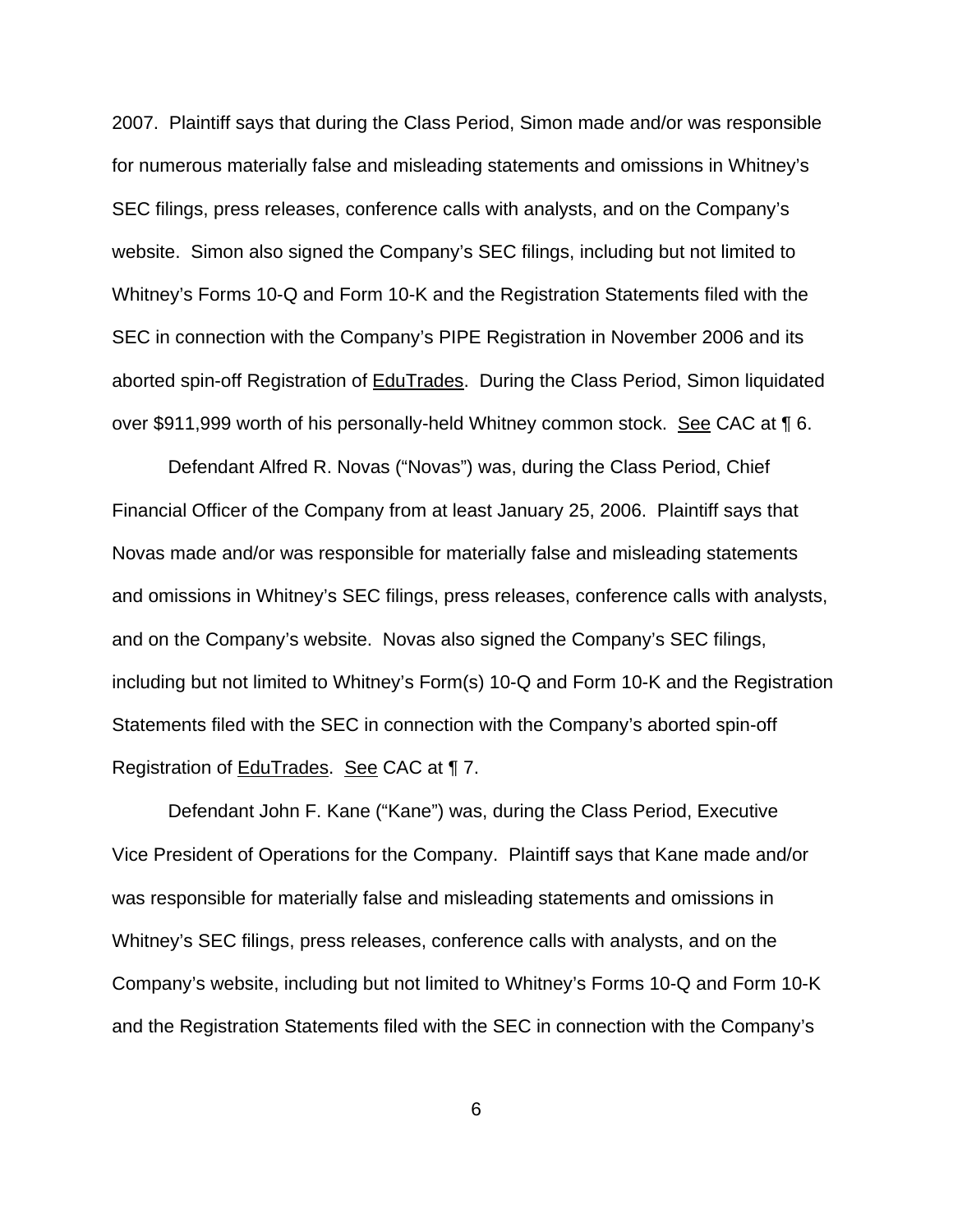PIPE Registration in November 2006 and its aborted spinoff Registration of EduTrades. Plaintiff says that during the Class Period, Kane liquidated over \$414,000 worth of his personally-held Whitney common stock. See CAC at ¶ 8.

Defendant Nicholas S. Maturo ("Maturo") was, during the Class Period, President and Chief Operating Officer of the Company until his termination on or about December 19, 2006. Plaintiff says that Maturo made and/or was responsible for materially false and misleading statements and omissions in Whitney's SEC filings, press releases, conference calls with analysts, and on the Company's website. Maturo also signed the Company's SEC filings, including but not limited to Whitney's Form(s) 10-Q and Form 10-K and the Registration Statements filed with the SEC in connection with the Company's PIPE Registration in November 2006 and its aborted spin-off Registration of EduTrades. See CAC at ¶ 9.

Defendant Rance Masheck ("Masheck") was, during the Class Period, Vice President of Sales and Marketing of **EduTrades** and served in that position at all relevant times until his termination on or about December 19, 2006. Plaintiff says that Masheck made and/or was responsible for materially false and misleading statements and omissions in Whitney SEC filings, press releases, conference calls with analysts, and on the Company's website, including but not limited to Whitney's Forms 10-Q and Form 10-K and the Registration Statement filed with the SEC in connection with the now-aborted spin-off Registration of **EduTrades.** See CAC at ¶ 10.

Plaintiff alleges that all of the individual defendants, because of their positions with the Company, had access to the adverse undisclosed information about its business, operations, products, financial statements, markets, and business prospects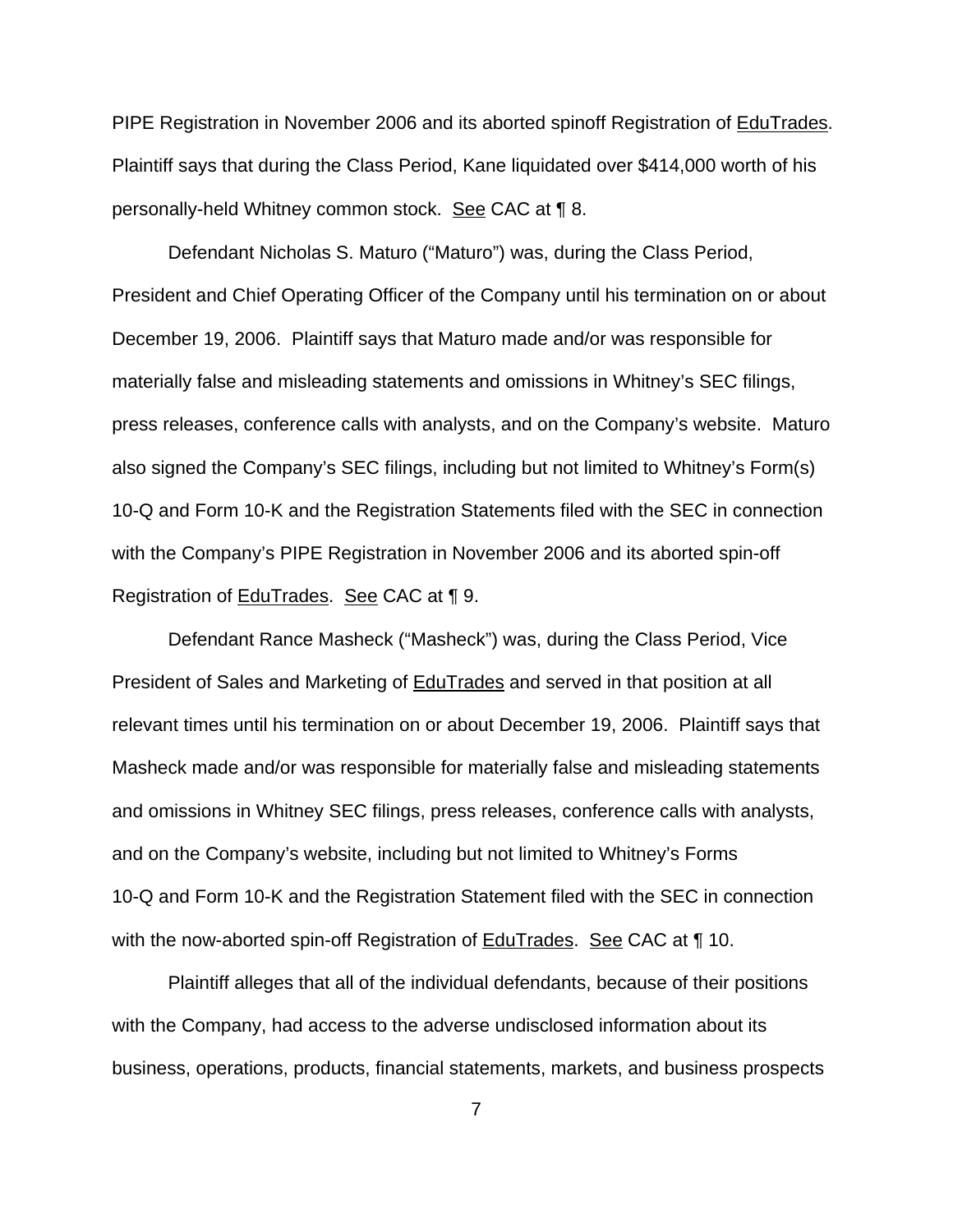via access to internal corporate documents, conversations and connections with other corporate officers and employees, attendance at management and Board of Directors meetings and committees thereof, and via reports and other information provided to them in connection therewith. Plaintiff further alleges that the individual defendants, because of their positions, controlled the content of the various SEC filings, press releases and other public statements pertaining to the Company during the Class Period. Plaintiff also alleges that each individual defendant was provided with copies of the documents alleged herein to be misleading prior to their issuance and/or had the ability and/or opportunity to prevent their issuance or cause them to be corrected. Accordingly, plaintiff alleges that each of the individual defendants is responsible for the accuracy of the public reports and releases. See CAC at ¶¶ 11-12.

#### 3. The Auditor Defendant

Defendant Ehrhardt Keefe Steiner & Hottman PC ("Ehrhardt Keefe" or the "Auditor Defendant") was, during the Class Period, the Company's independent outside auditor. Ehrhardt Keefe signed an Independent Auditors Report certifying the veracity and completeness of the Company's SEC filings made during the Class Period. In connection with the Company's November 2006 PIPE Registration and in connection with the Company's aborted EduTrades public spin-off, investors paid Ehrhardt Keefe over \$1,788,000 in accounting fees and expenses. See CAC at 113.

Plaintiff says that during the Class Period, Ehrhardt Keefe provided letters of consent and/or made representations regarding the accuracy and completeness of filings made by the Company with the SEC, including but not limited to Whitney's materially false and misleading Registration Statement filed with, but not approved by,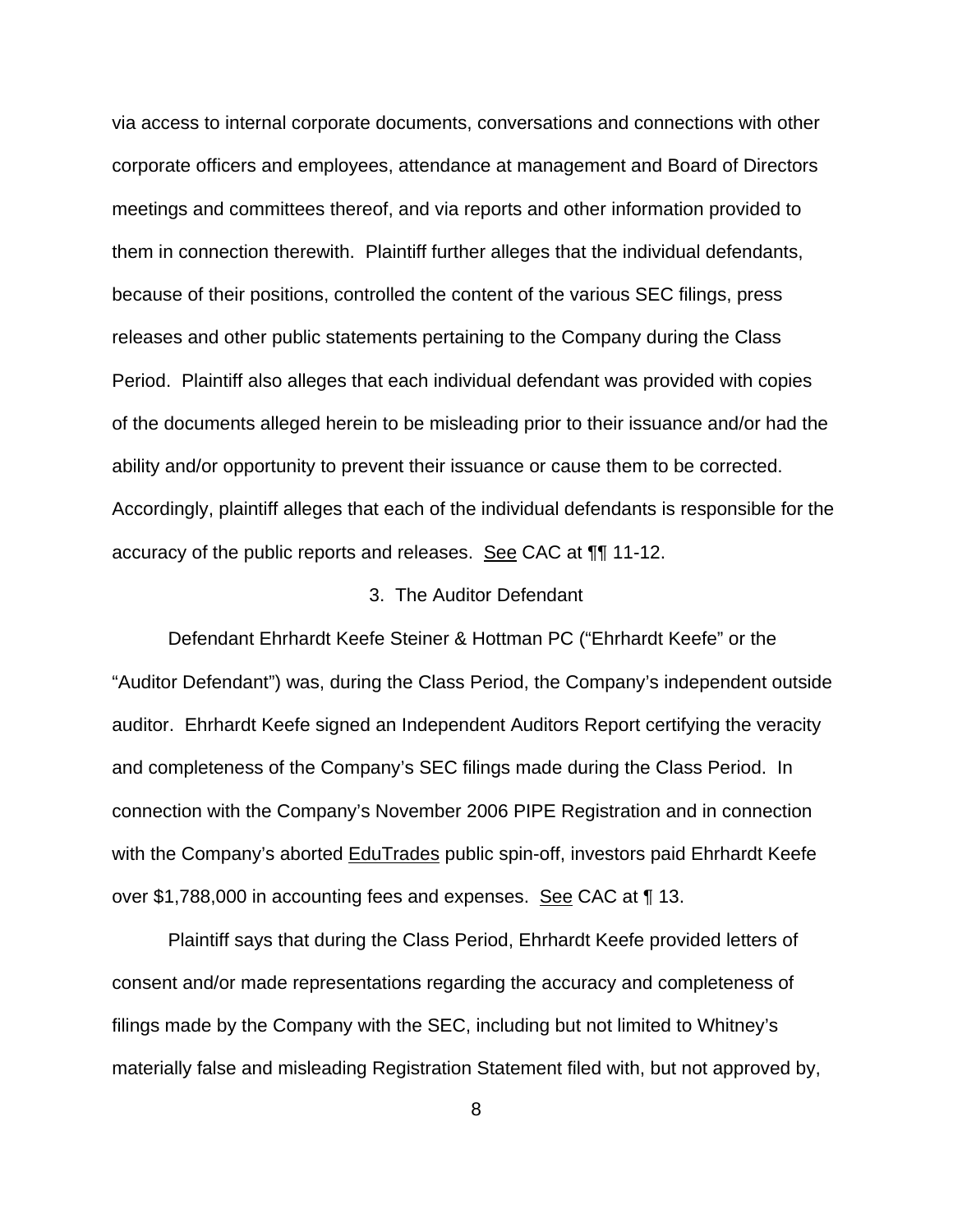the SEC in connection with the attempted sale and offering of over \$33 million in EduTrades public offering stock. Plaintiffs further allege that Ehrhardt Keefe participated in the drafting, preparation, and/or approval of the various public and shareholder and investor reports and other communications. Because of its role, plaintiff alleges that Ehrhardt Keefe had access to the adverse undisclosed information about Whitney's business prospects and financial condition and performance as particularized herein and knew (or disregarded with severe recklessness) that these adverse facts rendered the positive representations made by defendants materially false and misleading. See CAC at ¶ 14-15.

Finally, plaintiff alleges that the Auditor Defendant, because of its position with the Company, was able to and did control the content of the various SEC filings, press releases and other public statements pertaining to the Company during the Class Period. The Auditor Defendant was provided with copies of the documents alleged herein to be materially false and misleading prior their issuance and/or had the ability and/or opportunity to prevent their issuance or cause them to be corrected. Accordingly, plaintiff alleges that the Auditor Defendant is responsible for the accuracy of the public reports and releases and therefore primarily liable for the representations. See CAC at ¶ 16.

# C. The Press Releases and Plaintiff's Theories of Fraud

As indicate above, plaintiff's claims revolve around a broad array of alleged misrepresentations that allegedly were "revealed" when the Company issued two press releases, in November and December 2006, announcing the pendency of an investigation by the Securities and Exchange Commission (the "SEC") and receipt of a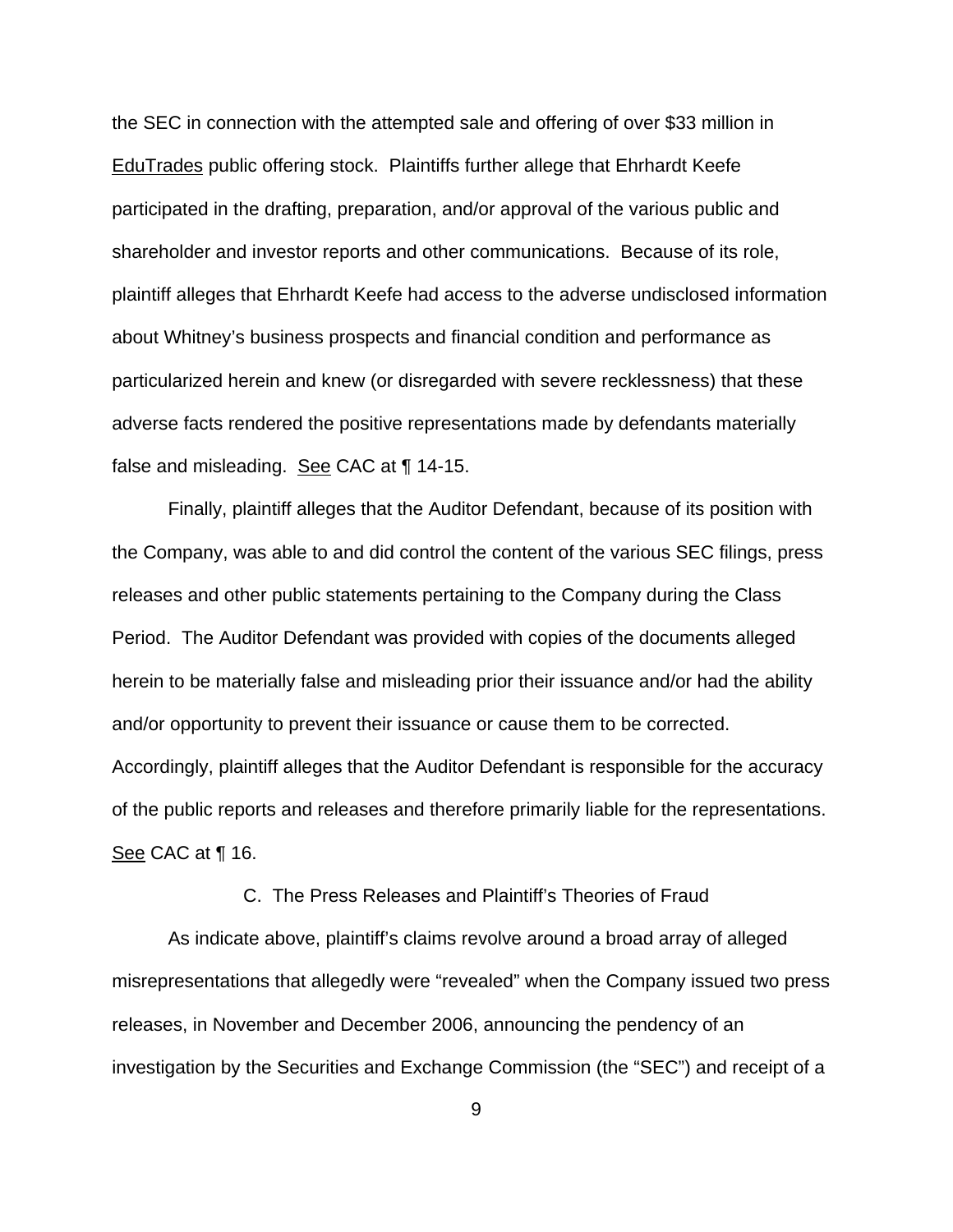Grand Jury subpoena. The November 21, 2006 press release reads in relevant part:

[Whitney] announced today that on the evening of November 14, 2006, it had been notified by the [SEC] that the Commission was conducting an investigation to determine whether the Company has violated any securities law in connection with (i) the efficacy or trading success of the Company's stock market education programs, and (ii) the Company's acquisition of certain other companies. The Company intends to provide the Commission with any requested information.

See Exhibit A attached. The day before the press release, Whitney stock closed at

\$8.20. On November 21, 2006, after issuance of the press release, the stock closed at

\$5.65.

The December 15, 2006 press release reads in relevant part:

[Whitney] announced today that the United States Attorney for the Eastern District of Virginia has notified the Company that it has commenced a grand jury investigation into certain of the Company's marketing activities. The Company received a subpoena on December 11, 2006 in connection with this investigation requesting documents and information from January 1, 2002 to the present relating to its marketing activities. The Company fully intends to cooperate with this investigation.

The Company's Board of Directors has established a Special Committee of independent directors to conduct an internal investigation of these activities and the Company's acquisitions of other companies. The Committee has engaged the law form of Wilmer Cutler Pickering Hall and Dorr to assist it with this investigation.

Separately, the Company also announced today that it intends to withdraw its EduTrades, Inc. Registration statement filed with the [SEC.]

See Exhibit B attached. Before issuance of the press release, Whitney stock closed at

\$4.70. The day after the press release, the price closed at \$3.50.

Springing from these press releases, as the Court understands the CAC, plaintiff

articulates three theories of liability. The first theory is that the Company committed

fraud because it did not properly report an unspecified level of deferred revenues (the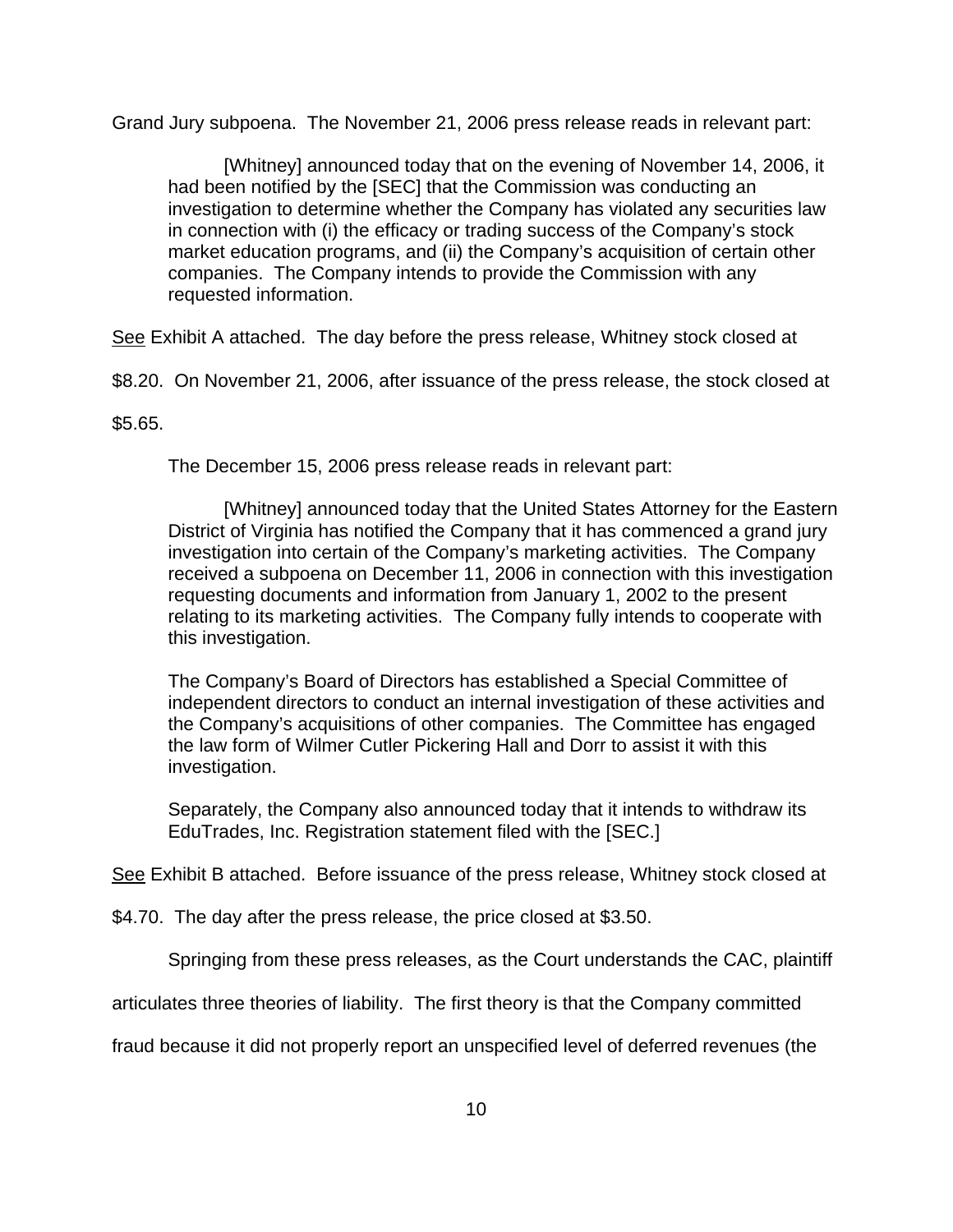"deferred revenues" theory). Second, that the Company committed fraud because it failed to disclose: (1) increased customer "chargebacks" (in which some customers asked their credit card companies to refund the money they paid the Company for tuition); and (2) the reaction to these chargebacks by the banks processing credit card payments to the Company (the "chargebacks theory.") Third, the Company committed fraud because its entire business model was a "sham" and that it had a duty, and failed, to disclose certain background information about its founder (the "business model" theory). Each of the theories will be discussed in detail below in analyzing whether plaintiff has adequately plead securities fraud violations under any theory as to the Whitney Defendants or the Auditor Defendant.

III. Pleading Standards

A. General - Rule 12(b)(6)

On a motion to dismiss under Fed. R. Civ. P. 12(b)(6), the Court accepts as true all the allegations in the complaint and construes them in the light most favorable to the plaintiff. Jackson v. BellSouth Telecomms., 372 F.3d 1250, 1262 (11th Cir. 2004). Further, the Court favors the plaintiff with all reasonable inferences from the allegations in the complaint. Stephens v. Dep't of Health & Human Servs., 901 F.2d 1571, 1573 (11th Cir. 1990). The standard on a 12(b)(6) motion is not whether the plaintiff will ultimately prevail in his or her theories, but whether the allegations are sufficient to allow the plaintiff to conduct discovery in an attempt to prove the allegations. See Jackam v. Hosp. Corp. of Am. Mideast, Ltd., 800 F.2d 1577, 1579 (11th Cir. 1986).

Although Rule 8 requires "a short and plain statement of the claim," Fed. R. Civ. P. 8(a)(2), the Supreme Court has explained that: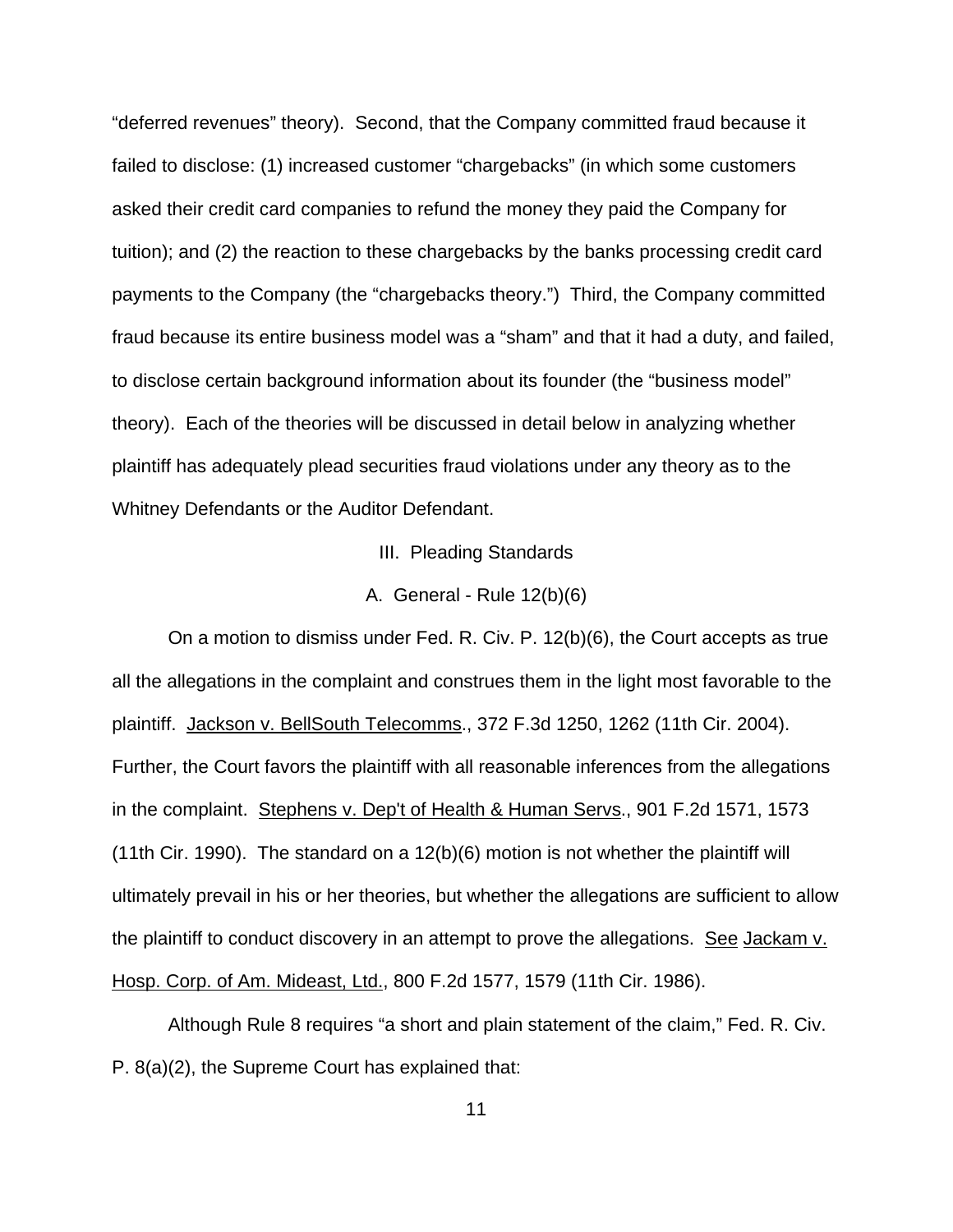While a complaint attacked by a Rule 12(b)(6) motion to dismiss does not need detailed factual allegations, a plaintiff's obligation to provide the "grounds" of his "entitle[ment] to relief" requires more than labels and conclusions, and a formulaic recitation of the elements of a cause of action will not do. Factual allegations must be enough to raise a right to relief above the speculative level on the assumption that all the allegations in the complaint are true (even if doubtful in fact).

Bell Atl. Corp. v. Twombly, 550 U.S. 544, 555 (2007) (citations omitted). Moreover, the

Court is "not bound to accept as true a legal conclusion couched as a factual allegation."<sup>5</sup> Aschcroft v. Iqbal, \_\_\_ U.S. \_\_\_, 129 S.Ct. 1937, 1950 (internal quotation marks and citation omitted). "Only a complaint that states a plausible claim for relief survives a motion to dismiss." Id*.* Thus, "a court considering a motion to dismiss can choose to begin by identifying pleadings that, because they are no more than conclusions, are not entitled to the assumption of truth. While legal conclusions can provide the framework of a complaint, they must be supported by factual allegations. When there are well-pleaded factual allegations, a court should assume their veracity and then determine whether they plausibly give rise to an entitlement to relief." Id*.* In sum, "[t]o survive a motion to dismiss, a complaint must contain sufficient factual matter, accepted as true, to state a claim for relief that is plausible on its face." Id*.* at 1949 (internal quotation marks and citation omitted).

<sup>&</sup>lt;sup>5</sup>The Supreme Court in **Twombly pointed out that its "plausibility**" standard is not a heightened pleading standard beyond what the Federal Rules of Civil Procedure had always required. Twombly, 127 S.Ct. at 1973 n. 14. Changes to general pleading requirements "can only be accomplished 'by the process of amending the Federal Rules, and not by judicial interpretation.' " Id. (quoting Swierkiewicz v. Sorema N. A., 534 U.S. 506, 515, 122 S.Ct. 992, 152 L.Ed.2d 1 (2002)). The interplay between Twombly, Iqbal, and the PSLRA in terms of pleading requirements is not clear. The Second Circuit recently applied Twombly and Igbal to a securities fraud case. See South Cherry Street, LLC v. Hennessee Group LLC, 573 F.3d 98 (2d Cir. 2009).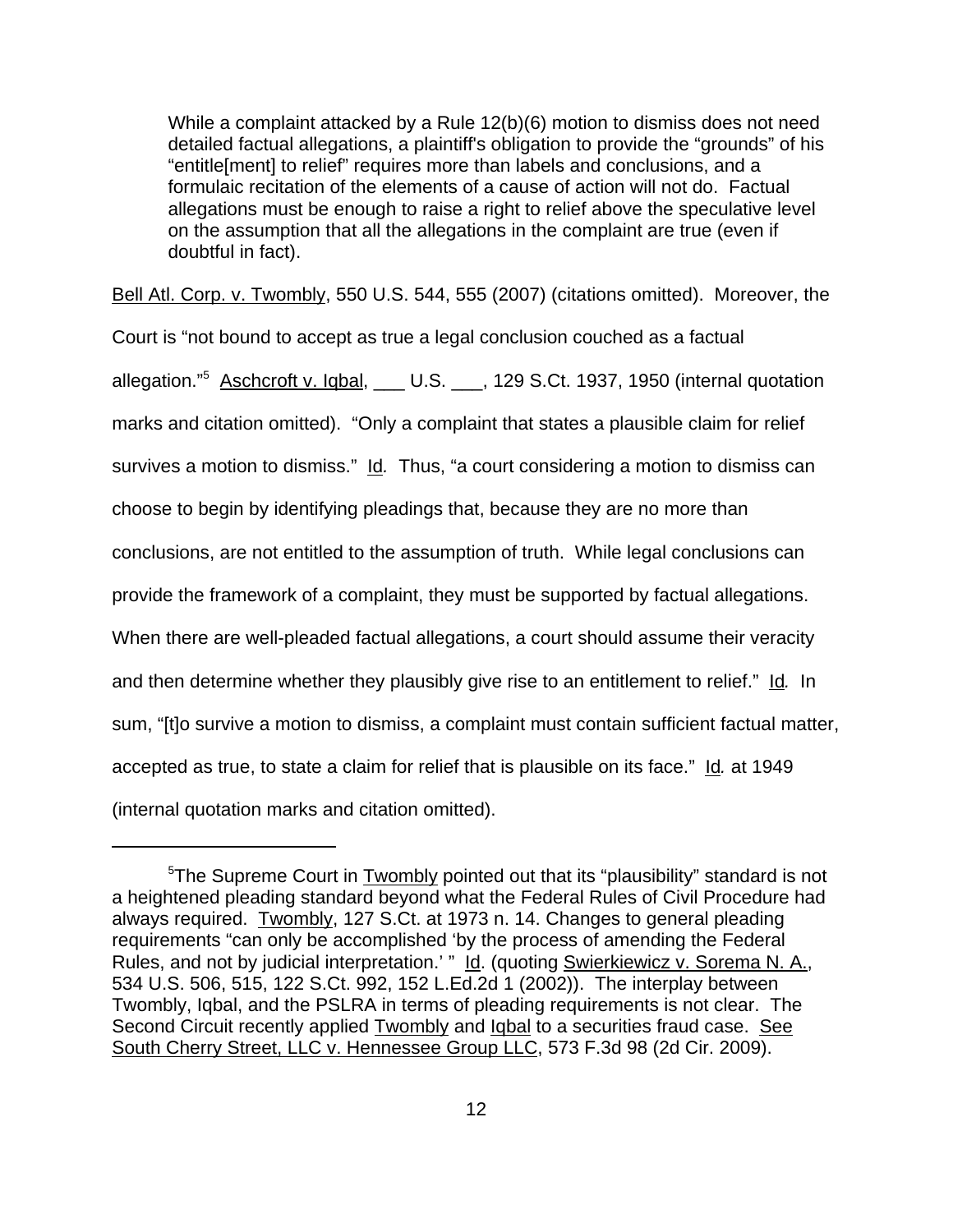Finally, although a Court is generally limited to the four corners of the complaint when considering a motion to dismiss, "in a securities fraud case, [a court] may take judicial notice (for the purpose of determining what statements the documents contain and not to prove the truth of the documents' contents) of relevant public documents required to be filed with the SEC, and actually filed." Bryant v. Avado Brands, Inc., 187 F.3d 1271, 1278 (11th Cir. 1999) (footnote omitted).

#### B. Specific - Rule 9 and the PSLRA

Complaints alleging securities fraud are subject to specific rules of pleading-the requirements of Fed. R. Civ. P. 9(b) and the Private Securities Litigation Reform Act ("PSLRA"). Rule 9(b) requires that a plaintiff alleging fraud "must state with particularity the circumstances constituting fraud." Fed. R. Civ. P. 9(b). A plaintiff meets this requirement by setting forth in the complaint " '(1) precisely what statements were made in what documents or oral representations or what omissions were made, and (2) the time and place of each such statement and the person responsible for making (or, in the case of omissions, not making) same, and (3) the content of such statements and the manner in which they misled the plaintiff, and (4) what the defendants obtained as a consequence of the fraud.' " Ziemba v. Cascade Int'l, Inc., 256 F.3d 1194, 1202 (11th Cir. 2001) (quoting Brooks v. Blue Cross & Blue Shield of Fla., Inc., 116 F.3d 1364, 1371 (11th Cir.1997) (internal quotation omitted)). "A sufficient level of factual support for a [Section 10(b) ] claim may be found where the circumstances of the fraud are pled in detail. This means the who, what, when where, and how: the first paragraph of any newspaper story." Garfield v. NDC Health Corp., 466 F.3d 1255, 1262 (11th Cir. 2006) (internal quotation marks omitted).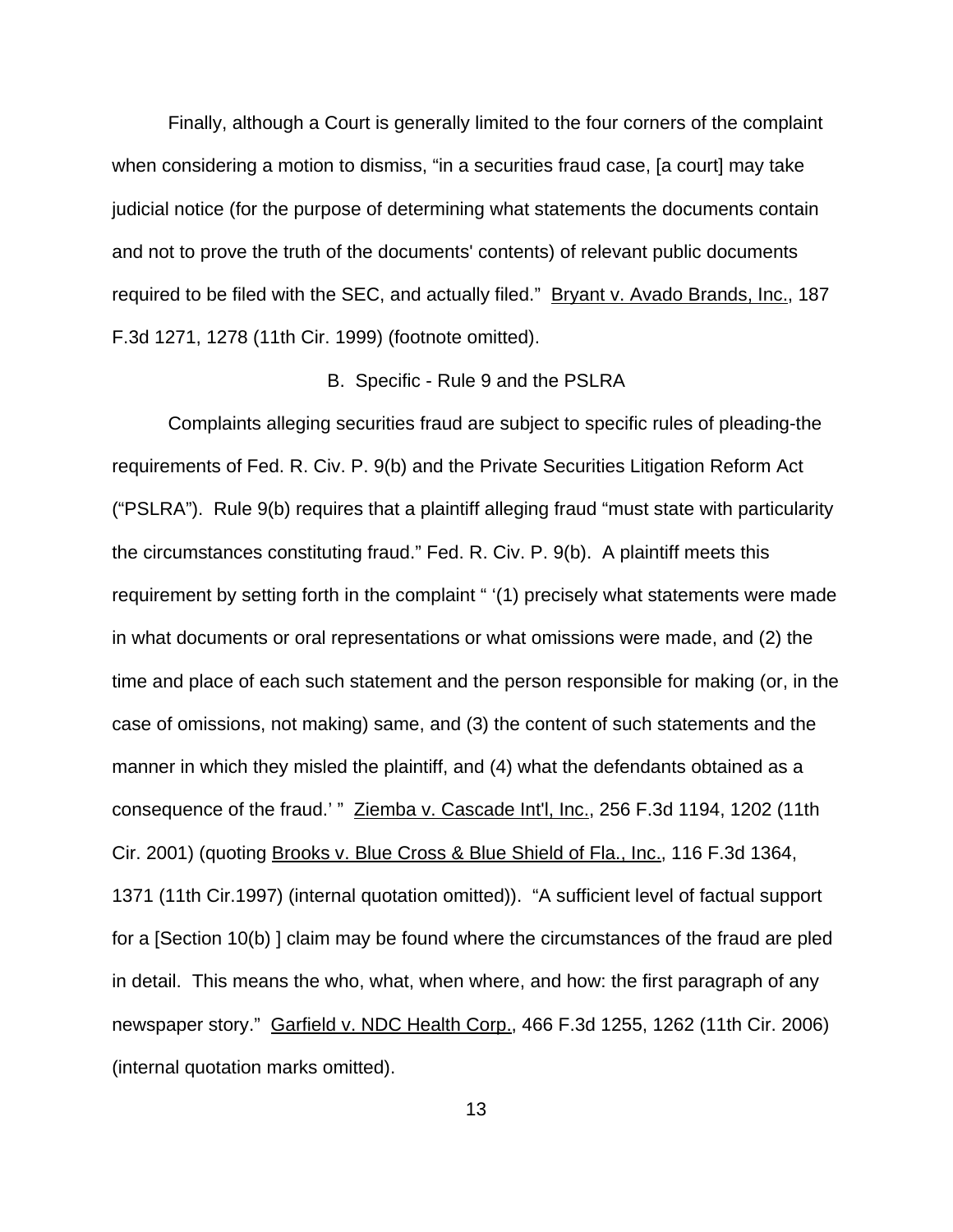The PSLRA imposes additional pleading burdens upon plaintiffs litigating securities fraud claims in federal courts. Instituto De Prevision Militar v. Merrill Lynch, 546 F.3d 1340, 1344-45 (11th Cir. 2008). The PSLRA requires that a plaintiff alleging that an untrue or misleading statement has been made or omitted: (1) " 'specify each statement alleged to have been misleading [and] the reason or reasons why the statement is misleading,' " Tellabs, Inc. v. Makor Issues & Rights, Ltd., 551 U.S. 308, 321 (2007) (quoting 15 U.S.C. § 78u-4(b)(1)); and (2) " 'state with particularity facts giving rise to a strong inference that the defendant acted with the required state of mind,' " id. (quoting 15 U.S.C.  $\S$  78u-4(b)(2)). "In any private action arising under this chapter, the court shall, on the motion of any defendant, dismiss the complaint if the requirements of paragraphs (1) and (2) are not met." 15 U.S.C. § 78u-4(b)(3).

#### IV. Securities Laws

### A. General Elements

Plaintiff claims that defendants violated Section 10(b) of the Exchange Act, 15 U.S.C. § 78j(b), and Rule 10b-5 promulgated thereunder, 17 C.F.R. § 240.10b-5. (CAC at ¶ 93). Section 10(b) makes it "unlawful for any person, directly or indirectly ... [t]o use or employ, in connection with the purchase or sale of any security ... any manipulative or deceptive device or contrivance in contravention of [SEC] rules and regulations." 15 U.S.C. § 78j(b). Rule 10b-5 proscribes the "employ[ment of] any device, scheme, or artifice to defraud" and the "mak[ing of] any untrue statement of a material fact or [the omission of] a material fact necessary in order to make the statements made, in the light of the circumstances under which they were made, not misleading." 17 C.F.R. § 240.10b-5. The Eleventh Circuit has held that in order to successfully allege a claim for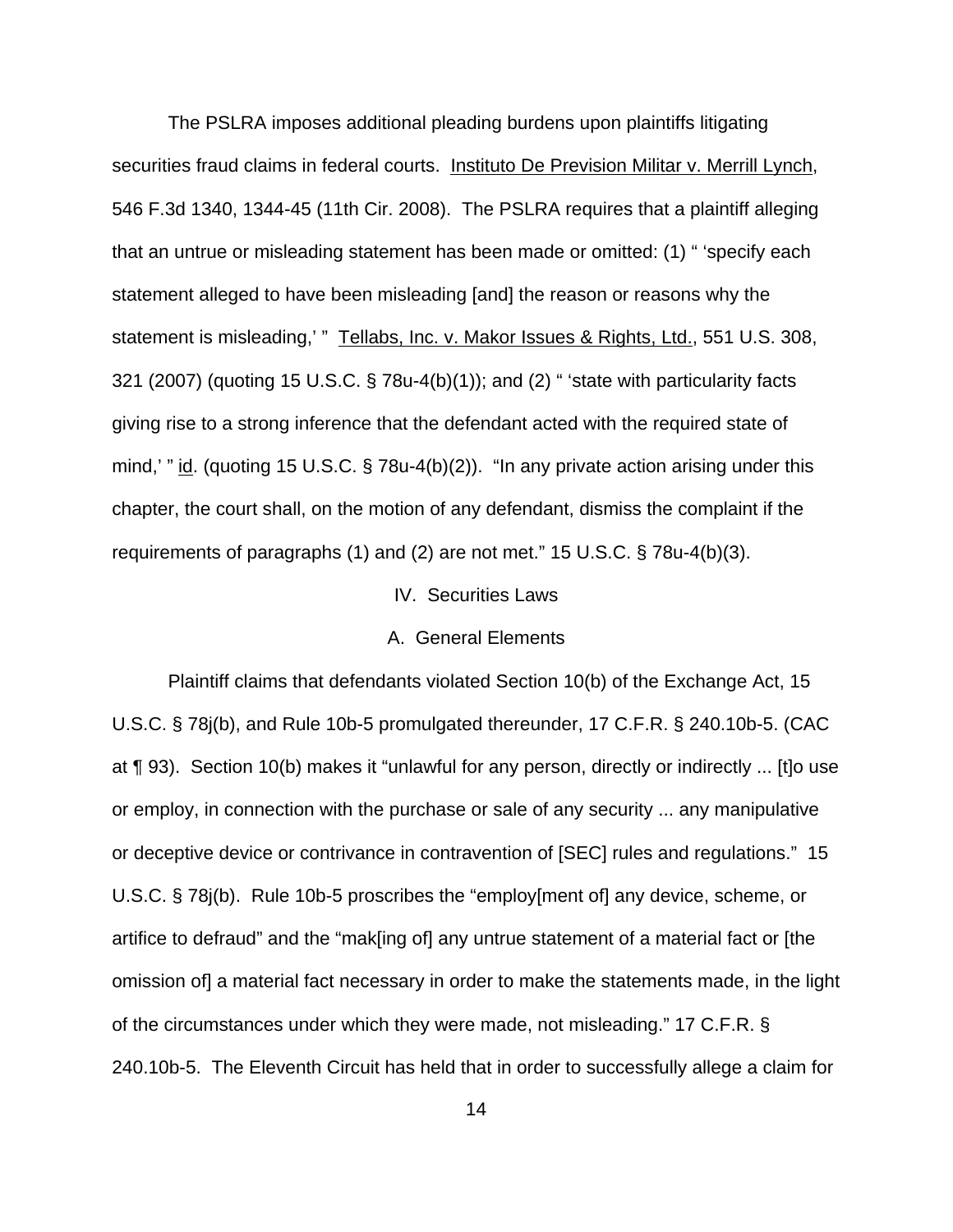securities fraud under Section 10(b) and Rule 10b-5, "a plaintiff must plead: 1) a misstatement or omission, 2) of a material fact, 3) made with scienter, 4) on which plaintiff relied, 5) that proximately caused his injury." Bryant, 187 F.3d at 1281.

Plaintiff also claims that the individual defendants and the Auditor Defendant violated Section 20(a) of the Exchange Act, 15 U.S.C. § 78t(a)), which provides for joint and several liability of "controlling persons" found liable for a securities violation. In full, Section 20(a) provides:

Every person who, directly or indirectly, controls any person liable under any provision of this chapter or of any rule or regulation thereunder shall also be liable jointly and severally with and to the same extent as such controlled person to any person to whom such controlled person is liable, unless the controlling person acted in good faith and did not directly or indirectly induce the act or acts constituting the violation or cause of action.

15 U.S.C. § 78t(a). The Eleventh Circuit has defined "controlling person" as one who "

'had the power to control the general affairs of the entity primarily liable at the time the

entity violated the securities laws . . . [and] had the requisite power to directly or

indirectly control or influence the specific corporate policy which resulted in the primary

liability.' " Brown v. Enstar Group, Inc., 84 F.3d 393, 396 (11th Cir. 1996) (quoting

Brown v. Mendel, 864 F. Supp. 1138, 1145 (M.D. Ala. 1994)).

B. Scienter and Causation

As discussed below, the Whitney Defendants and Auditor Defendant argue that

the CAC is deficient because plaintiff fails to plead scienter or loss causation. $6$  With

 $6$ The Whitney Defendants presented other arguments, including that the CAC is not based on personal knowledge, it does not identify with particularity the misleading statements, it does not plead reliance. As noted at the hearing on defendants' motion, the Court was not persuaded by these arguments. In their supplemental filing, the Whitney Defendants focus on scienter and causation.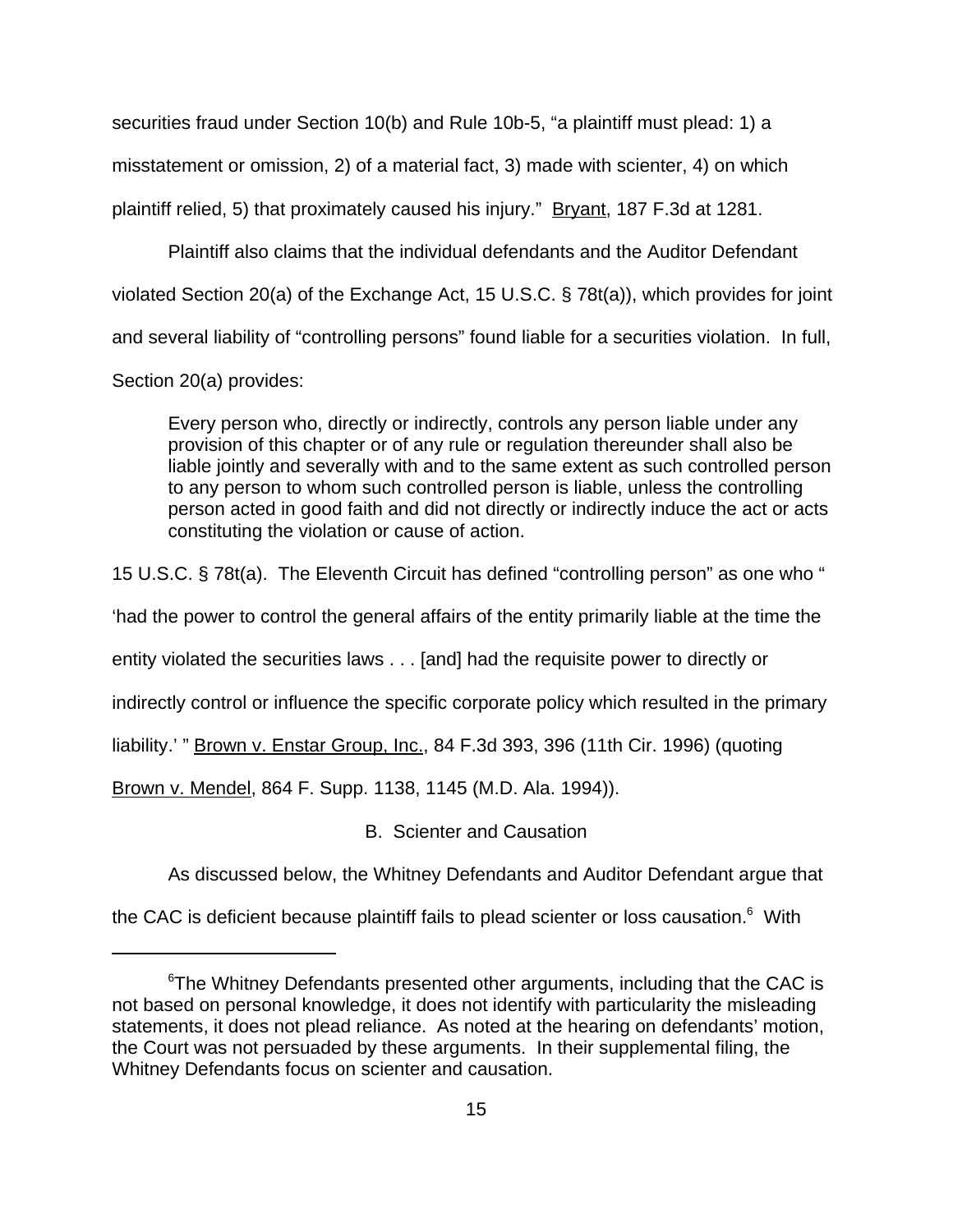respect to scienter, under the "strong inference" of scienter standard set forth in the PSLRA, scienter allegations of a § 10(b) claim will survive a motion to dismiss "if a reasonable person would deem the inference cogent and at least as compelling as any opposing inference one could draw from the facts alleged." Tellabs v. Makor Issues & Rights, Ltd., 551 U.S. 308 (2007).

In the Eleventh Circuit, it is well-established that the element of scienter requires a showing of either an "intent to deceive, manipulate, or defraud" or "severe recklessness." Mizzaro v. Home Depot, Inc., 544 F.3d 1230, 1238 (11th Cir. 2008); Bryant, 187 F.3d at 1284. Severe recklessness requires more than "inexcusable negligence." Ziemba, 256 F.3d 1194, 1202 (11th Cir. 2001). The Eleventh Circuit has defined "severe recklessness" as "those highly unreasonable omissions or misrepresentations that involve not merely simple or even inexcusable negligence, but an extreme departure from the standards of ordinary care, and that present a danger of misleading buyers or sellers which is either known to the defendant or is so obvious that the defendant must have been aware of it." Bryant, 187 F.3d at 1282 n. 18; McDonald v. Alan Bush Brokerage Co., 863 F.2d 809, 814 (11th Cir. 1989).

With respect to causation, the PSLRA "expressly imposes on plaintiffs 'the burden of proving' that the defendant's misrepresentations 'caused the loss for which the plaintiff seeks to recover.' " Dura Pharms., Inc. v. Broudo, 544 U.S. 336, 345-46, (2005) (quoting 15 U.S.C. § 78u-4(b)(4)). "Loss causation 'is the causal link between the alleged misconduct and the economic harm ultimately suffered by the plaintiff.' " Lentell v. Merrill Lynch & Co., 396 F.3d 161, 172 (2d Cir. 2005) (quoting Emergent Capital Inv. Mgmt., LLC v. Stonepath Group, Inc., 343 F.3d 189, 197 (2d Cir. 2005)).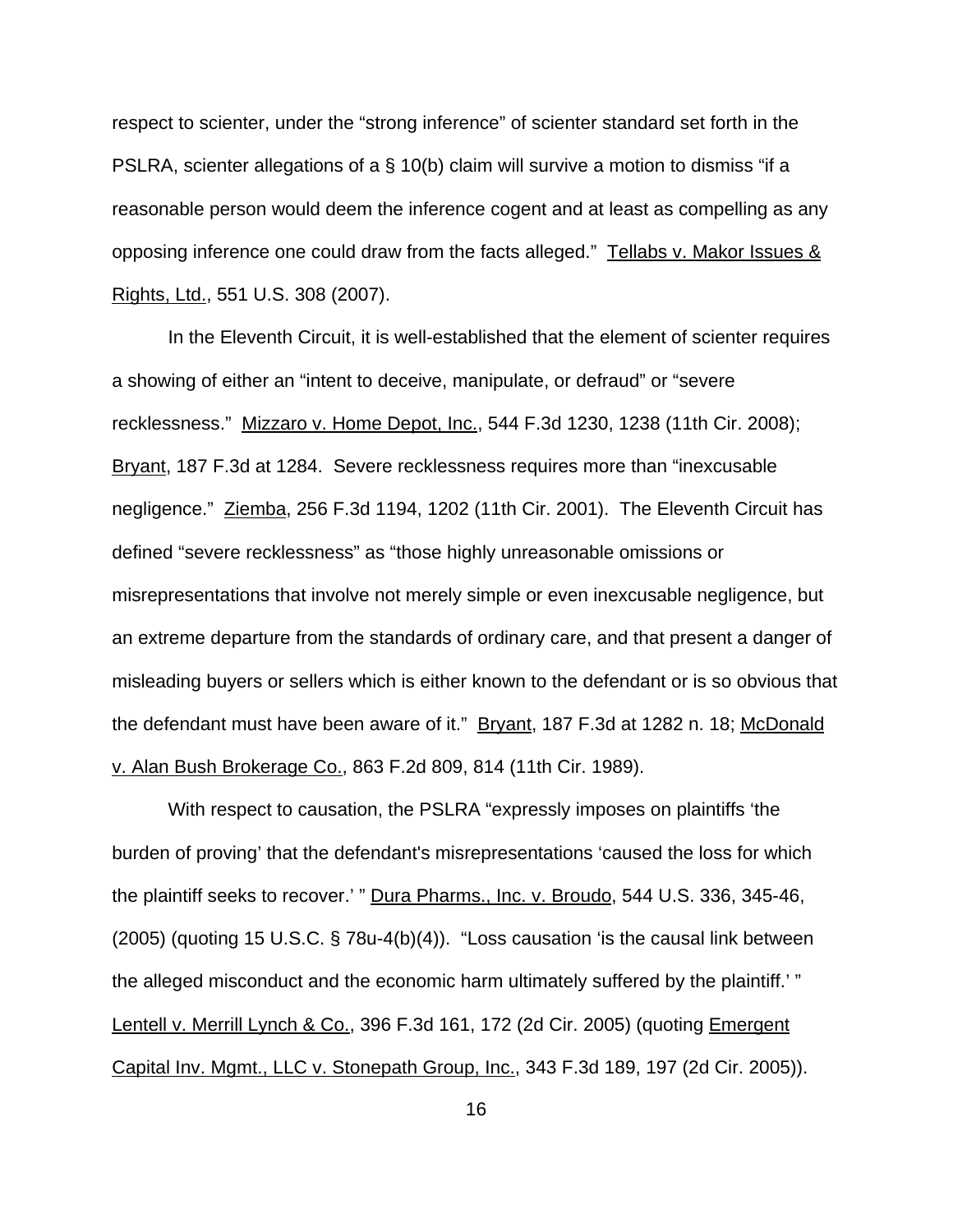An "artificially inflated purchase price" is not in and of itself a relevant economic harm. Dura Pharms., 544 U.S. at 347. In addition to alleging an artificially inflated purchase price, a plaintiff must also allege a causal connection between the false or misleading statement and the subsequent decline in share price. Id. Given plaintiff's burden of proof as to causation, it is incumbent upon plaintiff at the pleading state to " 'allege that the subject of the fraudulent statement or omission was the cause of the actual loss suffered, i.e., that the misstatement or omission concealed something from the market that, when disclosed, negatively affected the value of the security.' " Edward J. Goodman Life Income Trust v. Jabil Circuit, Inc., 595 F. Supp. 2d 1253, 1278-79 (M.D. Fla. 2009) (quoting Lentell, 396 F.3d at 173)).

V. Analysis

A. The Whitney Defendants' Motion

1. The Deferred Revenues Theory

a.

Plaintiff says that the Whitney Defendants failed to properly defer revenue by, inter alia, recording all "educational" packages as revenue despite failure to deliver services and products; arbitrarily designating "Coaching" services as an immediate revenue item, while nearly identical services were classified as Deferred Revenues; and abusing Whitney's refund policy. CAC at ¶¶57, 74, 124. Plaintiff further says that this enabled the Company "to prematurely and improperly realize tens of millions of dollars in additional revenues." CAC at ¶ 75. Plaintiff also says that the Company's revenue recognition practices eventually came to a head on June 28, 2006 when the Company announced that it would change its revenue recognition practices going back to 2000,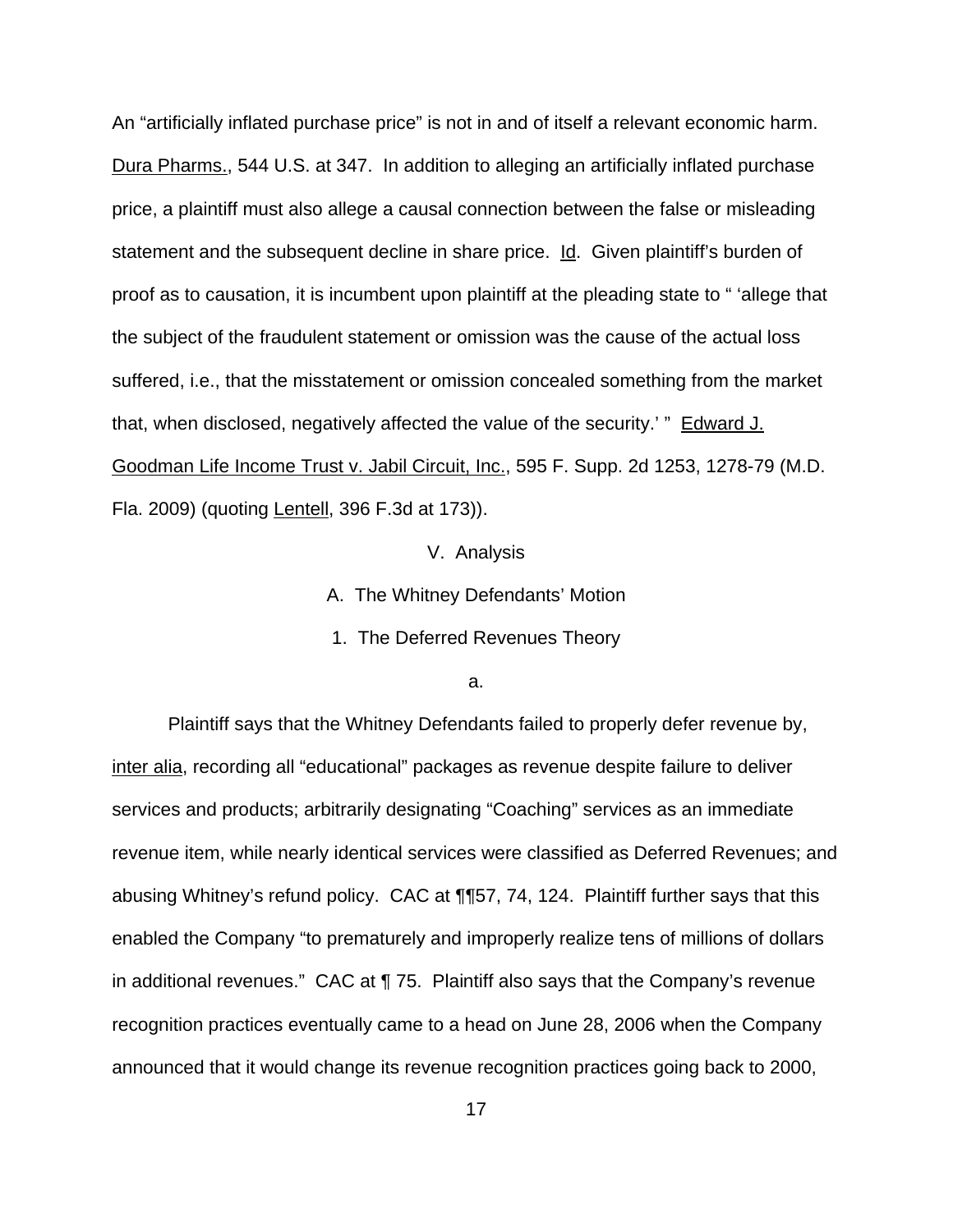and that the Company's restatement would cover the financials from 2003 through

2005. ¶¶100-101. On November 13, 2006, the Company again announced the need to

expand the restatement period to cover the financials from 2001 through 2005. CAC at

¶109.

The allegations in the CAC most relevant to this claim appear at ¶¶ 70-75 as

follows:

70. In its August 12, 2005 and November 21, 2005 Form 10-Qs, signed by Defendants Russ Whitney, Maturo, and Simon, among others, and certified by Defendants Russ Whitney and Simon, the Company reported that "[t]he Company's policy has been to recognize revenue at the earlier of the attendance of the course or one year from the date of registration."

71. On or about March 31, 2006, Defendants filed with the SEC the Company's 2005 Form 10-K, for the year ended December 31, 2006, signed by Defendants Russ Whitney, Maturo, Novas, and Simon, and certified by Defendants Russ Whitney and Novas. Regarding the Company's treatment of deferred revenues, the 10-K represented that:

Due to the timing differences between cash collection and the time at which our students actually take the course (or course expiration, which ever is earlier), we have historically recorded a substantial amount of deferred revenue. **Most of the deferred revenue at the end of each year will result in reported revenues in the next year. . .** [O]ur deferred revenue as a percentage of total revenue have ranged from the high 30% to mid 40% range since 2002 (in thousands). \* \* \*

Critical Accounting Policies

Deferred revenue

We are engaged primarily in the business of providing real estate and financial education to individual investors through courses of study, as well as educational materials. Students pay for the courses in advance and we record the proceeds from the sale of courses as deferred revenue when it is received. Revenue is earned when the student attends the training program or at the expiration of our obligation to provide training, whichever comes first. The fees are generally nonrefundable, and the students are allowed one year to complete their program. A student may receive a refund within three days of their purchase by exercising a right of rescission. In such cases, the corresponding amount of deferred revenue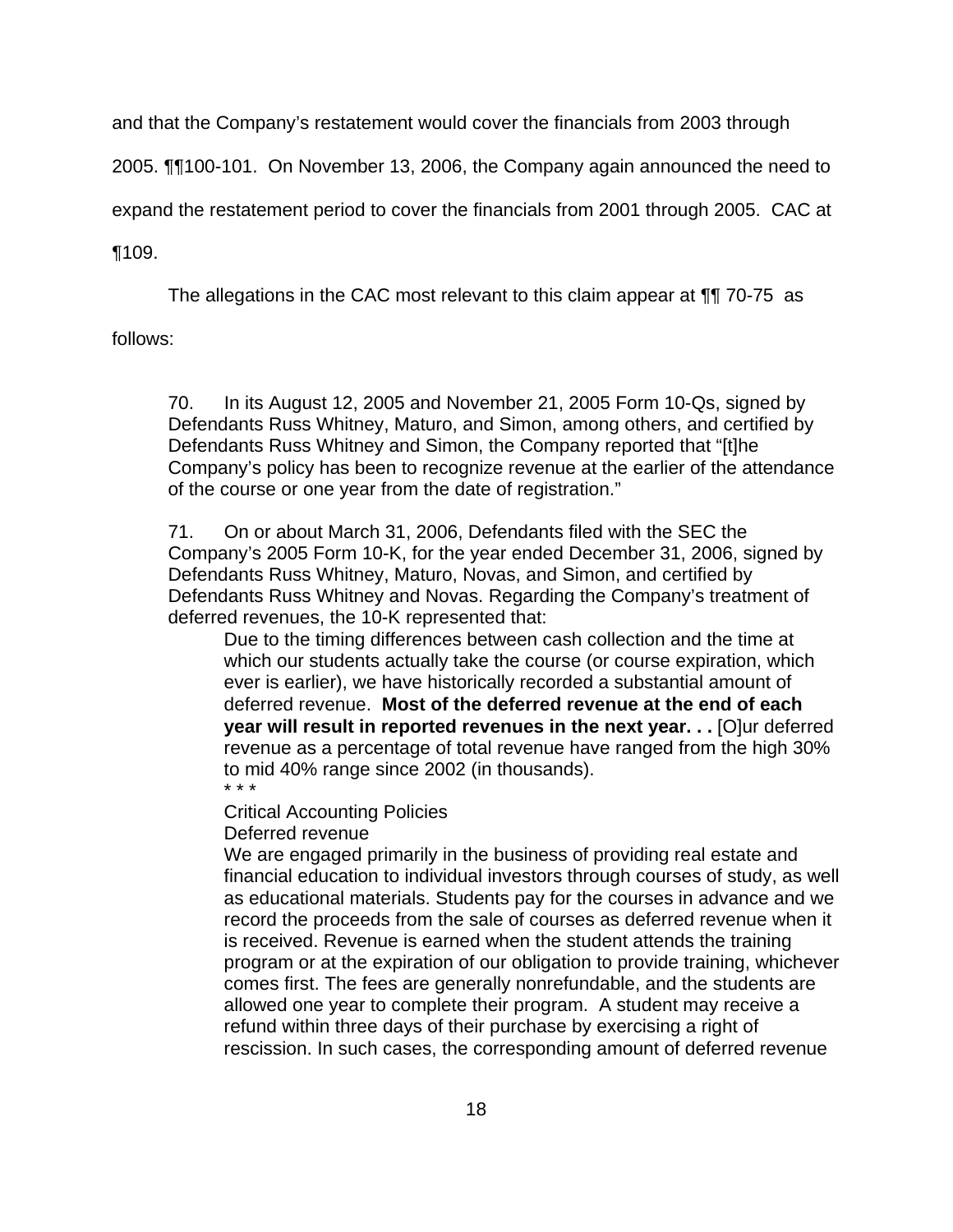is relieved with no impact on the consolidated income statement. \* \* \*

Revenue Recognition, Deferred Revenue and Deferred Seminar Expenses

**We recognize revenue for the sale of products and software, upon delivery.**

**Revenue from educational seminars is recognized upon the earlier of (1) when the nonrefundable deposit is received for the seminars and the seminar has taken place; or (2) upon the contractual expiration of our obligation to provide a seminar only if the seminar was paid for. Deferred revenue is recorded when the seminar proceeds are received prior to the related seminar taking place.** Expenses for commission payments made to our speakers directly related to additional courses sold are considered acquisition costs of those revenues and deferred until the related revenue is recognized in accordance with the guidance in SAB 104.

# (Emphasis added.)

72. On August 14, 2006, Defendants filed the Company's 2Q:06 Form 10-Q for the quarter ended June 30, 2006, signed by Defendants Russ Whitney, Maturo, Novas, and Simon and certified by Defendants Russ Whitney and Novas. In addition to making substantially similar statements concerning the Company operations, including revenues, deferred revenues, net income and earnings, as had been published previously, the 2Q:06 Form 10-Q also provided an updated Revenue Recognition statement – introducing the concept of "breakage" – in part, as follows:

# Revenue recognition policy

The student is permitted to attend courses (in all available learning formats) throughout the life of the student contract. We allow students to attend courses subsequent to expiration upon request. The tuition is generally nonrefundable. A student may receive a refund within three days of the purchase by exercising a right of rescission. In such cases, the corresponding amount of deferred revenue is relieved with no impact on the Consolidated Statement of Operations.

### We recognize revenue based on:

when the course is attended by the student; or likelihood of the attendance by the student is remote (course breakage), which is based on the historical: percentage of students who never attended a course and those students who never attended a course subsequent to expiration; and highest number of days in which 95% of those students who attended our courses subsequent to expiry.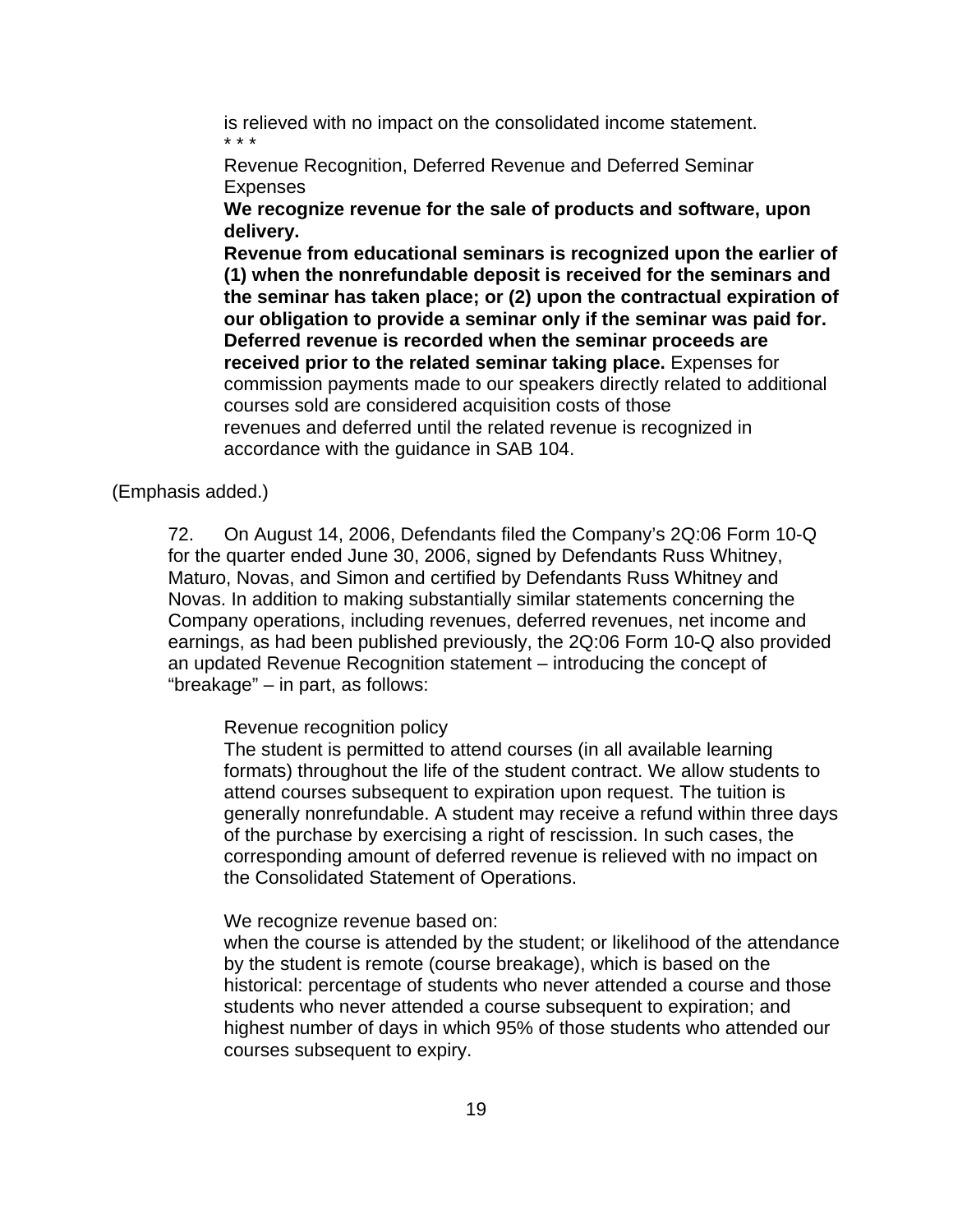We determine our course breakage rate based upon estimates developed from historical student attendance patterns. Based on our historical information, we can determine the likelihood of an expired course remaining unattended. Moreover, we determined that we do not have a legal obligation to remit the value of expired courses to relevant taxing jurisdictions.

73. These statements regarding the Company's revenue recognition policies were materially false and misleading when made because, in truth, Defendants recorded as revenue all "educational" packages sold within one year of the contract purchase date at the latest, despite failure in many instances to finish delivering all services and products that the customer purchased within that time period, including one year of post-class coaching services, camps, and events and follow-up with Advisors. For this reason alone, the Company improperly recognized revenue in violation of GAAP and SEC rules.

74. The Company arbitrarily designated "Coaching" services as an immediate revenue item, while "Mentoring" or other similar services – necessarily provided at a later date –were classified as Deferred Revenues. The intentional misclassification of "Coaching" as immediate revenue enabled Defendants to wrongfully recognize tens of millions of dollars in additional revenues that should have been reported only when such Coaching services were supplied.

75. At all times during the Class Period, unbeknownst to investors, Defendants had materially overstated the Company's profitability by failing to properly account for the Company's results of operations and by artificially inflating the Company's financial results – primarily as a result of Defendants' manipulation of deferred revenue accounting and Whitney's abuse of its Refund Policy. Instead of properly characterizing what was actually deferred income, the Company designated some revenue as immediate, allowing the Company to prematurely and improperly realize tens of millions of dollars in additional revenues. The Company also designed a hard-line, difficult-to-defeat (and eventually non-existent) refund policy which made it virtually impossible for unsatisfied customers to recoup their money from the Company, and forced customers instead to turn to the credit card companies for fraud protection, which meant revenue was inflated when announced and unsustainable.

b.

The Whitney Defendants argue that the CAC is deficient as to this theory

because the allegations do not give rise to a strong inference of scienter. The Court

agrees. As an initial matter, plaintiff's allegation that defendants' accounting practices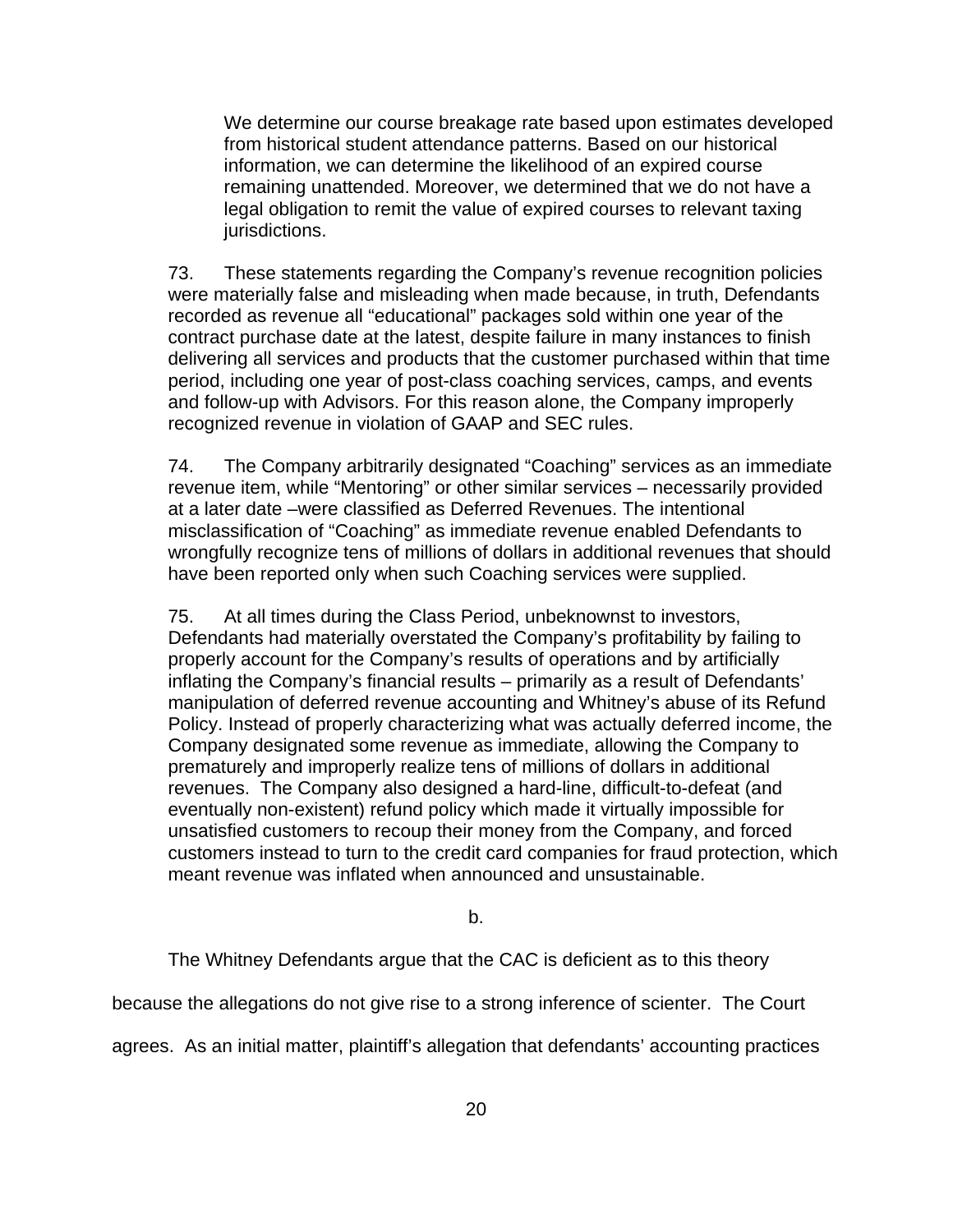violate GAAP alone is not sufficient. A claim of non-compliance with GAAP, even if pled and proven, does not establish securities fraud. In re Recoton Corp. Sec. Litig., 358 F. Supp. 2d 1130, 1147 (M.D. Fla. 2005). In Recoton, plaintiffs sued the officers, directors, and auditor of a bankrupt company for failure to write down obsolete inventory and overstating accounts receivable and inflating revenues. Plaintiffs alleged that they paid artificially inflated prices for the stock; they did not allege how the purported misrepresentations and omissions caused the decline in the stock's value. The court granted defendants' motion to dismiss the securities fraud class action, holding that allegations that corporate officers and directors signed public filings and press releases and had access to company financial records was not sufficient to establish scienter. Id.

Here, plaintiff makes sweeping allegations that deferred revenues were manipulated, but the CAC is devoid of any details as to the amount of alleged improperly deferred revenue, when it was allegedly recognized in error, or why such recognition was in error. These are the types of questions that a securities fraud complaint must answer in order to survive a motion to dismiss. See, e.g. Malin v. IVAX Corp., 17 F. Supp. 2d 1345, 1360 (S.D. Fla. 1998). In Malin, the court dismissed a securities fraud class action finding that plaintiffs pleading of an undisclosed "massive practice of shelf-stock adjustments on numerous pharmaceutical products" was not sufficient to show scienter. Id*.* 

To show the existence of scienter, plaintiff relies on an e-mail by former employee Robert Paisola, dated August 18, 2005 (the "Paisola E-mail"). CAC at ¶¶ 117-125. As will be explained, the Paisola E-mail does not establish scienter. Putting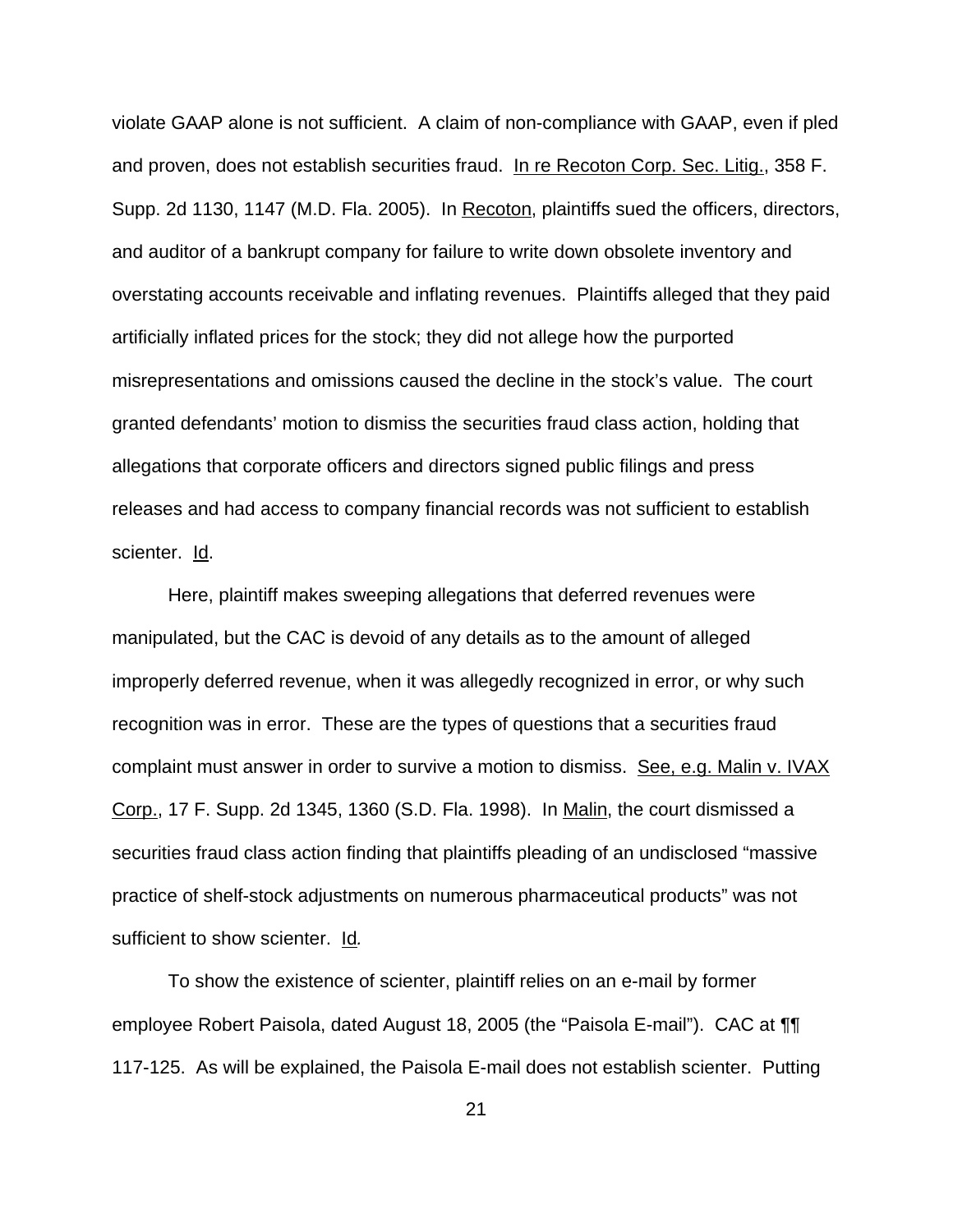aside that Paisola was no longer employed by the Company eight days into the Purported Class Period, plaintiff does not allege that Paisola had access during most of the Purported Class Period to information relevant to plaintiff's "fraud" theories.

The allegations relative to the Paisola E-mail appear at ¶ 117-124 and describe his view that the Company's decision to immediately recognize revenue is "not proper" and that the Company was playing a "deferred revenue game." CAC at ¶ 124. However, the CAC does not allege any facts to back up Paisola's view. At best, the Paisola Email describes an error that resulted in the premature recognition of revenue. This does not show scienter. The most generous reading of the Paisola E-mail describes an error that resulted in the premature recognition of revenue by only \$6 million per year, or 3.7% of 2005 revenues, which it is undisputed had no effect on the Company's cash flow statement.

Plaintiff also points to the fact that the Company issued a press release on May 15, 2006, followed by the filing of a Form 8-K with the SEC on May 19, 2006, which announced the restatement of financial results to reflect a change in the Company's revenue recognition policy. CAC at ¶¶ 89-92. This is not sufficient to show scienter. The restatement announcement had no negative impact on the Company's stock prices –– in fact, the stock price increased following this announcement –– and the amount of revenue prematurely recognized was under 10% each year. See Defendants' App. Tab 5 at p. 4 (2005: 9.5%, 2004: 2.6%, 2003: 5.7%). Moreover, the fact that a restatement of audited financials occurred is not sufficient, in and of itself, to raise a strong inference of scienter. Courts have held that a subsequent revelation of the errors of previous statements does not imply scienter, because mere allegations that statements in one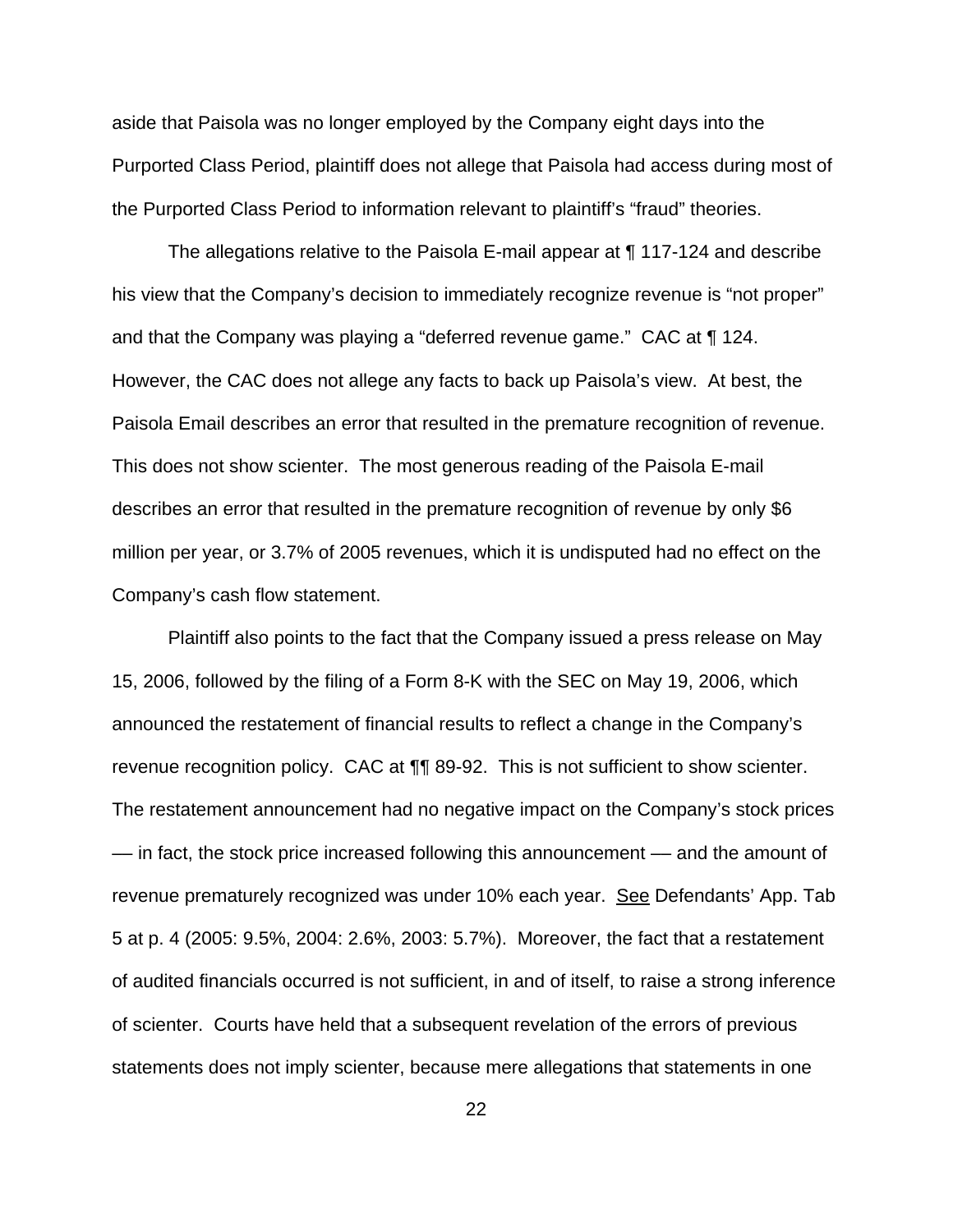report should have been made in earlier reports do not make out a claim of securities fraud. See e.g.*,* In re Paincare Holdings Sec. Litig., 2007 WL 1229703, at \*7 (M.D. Fla. Apr. 25, 2007) (securities class action complaint dismissed; the fact that an accounting error resulted in a restatement of earnings "does not serve as an indicium of fraud under [the] circumstances").

Paincare involved a decline in the defendant's share price after the defendant company restated its financial statements for the previous five years following an inquiry by the SEC. The plaintiffs sued, alleging that the company's public filings and announcements before the reinstatement were false and misleading, and quoted at length from the company's previous financial statements and restatements. The court concluded that plaintiff's allegations were insufficient to satisfy the PSLRA's pleading standard, because the complaint simply expounded on the accounting errors described in the restated financial statements "instead of identifying exactly which statements it contends are fraudulent and why they are fraudulent." See Paincare, 2007 WL 1229703, at \* 5

Here, plaintiff's allegations suffer from the same deficiencies that led to the dismissal of the **Paincare** complaint. Plaintiff relies on the Company's restatement to support the inference that deferred revenues were manipulated. The CAC, however, does not provide any factual narrative indicating which specific statements were false or misleading and how or why these statements were false or misleading. Paincare makes clear that such particularization is necessary to satisfy the PSLRA.

Plaintiff cites In re AFC Enterprises, Inc. Sec. Litig., 348 F. Supp. 2d 1363 (N.D. Ga. 2004) to support his argument that the issuance of a restatement may contribute to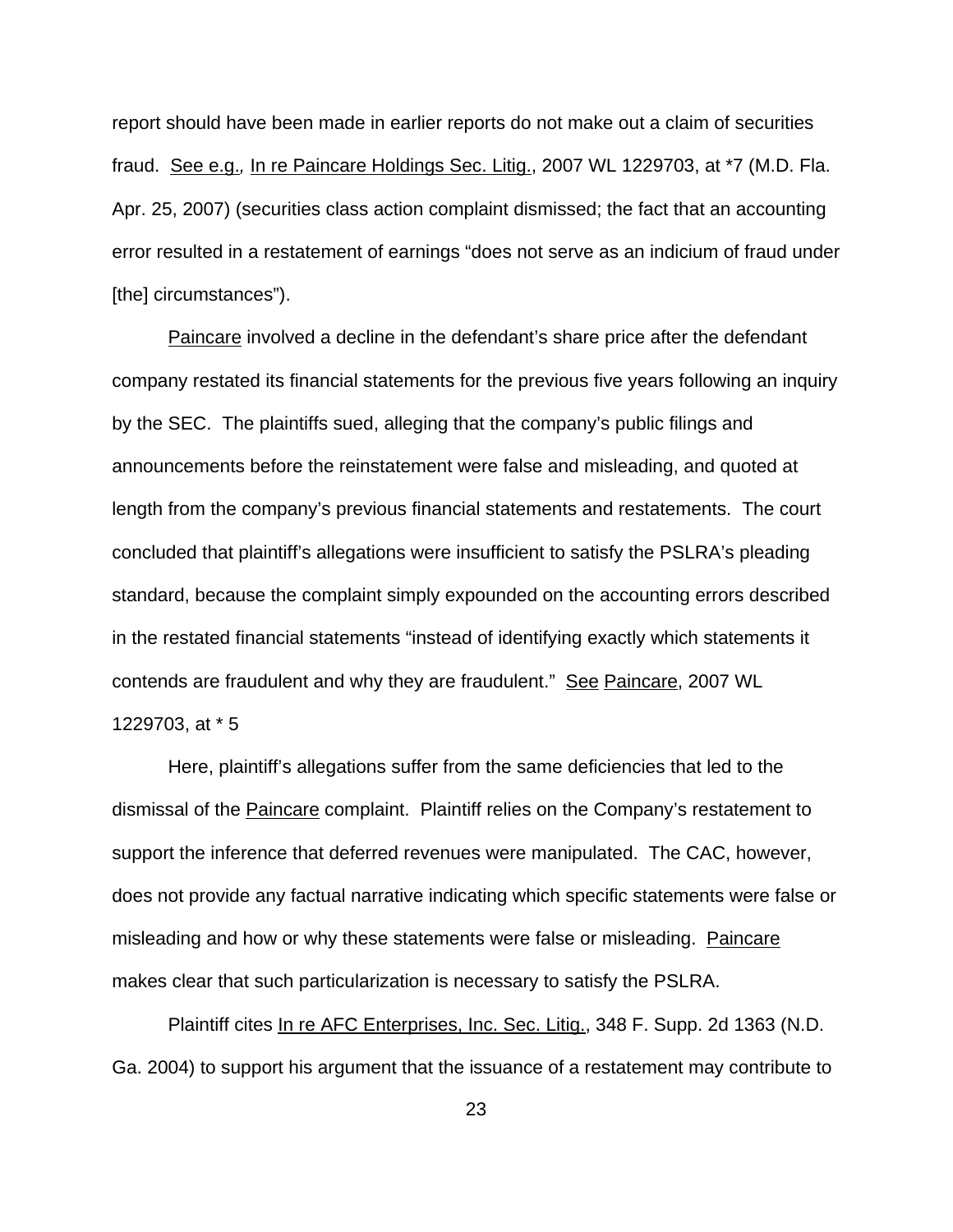the establishment of scienter. In AFC Enterprises, however, the court rejected the same argument being made by plaintiff here. The plaintiff in AFC Enterprises argued that the scope and nature of a financial restatement suggested that the GAAP violations were large enough and egregious enough to presume the Defendants' constructive knowledge of these violations. However, the court disagreed, explaining in part

the facts alleged . . . counsel against such a presumption. The size of the restatements, although substantial when gauged as against operating income and net income, is less overwhelming when placed in the context of AFC's entire business operations. The accounting errors identified, although GAAP violations to be sure, were errors in accrual of income and expenses, not attempts to fabricate revenue or to conceal expenses. Neither the size nor the type of errors discovered in the restatements entitle the Plaintiffs or encourage the Court to infer fraud based on the GAAP violations alone. As to these Defendants, allegations of specific additional facts suggesting knowledge of the fraud are required to permit a strong inference of scienter.

Id. at 1372-1373.

The Court is required to weigh the competing inferences to be drawn from the allegations of the CAC and may find proper pleading of scienter "only if a reasonable person would deem the inference of scienter cogent and at least as compelling as any opposing inference one could draw from the facts alleged." Tellabs, 551 U.S. at 324. No reasonable person could conclude that the Paisola E-mail gives rise to a "cogent" inference that the Whitney Defendants knowingly or recklessly misrepresented its deferred revenue, especially when an "opposing inference" can be drawn from the Company's evidenced willingness to promptly report discovered accounting issues during the Class Period. As such, the CAC fails to properly plead scienter with respect to plaintiff's deferred revenues theory.

2. The Chargebacks Theory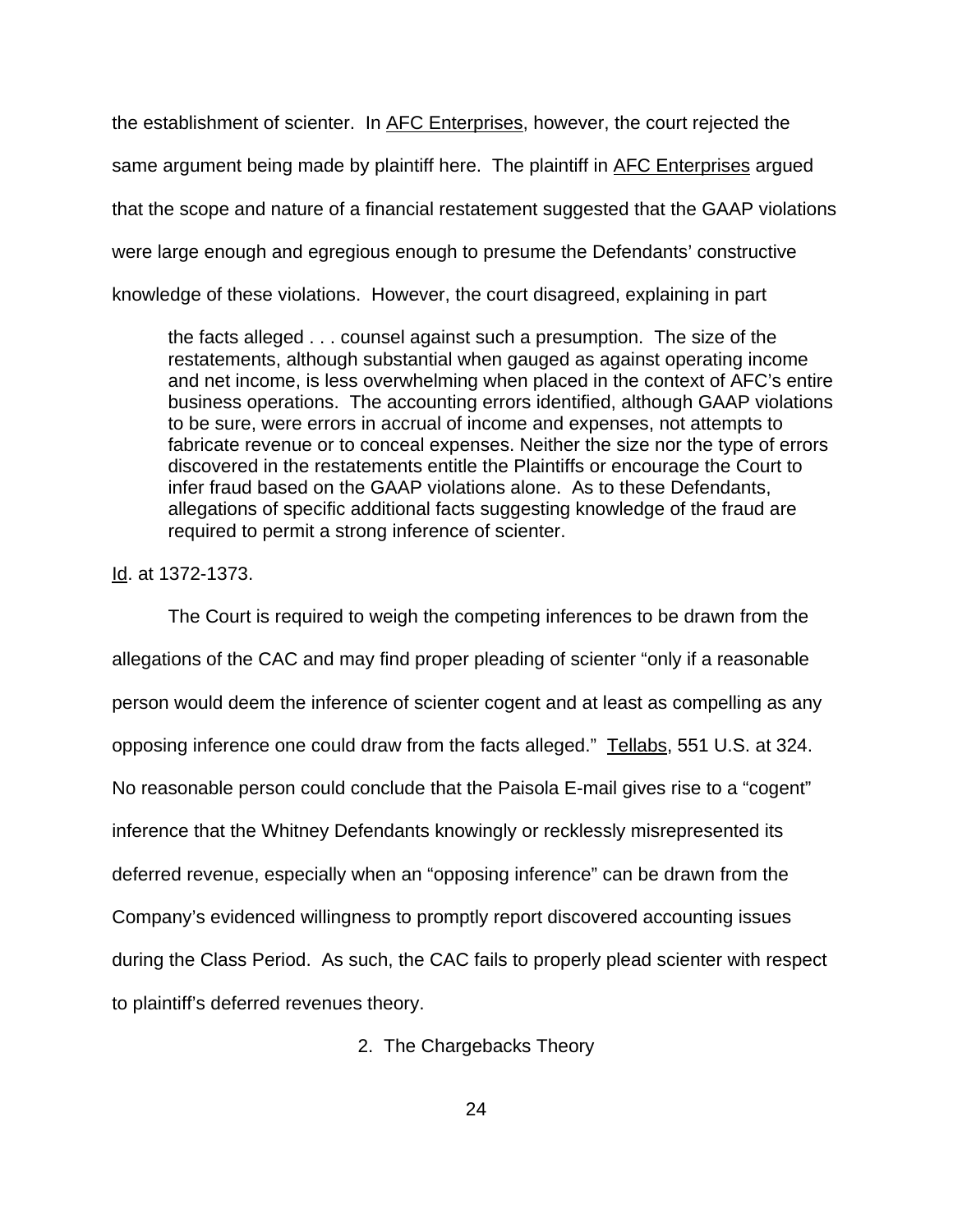Under this theory, plaintiff says that the Whitney Defendants violated the securities laws in handling chargebacks. A chargeback occurs when a credit card customer cancels and order made under his or her credit card number and the merchant bank charges back the merchant account for the canceled amount. The relevant allegations in the CAC appear in ¶¶ 43-57 which detail the Company experiencing an increase the chargebacks and what the Company proposed to do about it.

b.

The Whitney Defendants argue that plaintiff's attempt to paint a picture of a credit card chargeback crisis is fatally flawed because chargeback percentages are imposed on the Company by a third-party (each individual credit card processing company) without Company involvement, and there is no allegation that the Company inaccurately reported the chargeback rates in its public filings. In short, the Whitney Defendants say plaintiff has not established an inference of scienter.

At the Court's request, plaintiff submitted a chart identifying the alleged misleading statements and omissions for each of its theories, and the allegations of materiality and scienter. Plaintiff's supplemental chart cites what it says are misleading statements or omissions to support his theory of fraud based on the chargebacks: (1) a 10-Q for the Quarter Ended June 30, 2005 (outside the Purported Class Period), in which the Company announced that credit card processing reserves had been raised from 1% to 5%; and (2) a third-party website (www.knobias.com) that purports to quote Defendant Maturo on that issue.

a.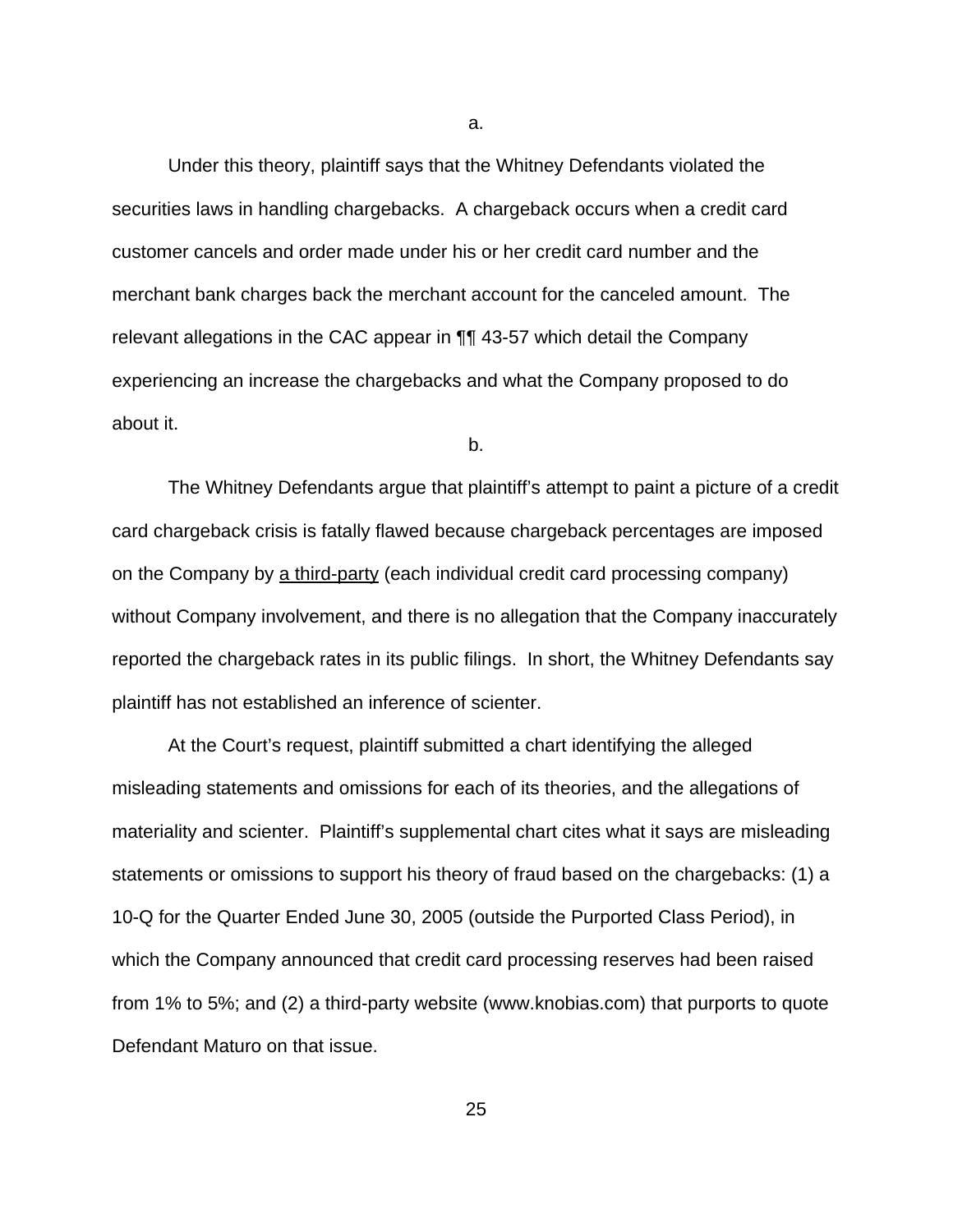As the Whitney Defendants point out, the Company's reported increase in its chargeback processing reserves prior to the Purported Class Period is neither relevant, nor indicative of any "sham." Rather, it is not unexpected for any company that accepts payment by credit card to have a credit card processing company agree to hold a certain percentage in reserve to cover chargebacks. Allegations of "ordinary conduct" do not support an inference that defendants acted with fraudulent intent under Tellabs. Plaintiff has not alleged with any specificity what the chargeback percentage should have been, or why such an increase in reserves was abnormal. The increase in chargebacks does not give rise to an inference of scienter.

Likewise, the allegation that Whitney's zero-refund policy establishes scienter fails. While plaintiff paints a sinister picture of this policy, the CAC does not explain how the zero refund policy translates into securities fraud. Absent a connection, the fact that Whitney had a zero refund policy does not establish an inference of scienter.

Plaintiff also relies on statements made during an internal Company telephone conference regarding the increase in chargebacks during which the Company explored options to decrease the number. Again, the fact Whitney was experiencing chargebacks does not show securities fraud, much less establish scienter.

Moreover, plaintiff's reliance on the Paisola Email is insufficient. The email does not show what accounts were in "crisis mode," or what the crisis was. It does say say which divisions were "out of control." It does not explain what information Paisola had access to or the basis upon which he made derogatory statements against Whitney.

In addition to the Paisola E-Mail, plaintiff alleges scienter is established because Paisola was fired shortly after submitting the memo and filed a complaint with OSHA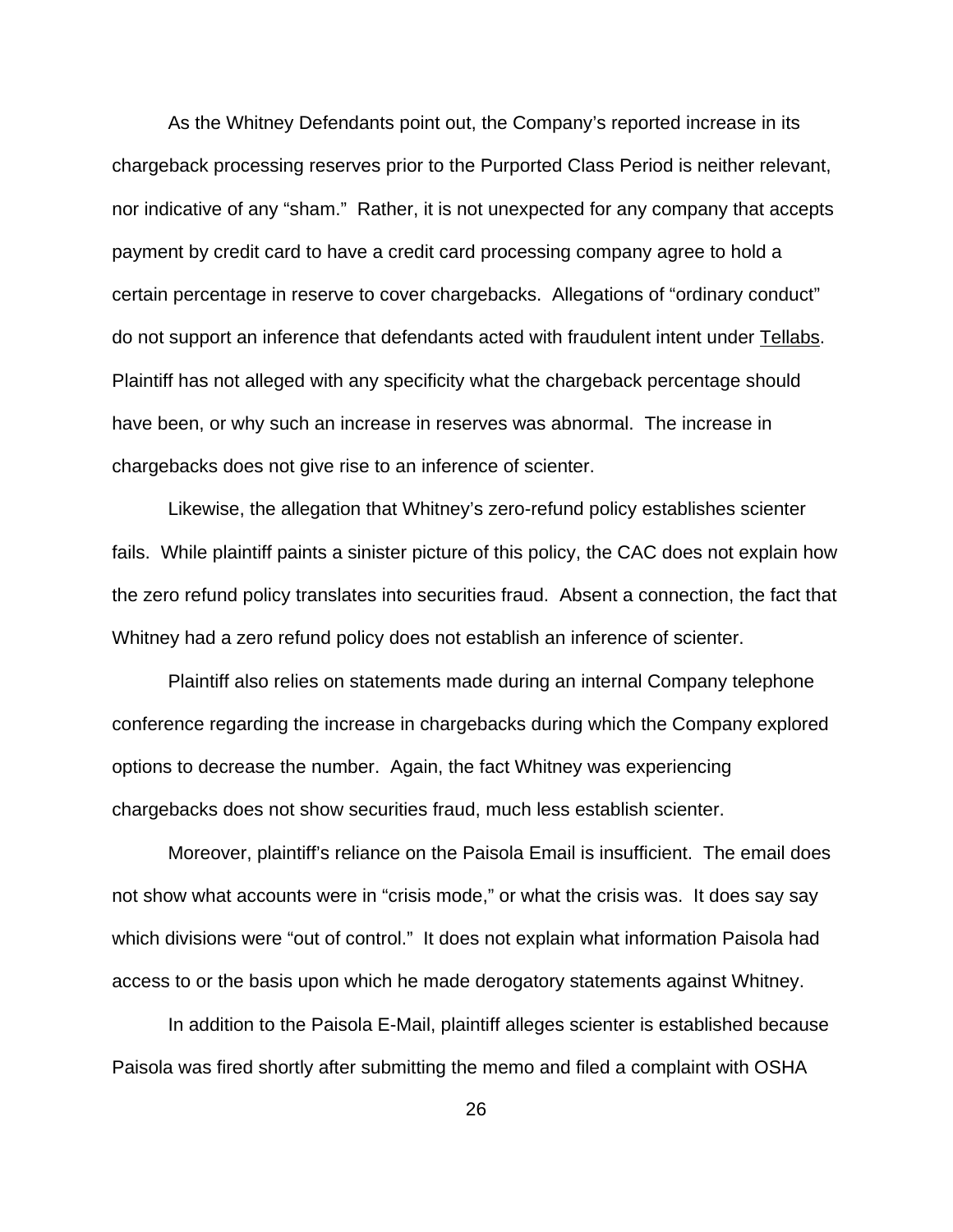charging Whitney with retaliatory termination. Plaintiff says that defendants failed to report the existence of the OSHA complaint and the fact that the OSHA complaint references a memo from Anne Willcoxon, Manager of Regulatory Compliance, to the Senior Management Team which talks of student complaints. The Willcoxon memo is dated August 5, 2004, well before the Class Period. Plaintiff, however, does not describe how the OSHA complaint is connected to securities fraud. The CAC does not provide any details about the OSHA complaint or the outcome of the complaint. At best, the OSHA complaint, and the Willcoxon memo referenced in it, show that Paisola was critical of certain of defendants' accounting practices and Whitney was aware of student complaints about its products. Neither shows security fraud.

Another problem with this theory is the fact that there is no nexus between plaintiff and the alleged abuses of the credit card process. Assuming plaintiff's allegations are true, it is the credit card companies who have been defrauded, not plaintiff, and not by way of the securities laws. In short, the CAC has not alleged sufficient facts to show an inference of scienter relative plaintiff's chargebacks theory of fraud.

#### 3. The Business Model Theory

Plaintiff's third theory of liability is that the Company's business model is a "sham" and the Company failed to disclose the true nature of the business. In support, plaintiff relies on information from four confidential witnesses. Defendants argue that plaintiff fails to particularly plead any of the four witnesses' knowledge and the allegations of wrongdoing fails to establish scienter.

The CAC identifies the statements as false and misleading in ¶¶ 32 - 36 and ¶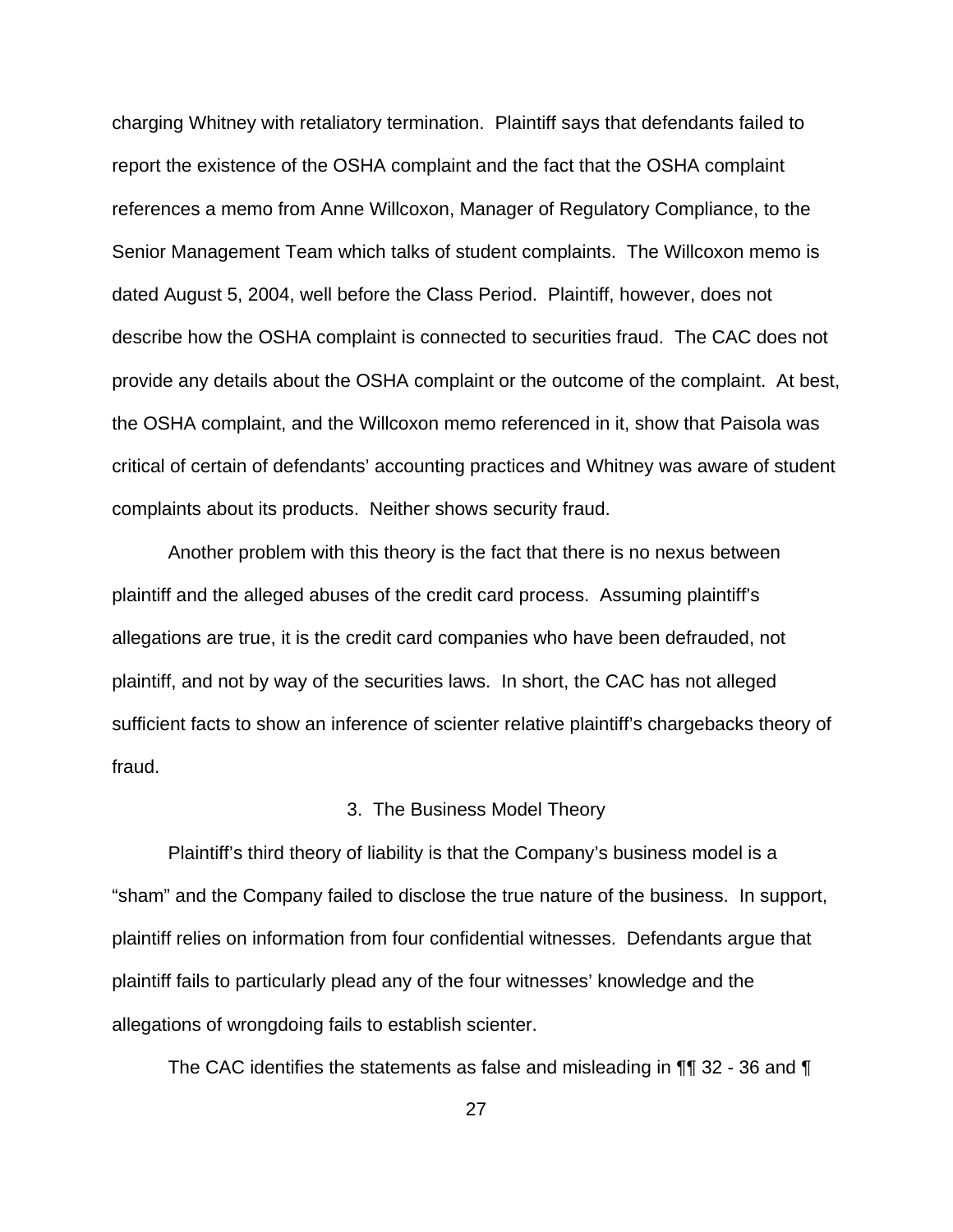103. The statements are general statement about what the Company does, i.e. providing educational and training courses in various areas such as real estate investing, stock market techniques, cash management, asset protection and other financially oriented subjects. Plaintiff alleges these statements were false and misleading because Whitney's business model was a "sham, premised on the concept of luring unsophisticated students into signing up for near-worthless and unconscionably-overpriced courses and then using the courses themselves as a platform to sell still more worthless courses. Further, plaintiff says that Whitney's fraudulent business model resulted in dissatisfied customers demanding refunds, not attending courses, and accusing the Company of bad business practices . . . CAC at ¶ 104. Plaintiff further alleges that Whitney uses pushy sales tactics, up-sells products, and forces contracts on customers. Id. at ¶ 38.

The Whitney Defendants argue that the CAC fails to allege scienter as to this theory. To support its theory and show scienter, plaintiff relies on statements from four confidential witnesses ("CW").<sup>7</sup> In Mizzaro, the Eleventh Circuit described how a court must evaluate statements in a securities fraud complaint by a confidential witness:

 . . . the weight to be afforded to allegations based on statements proffered by a confidential source depends on the particularity of the allegations made in each case, and confidentiality is one factor that courts may consider. Confidentiality, however, should not eviscerate the weight given if the complaint otherwise fully describes the foundation or basis of the confidential witness's knowledge, including the position(s) held, the proximity to the offending conduct, and the relevant time frame.

Mizzaro, 544 F.3d at 1239-40.

<sup>7</sup> The CAC refers to confidential witnesses as CW#1, CW#2, CW#3 and CW#5. There is no CW#4.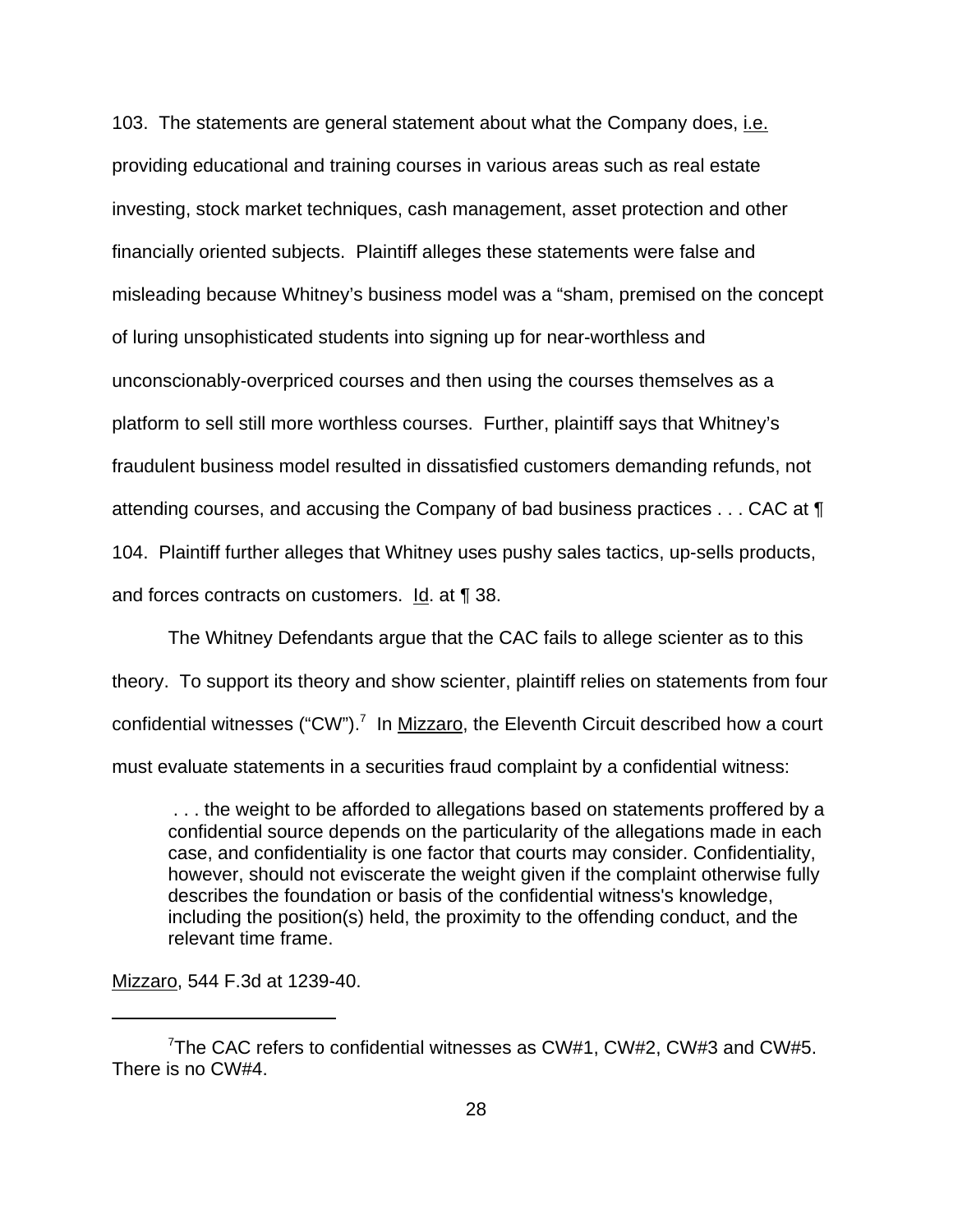With this in mind, the Court will examine the statements of the confidential witnesses. CW #1 is described as a "member of the Technical Support Team during the Class Period . . . [who] had received some calls that should have been routed to Customer Service, all of which were from customers who were unhappy with the products." The "most common complaint was that they were misinformed about a contract" and had been "put under pressure" to sign a contract which was not adequately explained. Moreover, customers complained about a monthly data charge. CAC at ¶ 39.

These statements lack particularity. The statements from a tech-support employee regarding "a few calls" expressing opinions on a product, intended for a customer service representative, does not support an inference that the Company's entire business model is a sham. At best, it shows some people were unhappy with Whitney's products, but it is not indicative of a securities violation, much less an indication of scienter.

CW #2 is described as a member of the "seminar sales team" during the Class Period, who stated that "[i]n my estimation, about 90% of people will not make their money back. You have to be responsible for your trades. It is really hard to make money in the market without discipline . . . . [A]t least half of the class was a sales pitch for more seminars and more products." CAC at ¶ 41. Here too, this "statement" does not support an inference that the Company violated the securities laws; rather, s/he is offering his or her opinion on how to be successful in the stock market in general and on the fundamental principle of a company up-selling its product. Indeed, CW #2 is not alleging anything relating to a violation of securities laws.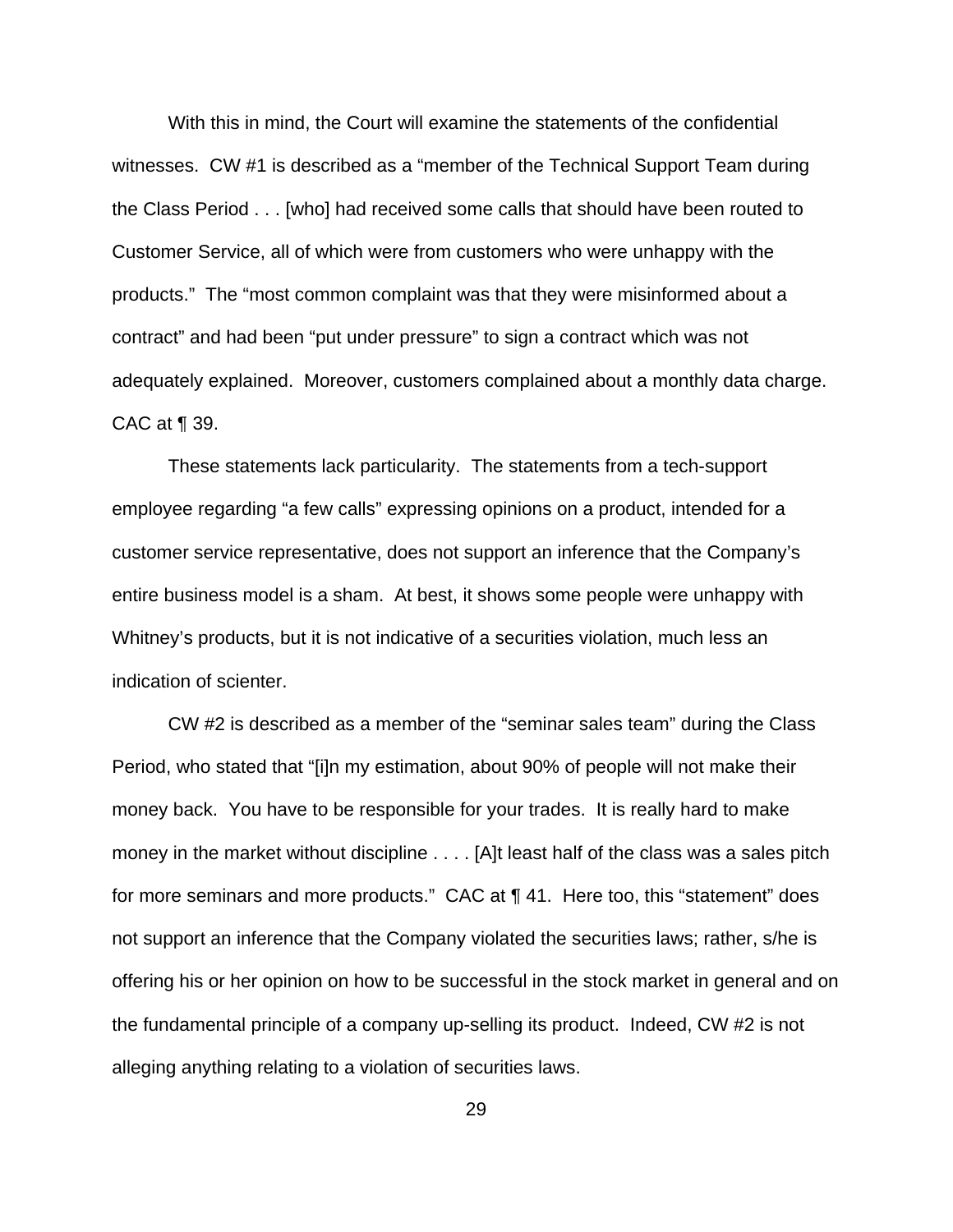CW #3 is described as "a member of the Company's technical support team during the Purported Class Period," and offers an opinion that the "EduTrades proposed IPO never occurred" because "information in the SEC registration was not 'matching up.'" CAC at ¶ 137. This statement lacks particularly. There are no facts alleged to show that this member of the technical support team – who is not a part of the Company's executive, legal or accounting department – would have any firsthand knowledge of the EduTrades IPO. Moreover, the allegation that numbers were not "matching up" is the type of vague pleading rejected under the PSLRA.

CW #4 (labeled CW#5) is described as having "trained at the corporate office and . . . worked as a sales representative from July 2006 through January 2007, [and] learned on the road that the objective was to close the sales." "You sit down and you watch other sales people go through it with customers. It's a high pressure sales environment. CAC at ¶ 42. These allegations do not sound in fraud, as any sales company would encourage its employees to close sales. Also, the fact that this person was "on the road," fails to give rise to any inference that the individual defendants, who were executives in the corporate offices, participated in any alleged fraud.

Overall, the statements of the four confidential witnesses fail to provide the factual narrative required to plead scienter. Their statements simply do not relate to securities fraud and are insufficient to avoid dismissal of the CAC.

Plaintiff also points to the Paisola E-Mail and the fact that the Company did not disclose his OSHA complaint as indicative of scienter. As discussed above, neither the email or the OSHA complaint is evidence of scienter.

4. The Individual Defendants and Scienter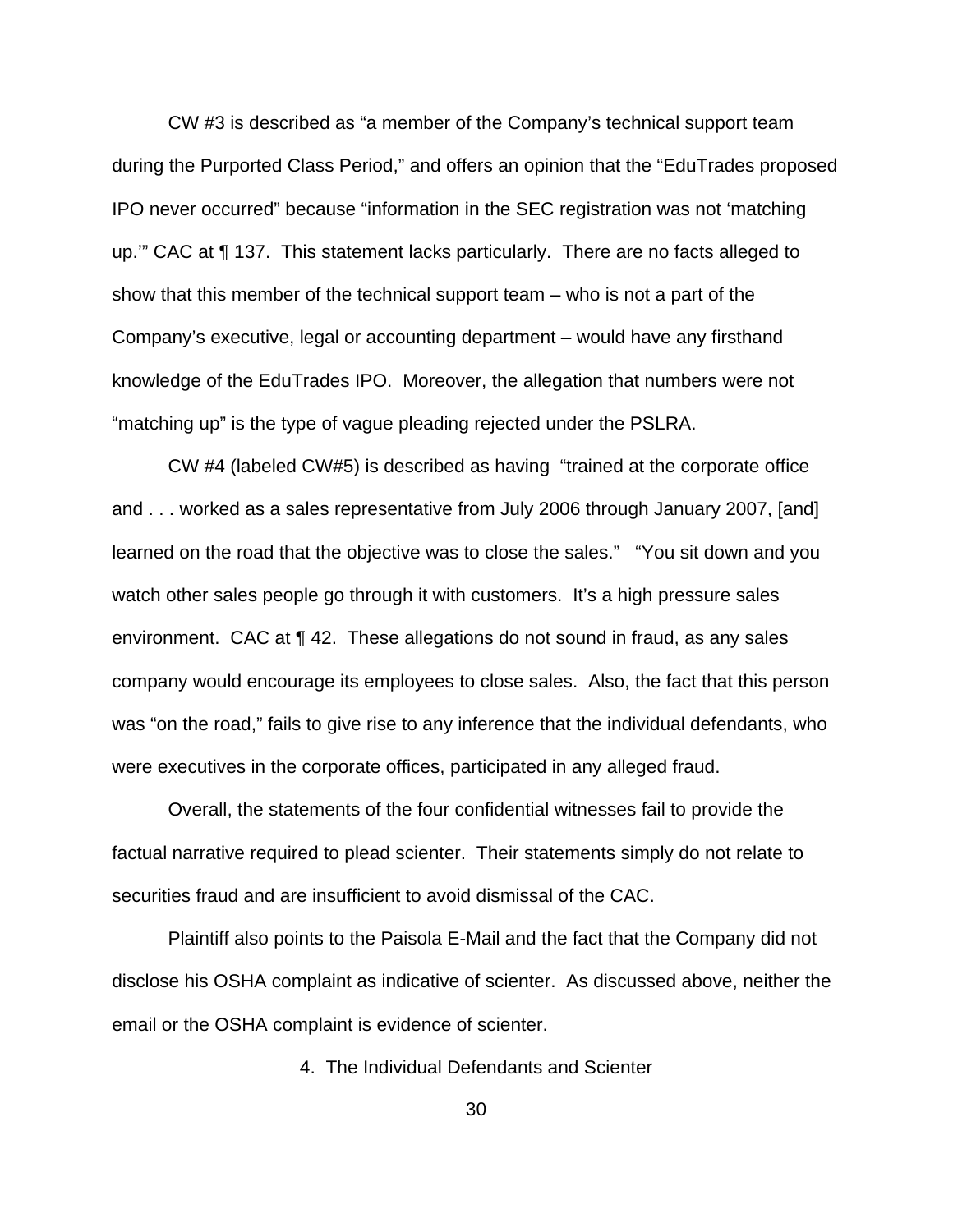Defendants also argue that the CAC fails to allege scienter with respect to the individual defendants. The Court agrees. The CAC does not clearly distinguish among the individual defendants – Whitney, Simon, Kane, Novas, Maturo and Masheck – but rather refers to them together as the "Individual Defendants" (e.g., CAC at  $\P\P$  11, 12, 114) or together with the Company as the "Defendants" ( $e.g.,$  CAC at  $\P\P$  2, 17, 19, 21, 23, 24, 26, 37, 44, 47, 49, 53, 54, 57, 59, 61, 65, 66, 69, 76, 77, 87, 88, 89, 91, 93, 94, 95). "Rule 9(b) does not allow a complaint to merely 'lump' multiple defendants together but 'require[s] plaintiffs to differentiate their allegations when suing more than one defendant . . . and inform each defendant separately of the allegations surrounding his alleged participation in the fraud."" Bruhl v. Pricewaterhouse Coopers Int'l, No. 03-23044-Civ-MARRA, 2007 WL 997362, \*3 (S.D. Fla. Mar. 27, 2007) (citations omitted). In Bruhl, the court noted that the plaintiffs had lumped together two of the defendants, a parent and its purported subsidiary – Citco Group Limited and Citco Funds Services (Curacao), N.V. – referring to them throughout the complaint interchangably as the "Citco Defendants." Id. at \*2-3. Explaining that "in a case involving multiple defendants, the complaint should inform each defendant of the nature of his alleged participation in the fraud," the court held that this type of pleading was inconsistent with Rule 9(b) and a ground for dismissal. Id. at \*3. As in Bruhl, the CAC fails to adequately distinguish the individual defendants and is therefore subject to dismissal.

Moreover, the supplemental chart does not directly link the individual defendants to plaintiff's three theories of fraud. Instead, plaintiff makes general allegations that the individual defendants engaged in isolated stock sales, held senior management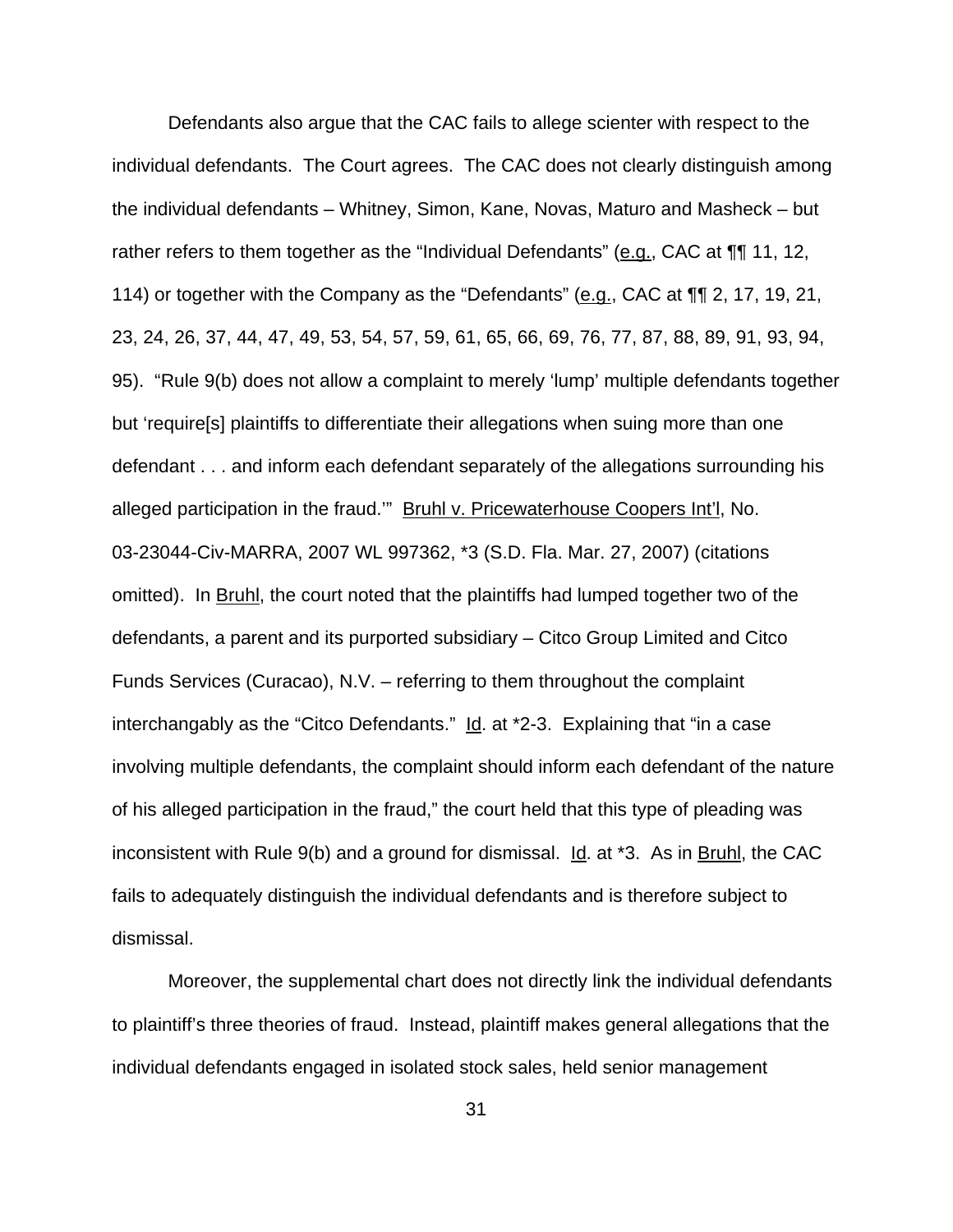positions, and signed routine corporate filings. Such general allegations are insufficient to give rise to a strong inference of scienter. For instance, plaintiff's allegations that individual defendants Kane, Simon, and Whitney took advantage of the Company's "inflated" stock price by selling some of their own shares fails to create an inference of scienter at least as, or more, compelling than any opposing inference one could draw from the facts alleged. See Tellabs, 127 S. Ct. at 2510; CAC at ¶¶ 129, 131, 132.

To the extent that plaintiff relies on stock sales to infer fraudulent intent, he must allege facts that show that the stock sales were "unusual" or "suspicious." In making this determination, the courts look to: (1) the amount and percentage of shares sold by insiders; (2) the timing of the sales; and (3) whether the sales were consistent with the insider's prior trading history. In re Smith Gardner Sec. Litig., 214 F. Supp. 2d 1291, 1303-1304 (S.D. Fla. 2002). In Smith Gardner, the plaintiff claimed that the stock sales by the individual defendants created a strong inference of scienter. The court rejected this argument, stating that "Plaintiffs fail to provide the trading history for each Defendant. It is unclear whether the trades made by the individual defendants during the class period were routine or extraordinary. The Court is being asked to assess this information in a vacuum." Id. at 1304. The court reasoned that the stock sales are not themselves inherently suspicious, and that "Plaintiffs' allegations raise only issues of motive and opportunity, which this Circuit has held are insufficient, without more, to raise a strong inference of scienter." Id.

Here, the mere fact that certain individual defendants sold shares of Company stock is not indicative of scienter unless such sales were unusual in scope or timing,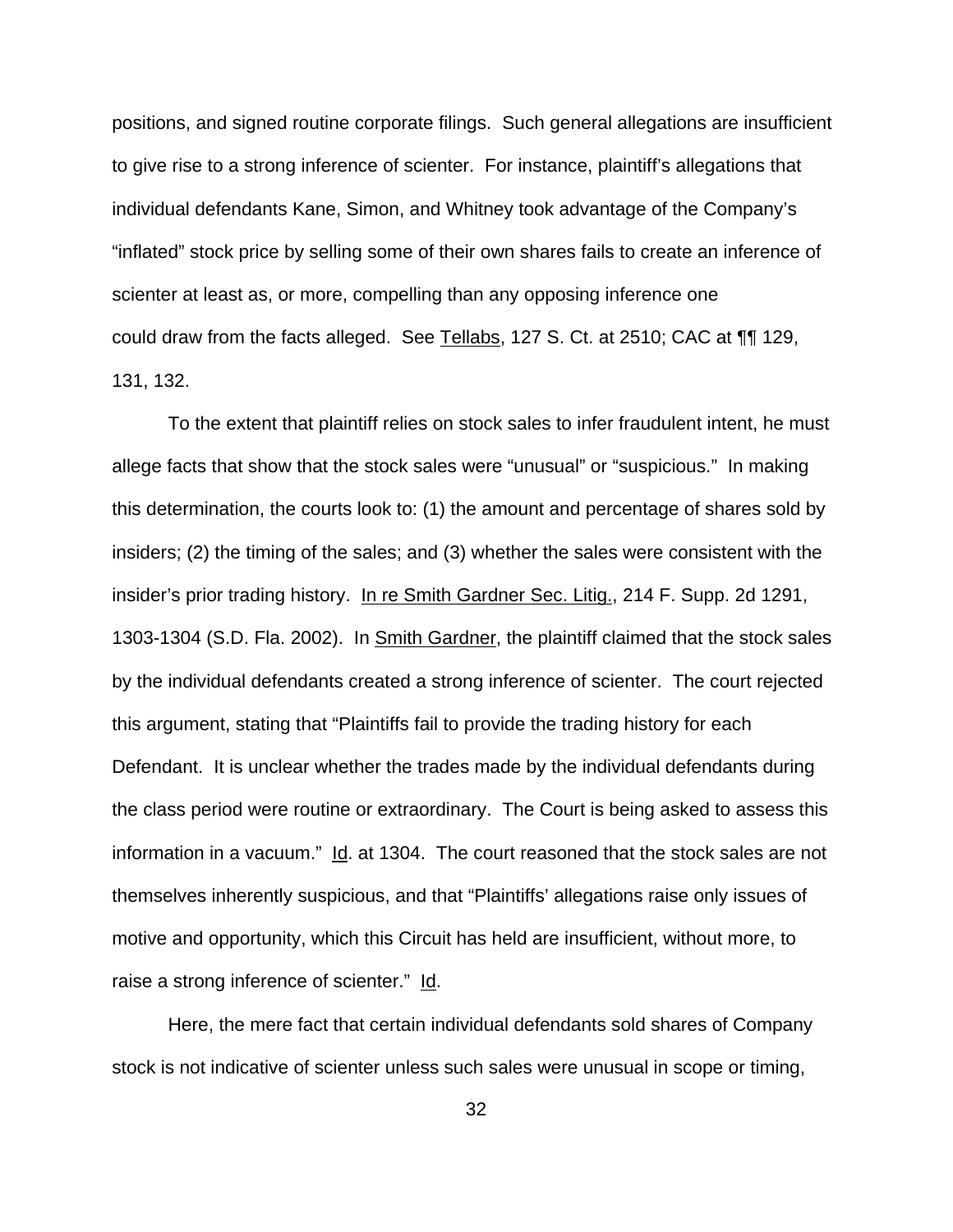neither of which is pled. All that plaintiff has alleged are the names of some individual defendants, the dates that shares were allegedly sold within the Purported Class Period, the number of shares sold on that date, and the total dollar amount of each sale. CAC at ¶ 132. For example, plaintiff alleges that during the Class Period, Kane "liquidated over \$414,00 of his personally-held Whitney common stock." CAC at ¶ 8 and Simon "liquidated over \$911,999 worth of his personally-held Whitney common stock." CAC at ¶ 6. Plaintiff then alleges that these sales show defendants took advantage of the artificially inflated price. See id. However, conspicuously absent is any allegation that these sales were inconsistent with either of their trading histories or part of an unusual trading pattern. By failing to allege facts to show unusual scope or timing of the stock sales, plaintiff has not created an inference of scienter stronger than the more logical inference that Kane, Simon and Whitney sales of Company stock were simply routine.<sup>8</sup>

Similarly, plaintiff alleges that certain of the individual defendants signed certain of the Company's SEC filings. CAC at ¶ 70 (alleging that Whitney, Maturo and Simon "among others" signed the Company's Form 1  $\alpha$  for 3Q:05), ¶ 80 (alleging that Whitney and Simon "signed Sarbanes-Oxley Certifications for period ending June 30, 2004 which is outside the Class Period), and **[96** (alleging that Whitney and Novas certified the Company's 1Q:06 Form 10-Q). However, such allegations are insufficient to give

<sup>&</sup>lt;sup>8</sup>It is also worth noting that the CAC identifies only three of the six individual defendants as selling their stock during the Class Period. If there was a massive fraud, as alleged, then it would be expected that all of the individual defendants would have sold their shares. The fact that three defendants did not sell any stock undermines a showing of fraudulent intent.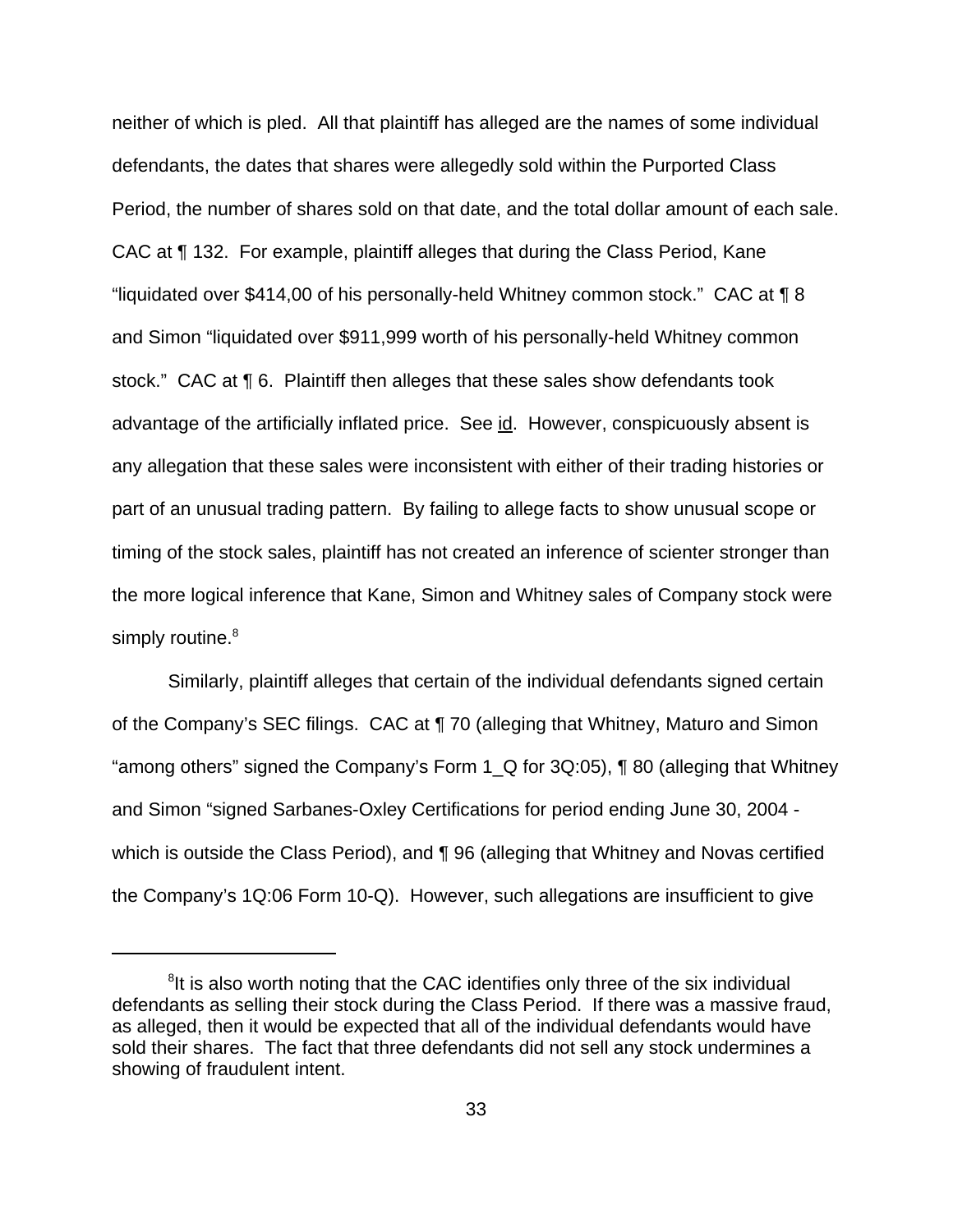rise to a strong inference of scienter because "a Sarbanes-Oxley certification is only probative of scienter if the person signing the certification was severely reckless in certifying the accuracy of the financial statements." Mizzaro, F.3d at 1252 (citations omitted). A certifier would be severely reckless only if he "had reason to know, or should have suspected, due to the presence of glaring accounting irregularities or other 'red flags,' that the financial statements contained material misstatements or omissions." Id. at 1252. No such "red flags" are alleged here. The mere fact that certain defendants signed SEC filings is not indicative of scienter and certainly does not create a more compelling inference than the inference that defendants' signatures were routine. See also In re CP Ships, Ltd., Sec. Litig., 2007 WL 1068219 (M.D. Fl. 2007) (allegations that defendants signed Sarbanes-Oxley certifications did not create inference of scienter where no allegations of "glaring" accounting irregularities).

Finally, plaintiff's argument that the individual defendants committed securities fraud by virtue of their senior positions in the Company, CAC at ¶¶ 11, 12, 171, is insufficient to give rise to a strong inference that they acted fraudulently. See Smith Gardner, 214 F. Supp. 2d at 1303 ("Mere allegations that Defendants had senior management positions, had access to inside information, and therefore must have known of the falsity of certain statements is insufficient to plead scienter.").

Overall, plaintiff has failed to properly plead scienter as to the individual defendants.

5. Post Class Period Developments and Scienter

The Whitney Defendants also argue that the CAC's reference to Post Class Period Developments, CAC at ¶¶ 159-164, is not relevant to whether plaintiff has plead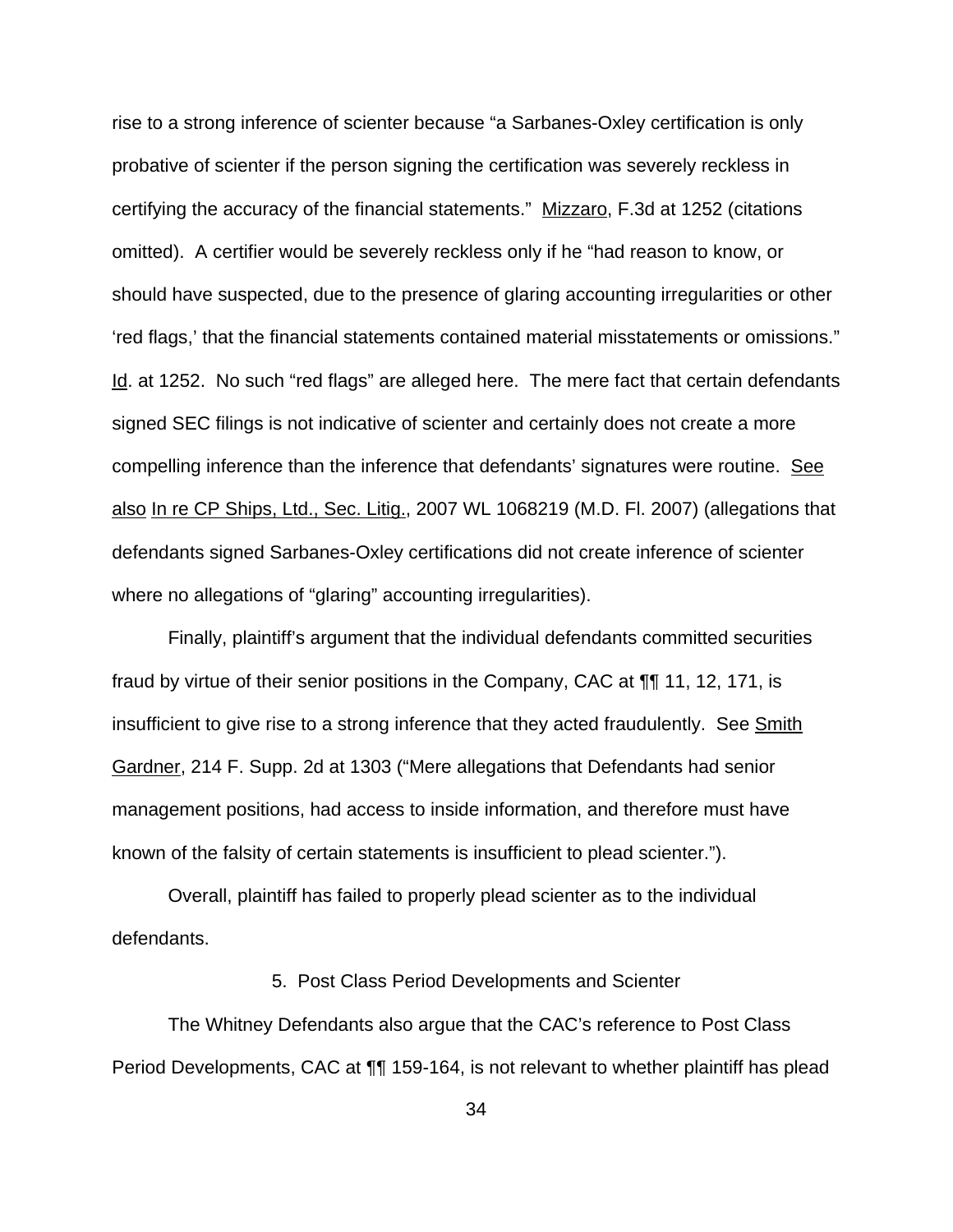scienter. These allegations include the indictment of two former Whitney employees and the termination of a former employee, neither of whom are named defendants.<sup>9</sup> Putting aside that after every press release and announcement by the Company in the Post Class Period resulted in the stock price going up, there is no attempt to link the post class period developments to the individual defendants or plaintiff's theories of fraud. The Court therefore agrees that any post class developments are not relevant or indicative of scienter.

# 6. Loss Causation

a.

The Whitney Defendants also argue that the CAC is deficient because it fails to adequately plead loss causation. As noted above, loss causation has been defined as "a causal connection between the material misrepresentation and the [economic] loss." Dura Pharms., Inc. v. Broudo, 544 U.S. 336, 342 (2005); see 15 U.S.C. §78u-4(b)(4). In Dura, the Supreme Court held that the loss causation requirement cannot be satisfied simply by pleading that a stock was purchased at an "artificially inflated price," but that the allegations of the complaint must demonstrate that the shares fell "after the truth became known" with respect to the misrepresentations or omissions set forth in

 $9$ Two former Whitney employees went to trial on charges of conspiracy and wire fraud in connection with statements made during sales presentations for the Company's educational seminar. They were convicted. However, the district court granted their motion for judgment of acquittal, finding in part that there was insufficient evidence that the Company's business model was a sham and/or that the former employees conspired on the party of the Company to defraud students. United States v. Woolf, No. 1:08cr12 (W.D. Va. Oct 23, 2009). Thus, even if the Court were to consider these events, they certainly cannot be said to support a cogent inference of scienter.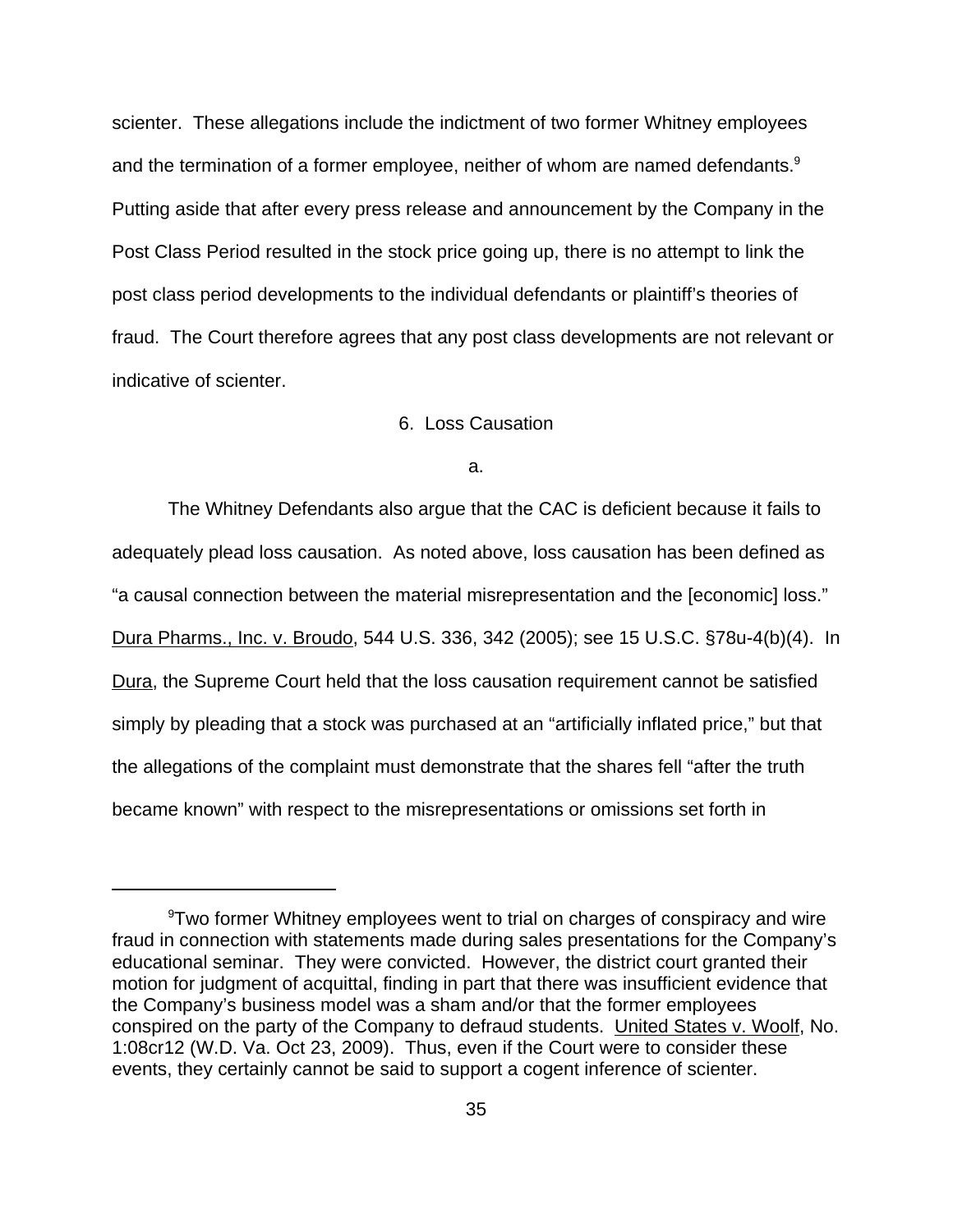the pleadings. Dura, 544 U.S. at  $347<sup>10</sup>$  Stated another way, plaintiff must establish "a connection between a drop in stock price and the disclosure of the 'truth' about [the Company's] previous misstatement or omission . . . even if that connection may be made in a short and plain statement." In re TECO Energy, Inc. Sec. Litig., 2006 WL 845161, at \*2 (M.D. Fla. Mar. 30, 2006). "[G]eneralized, vague or overbroad allegations regarding the existence of a disclosure or revelation of a fraud that is merely alleged to have been connected to a drop in stock price will not suffice to put a defendant on notice of loss causation claims." Id. A securities fraud complaint must be dismissed where the public statement is not "corrective" in that it does not "identify, reveal, or correct any prior misstatement, omission or improper accounting practice" or, alternatively, where the disclosure does not "specifically relate to the issues involved in the alleged fraudulent scheme." Id. at \*4-5.

In TECO, the plaintiffs alleged that the defendant utility holding company made a number of misrepresentations and omissions regarding (1) abandonment of its prior business model, (2) liability for certain power plant projects, (3) inability to sell or transmit power from its merchant energy power plants, (4) exposure to Enron's demise, (5) impossibility of maintaining its dividend, and (6) financial results in previous years. Id., at \*1. The "corrective disclosures" relied upon by the plaintiffs were a number of

 $10P$  posintiff argues that the pleading of loss causation is governed by Rule 8, rather than the heightened requirements of Rule 9(b) and the PSLRA. The Supreme Court in Dura did not resolve the issue of whether Rule 8 or Rule 9(b) should be applied in determining whether a party has adequately pleaded loss causation, and the lower courts are divided on the issue. However, the Court need not decide this issue because the allegations of the CAC fail to comply with the notice pleading standard of Rule 8.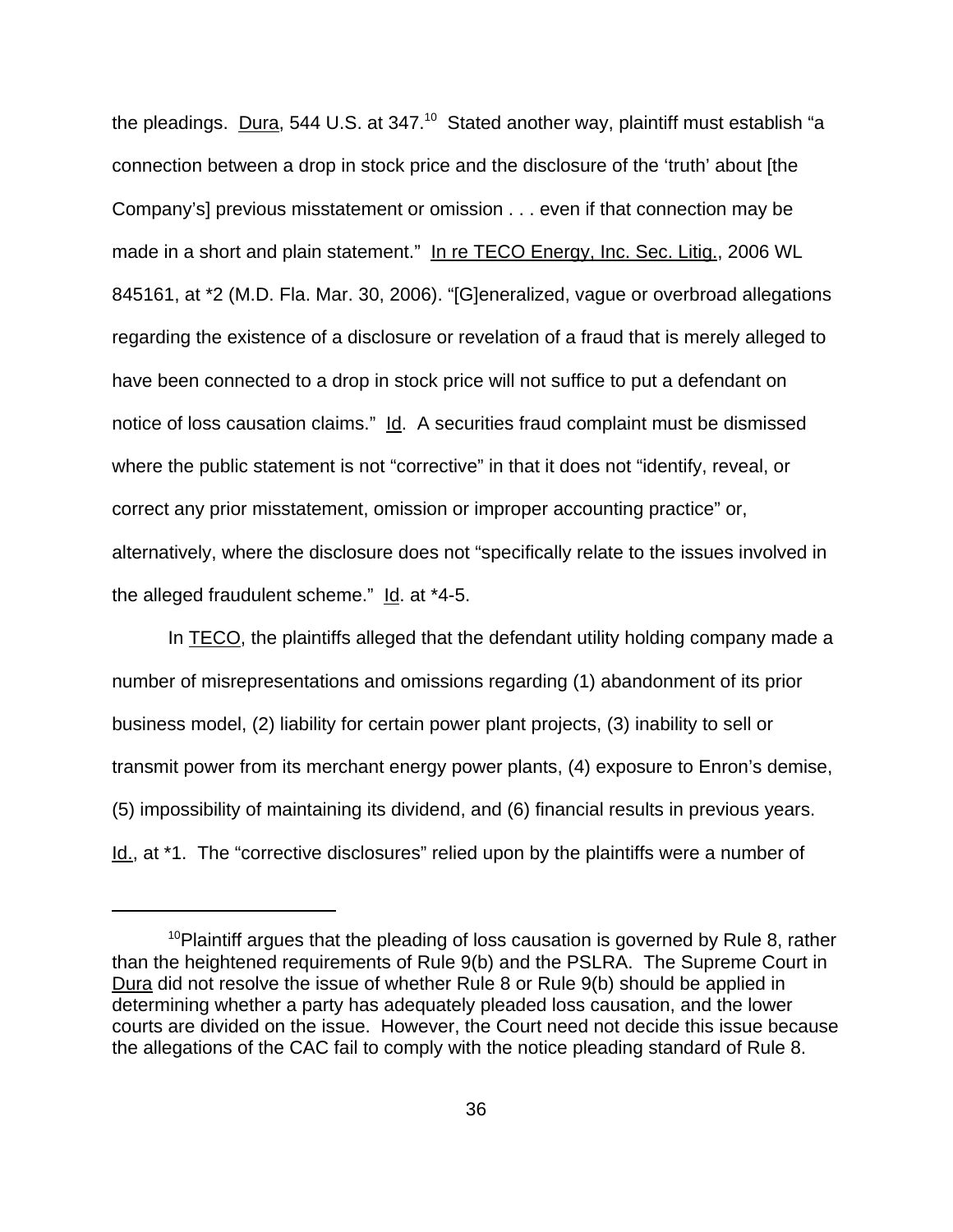analysts' reports that "question[ed] TECO's future earnings and dividend payments prospects." Id. at \*3. The court held that these reports did "not identify, reveal or correct any prior misstatement, omission or improper accounting practice by [TECO]." Id. at \*4. The court further noted that, even if the reports could be construed as being "corrective," the information contained in them did not "specifically relate to the issues involved in the alleged fraudulent scheme." Id. at \*5.

Likewise, in In re Dell Inc., Sec. Litig., 591 F. Supp. 2d 877 (W.D. Tex. 2008), the plaintiffs alleged that Dell and its senior executives made misrepresentations and omissions as to the vitality of the company's business model, its prospects for growth, and the strength of its competitors. The court first rejected the plaintiffs' contention that drops in Dell's stock price following several press releases announcing disappointing earnings established loss causation because the "statements . . . fail[ed] to reveal the falsity of any of Dell's prior representations, and therefore do not qualify as a corrective disclosure." Id. at 909. The court also considered an August 17, 2006 press release disclosing an informal SEC investigation of the company for potential accounting irregularities. Id. at 909-10. In dismissing the complaint, the court held that, even under a notice pleading standard, "the disclosure of an investigation, whether conducted internally or by the SEC, absent a revelation of prior misrepresentations, [cannot] constitute a corrective disclosure for the purposes of loss causation" because the mere announcement of an investigation does "not disclose the existence of any wrongdoing." Id. at 910. (internal citations omitted).

Finally, in In re Maxim Integrated Products, Inc. Sec. Litig., 2009 WL 2136939 (N.D.Cal. Jul. 16, 2009) plaintiffs brought a securities fraud class action alleging that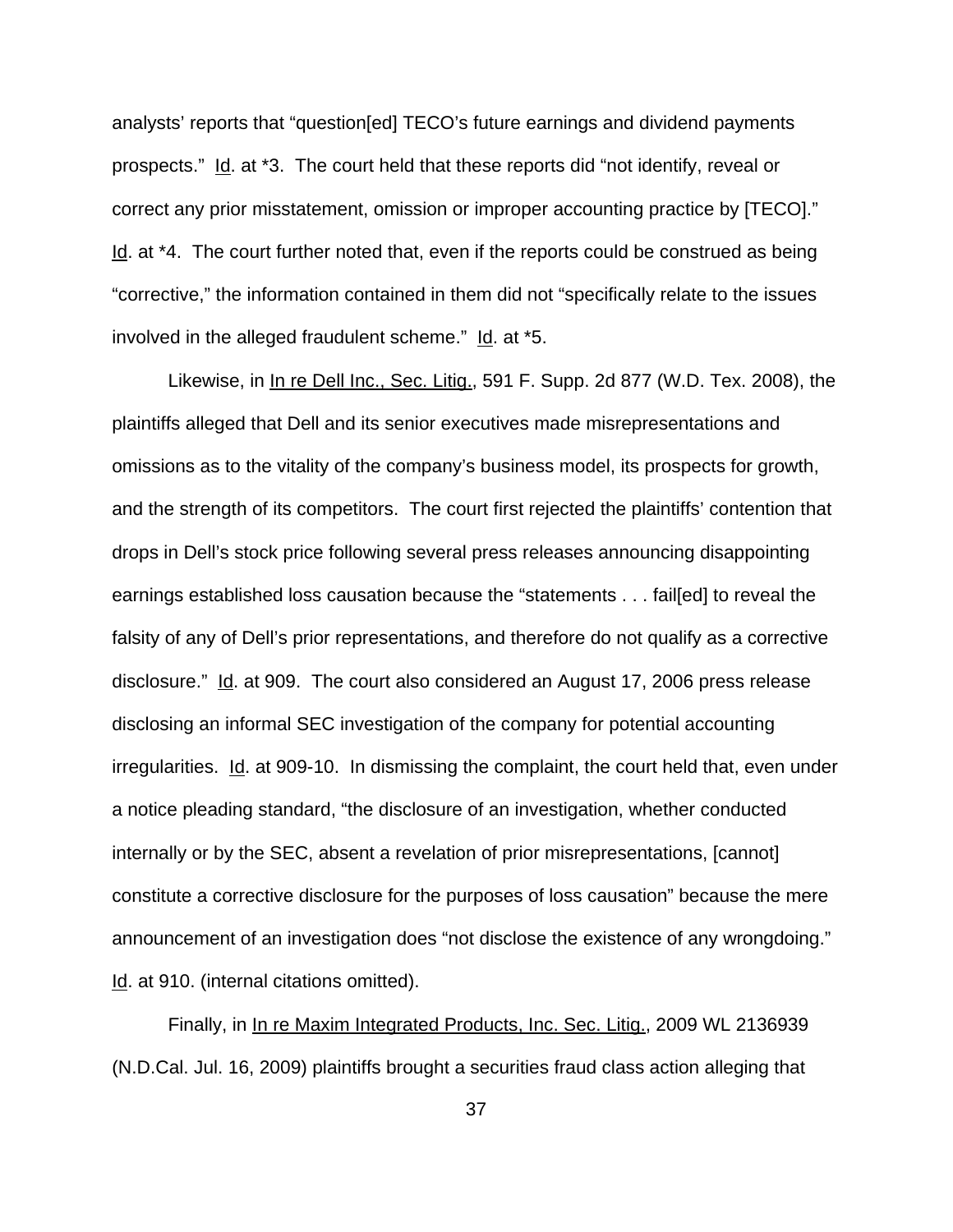defendants participated in a systematic backdating of stock options, which led to the issuance of false and misleading financial statements. The court granted the defendant company's motion to dismiss with respect to certain categories of disclosures because the plaintiffs failed to adequately plead loss causation in connection with these disclosures, including the company's disclosure of an SEC investigation and receipt of a subpoena from the U.S. Attorney's office relating to stock option backdating. The court stated:

Maxim['s] disclosures regarding compliance with an SEC investigation, subpoenas from the United States Attorney's office, and the formation of its own Special Committee to investigate options granting practices do not reveal the alleged fraud. A reasonable investor may view these disclosures as indicators of risk because they reveal the potential existence of future corrective information. However, they do not themselves indicate anything more than a " risk" or "potential" that Defendants engaged in widespread fraudulent conduct. Thus, the Court finds that these statements are not corrective disclosures for which Plaintiffs can plead loss causation.

Id. at \*6 (internal citations omitted).

b.

The same result obtains here. The critical instances of disclosure relied upon by plaintiff are two press releases from the Company dated November 21, 2006 and December 15, 2006, (attached as Exhibits A and B) disclosing an SEC investigation into "(i) the efficacy or trading success [of] EduTrades, the Company's market education program, and (ii) the Company's acquisition of certain other companies," CAC ¶ 140, and a grand jury investigation into "certain of the Company's marketing activities . . . and the Company's prior acquisitions of other companies."  $Id$  at  $\P$  142. The December 15, 2006 press release further disclosed that the Company "intends to withdraw its EduTrades, Inc. registration statement filed with the [SEC]."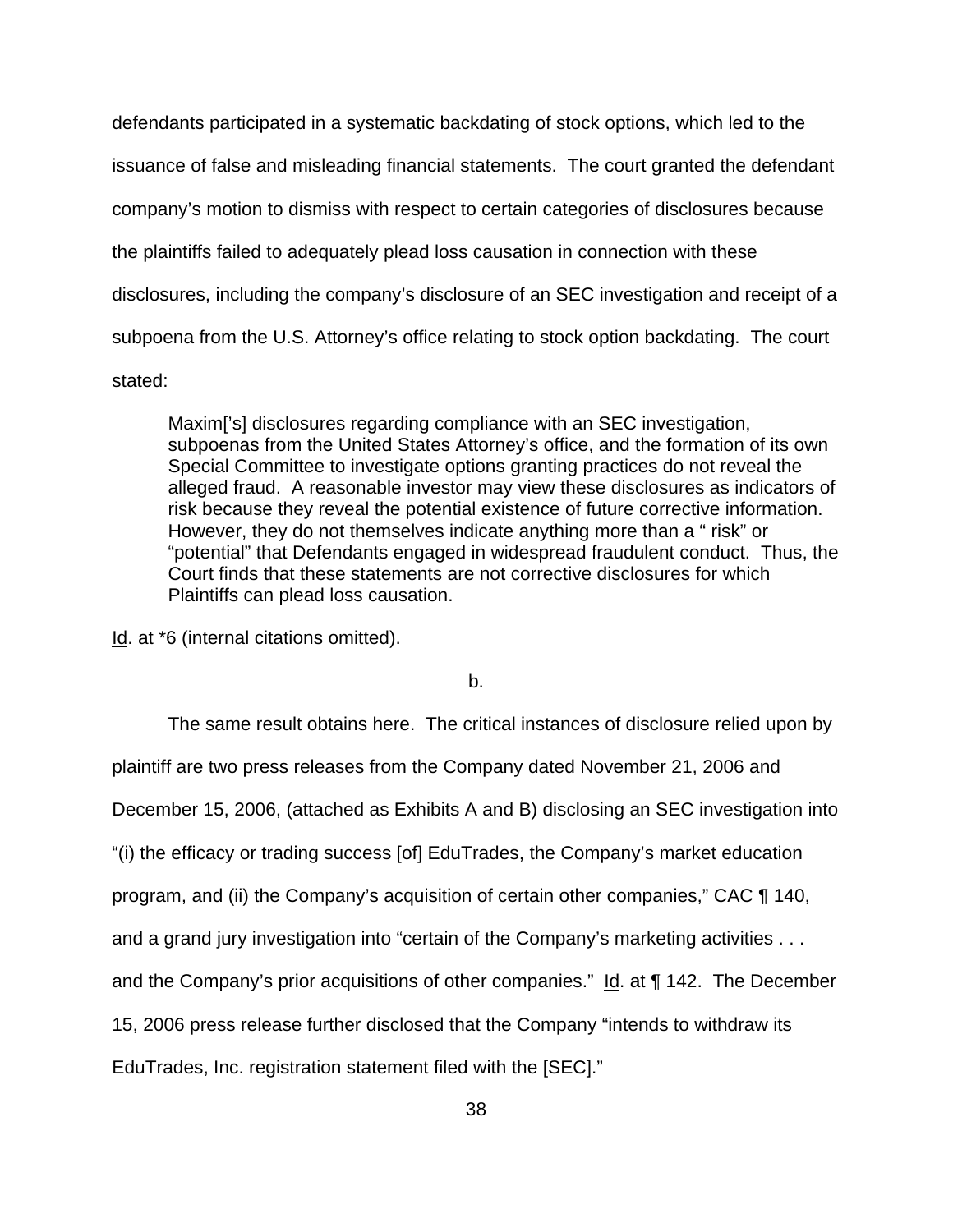Id. Neither of these press releases makes any mention whatsoever of the Company's accounting for deferred revenue or chargeback levels. Moreover, plaintiff concedes the Company disclosed the increase in chargeback reserves from one to five percent on August 12, 2005. CAC at ¶ 43. As the rise in chargeback levels was announced more than a year before the cited press releases, there can be no causal relationship between that issue and the decline in the Company's share price.

Indeed, if the Company misstated revenue by taking it too soon (as alleged in the deferred revenue theory), that would have inflated the balance sheet. Plaintiff, however, has alleged no facts as to any dollar amounts, how the revenue was inflated or when the adjustment was made or how that affected the stock.

Moreover, the press releases are insufficient to establish loss causation as to the business model theory of fraud. The mere announcement of investigations regarding "efficacy or trading success" and "marketing activities," without any subsequent disclosure of actual misconduct, can hardly be considered a "revelation" that the Company's business model is a "sham." The Company's announcement that it would be withdrawing the EduTrades registration statement similarly does not identify, reveal, or correct any prior misstatement or omission regarding the legitimacy of the Company's business model and, therefore, does not qualify as a corrective disclosure for loss causation purposes.

Plaintiff relies on In re Bradley Pharms. Sec. Litig., 421 F. Supp. 2d 822 (D.N.J. 2006), for the proposition that a drop in stock price following the disclosure of a governmental investigation is sufficient to establish loss causation. However, Bradley is distinguishable because, there the press release announcing an SEC investigation was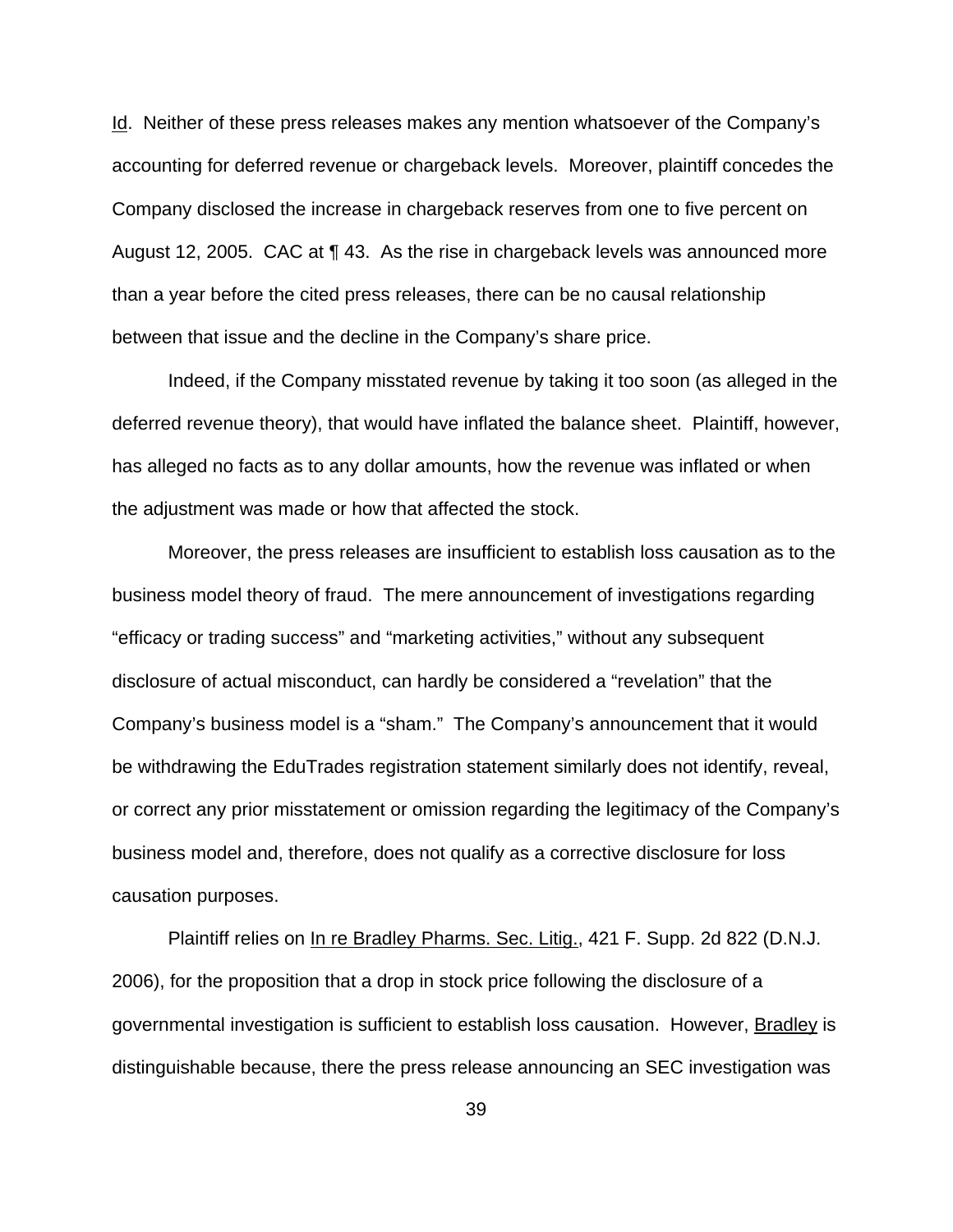followed by additional disclosures confirming that there was misconduct underlying the investigation. Specifically, the initial press release in Bradley announced that the company had been notified of an informal SEC inquiry regarding its revenue recognition and capitalization of certain payments. The company then announced in subsequent releases that it was "withdrawing its previously announced financial guidance for unreported periods" and that Bradley would be "restating its financial results" because its auditors had determined that the company "did not meet the criteria for revenue recognition in [the relevant] period." Id. at 825. The court found that loss causation had been adequately plead, noting that "[t]he revelation of the 'truth' about the [accounting issue] did not take the form of a single, unitary disclosure, but occurred through a series of disclosing events" that culminated in the press release announcing the restatement. Id. at 828-29.

Here, however, the announcement of the investigations in the November 21, 2006 and December 15, 2006 press releases were not "partial disclosures" that were "later confirmed" by some revelation that the Company had made material misstatements or omissions regarding its accounting for deferred revenue, chargeback levels, or business model. To the contrary, the result of the Special Committee investigation was that the Company restated its financial statements with respect to acquisitions and certain other items unrelated to deferred revenue and chargebacks in a way that increased the Company's reported net income by \$769,000 for the period 2002 through 2006.

Put simply, as the Court noted at the hearing, the press releases do not sufficiently establish a connection between the specific alleged fraudulent activity (the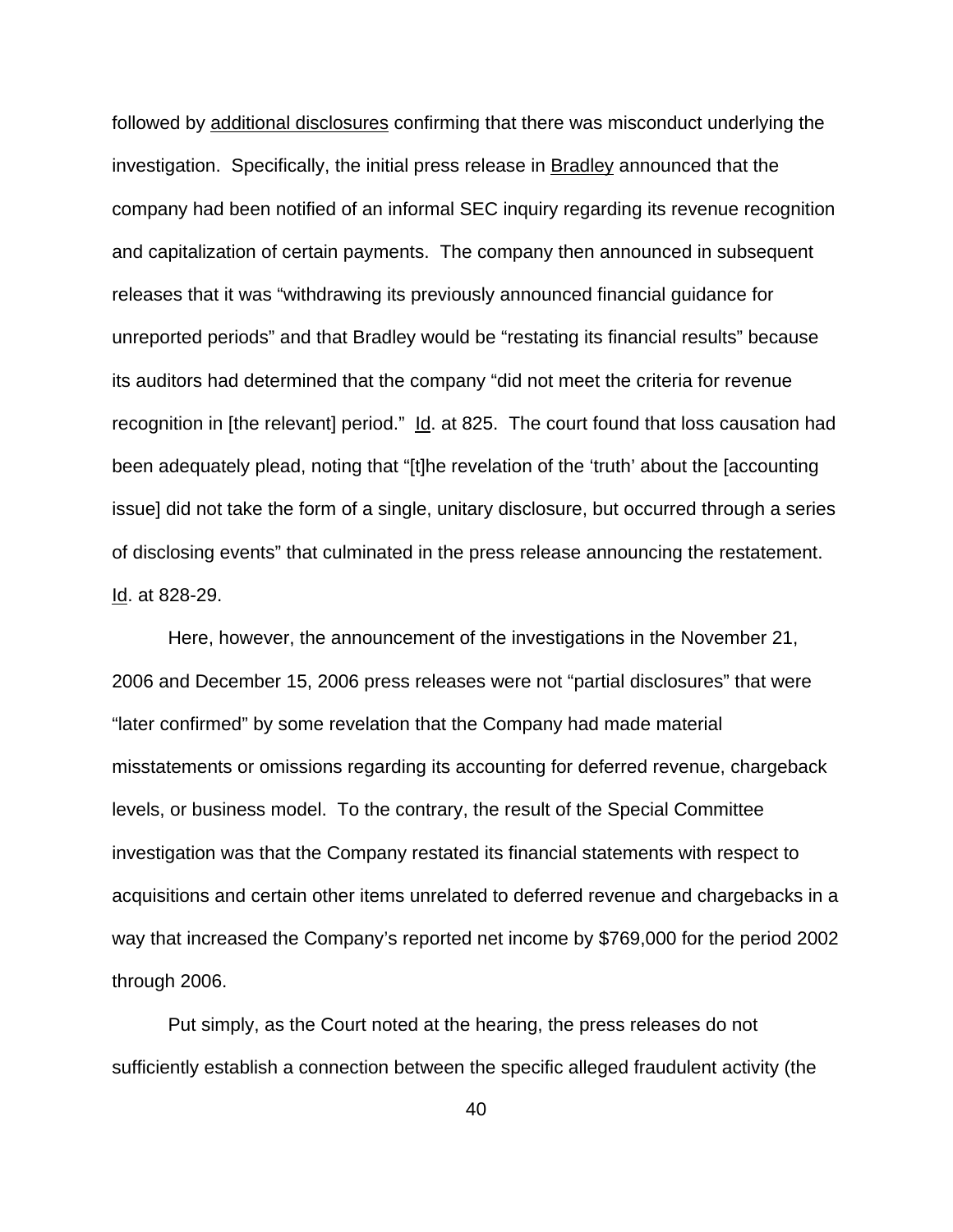three theories of fraud) and the drop in stock. Indeed, there is no connection between the text of the press releases and the theories of fraud. As such, the CAC does not adequately plead loss causation.

# B. The Auditor Defendant's Motion

The Auditor Defendant makes the same arguments in favor of dismissal as the Whitney Defendants, i.e. the CAC does not adequately plead scienter or loss causation. The Auditor Defendant also argues that the CAC fails on a more general level of pleading as to them because it is virtually devoid of any detail as to its alleged wrongdoing.

The Auditor Defendant is mentioned sparingly throughout the CAC. It is named in ¶ 13-16, 78, 82 and 114. The allegations against the Auditor Defendant essentially boil down to the fact that (1) the Auditor Defendant was the auditor for the Company (¶ 13); (2) it was paid for its services (¶ 13); (3) it issued opinions on the Company's financial statements (¶¶ 13 and 82); (4) it provided unspecified letters of consent or made unspecified "representations regarding the accuracy and completeness of filings made by the Company with the SEC (¶ 14); (5) at some point the Auditor Defendant reported certain weaknesses to Whitney's board (¶ 78); (6) that the Auditor Defendant had access to unspecified documents that allegedly showed the public statements were false (¶ 15); (7) that the Auditor Defendant knew or disregarded these facts (¶ 16); (8) the Auditor Defendant is liable to plaintiff (¶ 114). These allegations do not plead a claim for securities fraud against the Auditor Defendant.

First, plaintiff fails to provide what would be the expected minimum allegations against the Auditor Defendant. Plaintiff does not allege a single GAAP violation or other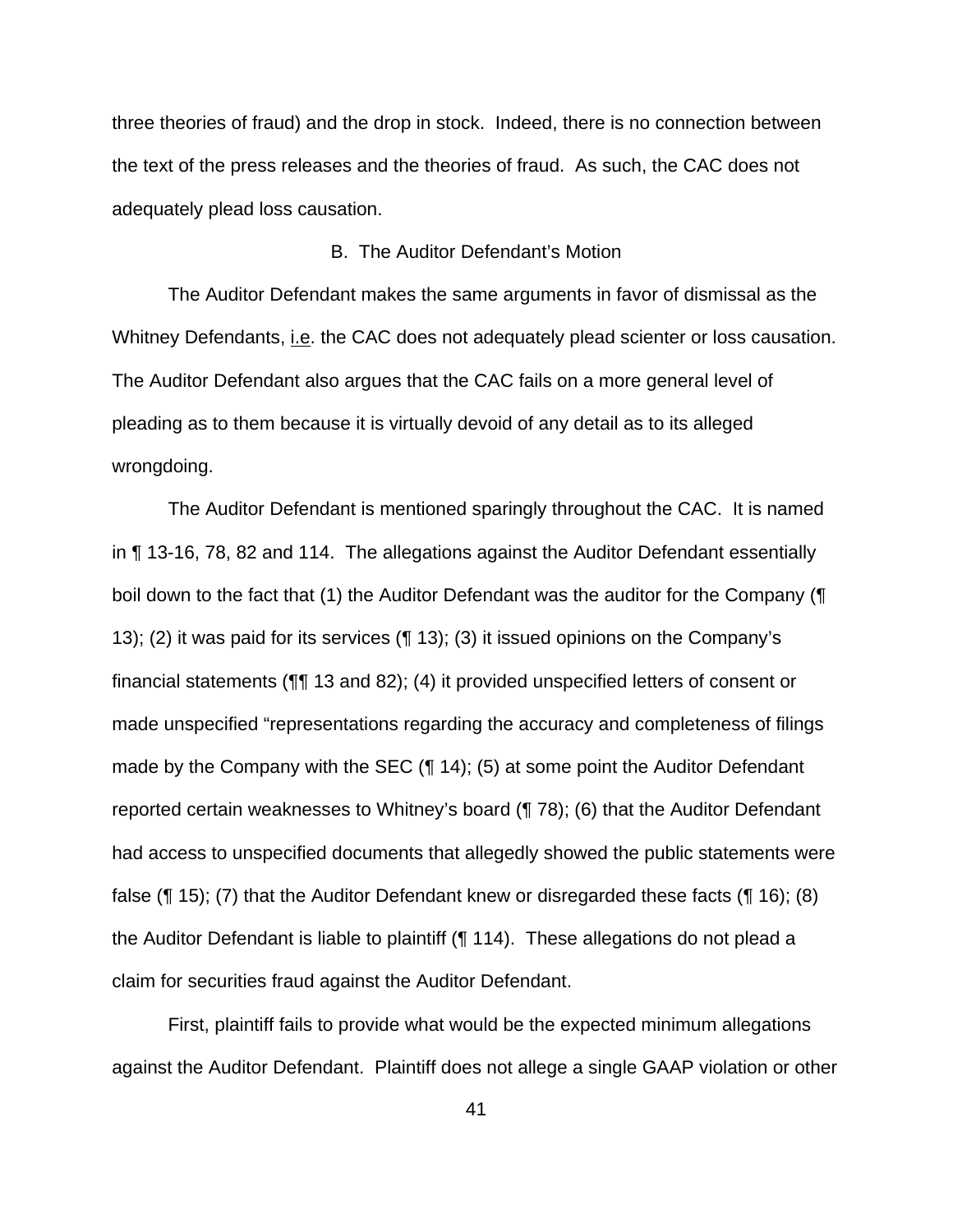rules violation. Plaintiff does not allege a single document that the Auditor Defendant was aware of which showed that its opinion was in error. Plaintiff has not identified any fact that would lead the Auditor Defendant to be aware that the statements in the CAC were false. There are no allegations of "red flags" that the Auditor Defendant should have picked up on. Plaintiff alleges nothing more than conclusory allegations that the Auditor Defendant should have known about the fraud, with no details as to how, why and when it should have known. This is insufficient under Rule 9(b). See Garfield v. NDC Health Corp., 466 F.3d 1255, 1262 (11<sup>th</sup> Cir. 2006) (affirming dismissal of securities fraud claims against the company's auditor for failing to plead the "who, what, when, where, and how").

Second, the CAC fails to allege any facts which show scienter. The SAC alleges no facts as to the Auditor Defendant's state of mind. Statements that it acted recklessly are not sufficient. Statements as to other defendants' state of mind do not transfer to the Auditor Defendant. As noted above, plaintiff has not even alleged that the Auditor Defendant violated any GAAP or other accounting standards.

The Auditor Defendant also argues that the CAC fails to establish loss causation because the press releases are not linked to any of the three theories of fraud. For the reasons stated above with respect to the Whitney Defendants' motion, the Court agrees that the CAC fails to plead loss causation. As to the Auditor Defendant, it is clear that the press releases cannot be interpreted to "correct" any materially false or misleading information which could possibly be attributed to any statement alleged to have been made by the Auditor Defendant as there are no allegations that it made any specific misstatements or omissions. There are no allegations as to how the announcement of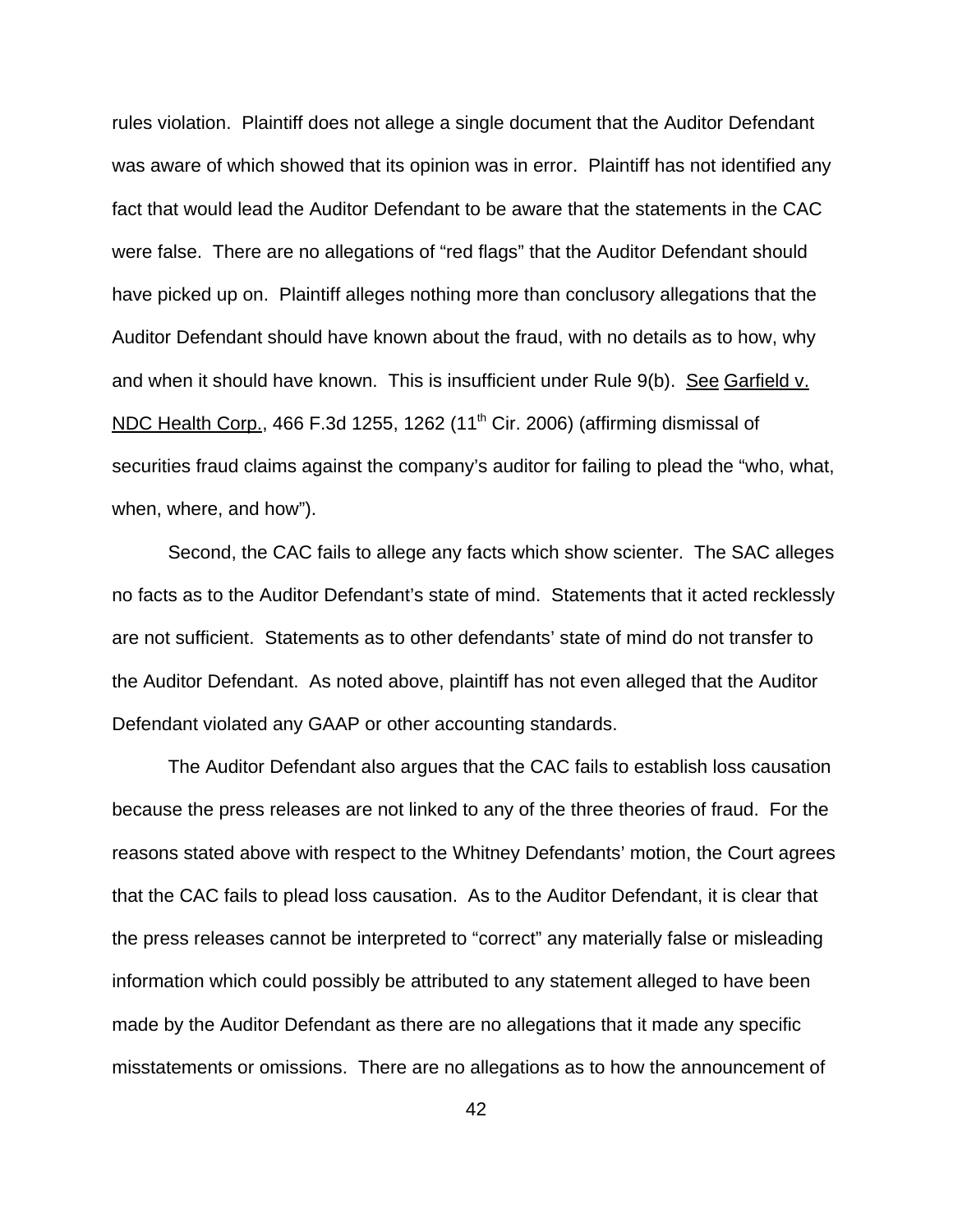an SEC investigation or the grand jury subpoena related to any alleged misstatements of the Auditor Defendant made during the purported class period. The announcement of the SEC investigation focused on what the Company was telling its students in its seminars and classes – not what the Company was telling the investing public about Whitney's financial condition. Further, announcement of the SEC investigation focused on whether the information that Whitney was providing to its students complied with federal securities laws – it did not focus on whether Whitney, in its SEC reports, was in compliance with the federal securities laws. The matters announced in the SEC investigation and grand jury subpoena have nothing to do with Plaintiffs' claims that they were deceived into buying Whitney's common stock based on false or misleading financial information in the financial statements audited by the Auditor Defendant. There are no specific factual allegations that the Auditor Defendant was reckless, or even negligent, in auditing Whitney's financial statements. Thus, the November and December 2006 press releases do not reveal any fraud as alleged to have been perpetrated by the Auditor Defendant. There is simply no connection between the alleged fraud, acts by the Auditor Defendant, and plaintiff's loss.

### IV. In Sum

Plaintiff has not plead a securities fraud case. The CAC centers on three theories of fraud which plaintiff says were revealed with the issuance of two press releases, neither of which admit any wrongdoing. The substance of the press releases do not mention, much less relate, to any of plaintiff's theories of securities fraud. Moreover, the CAC fails to contain allegations to show that any of the defendants acted with scienter. When the press releases issued, given the particular volatility of the